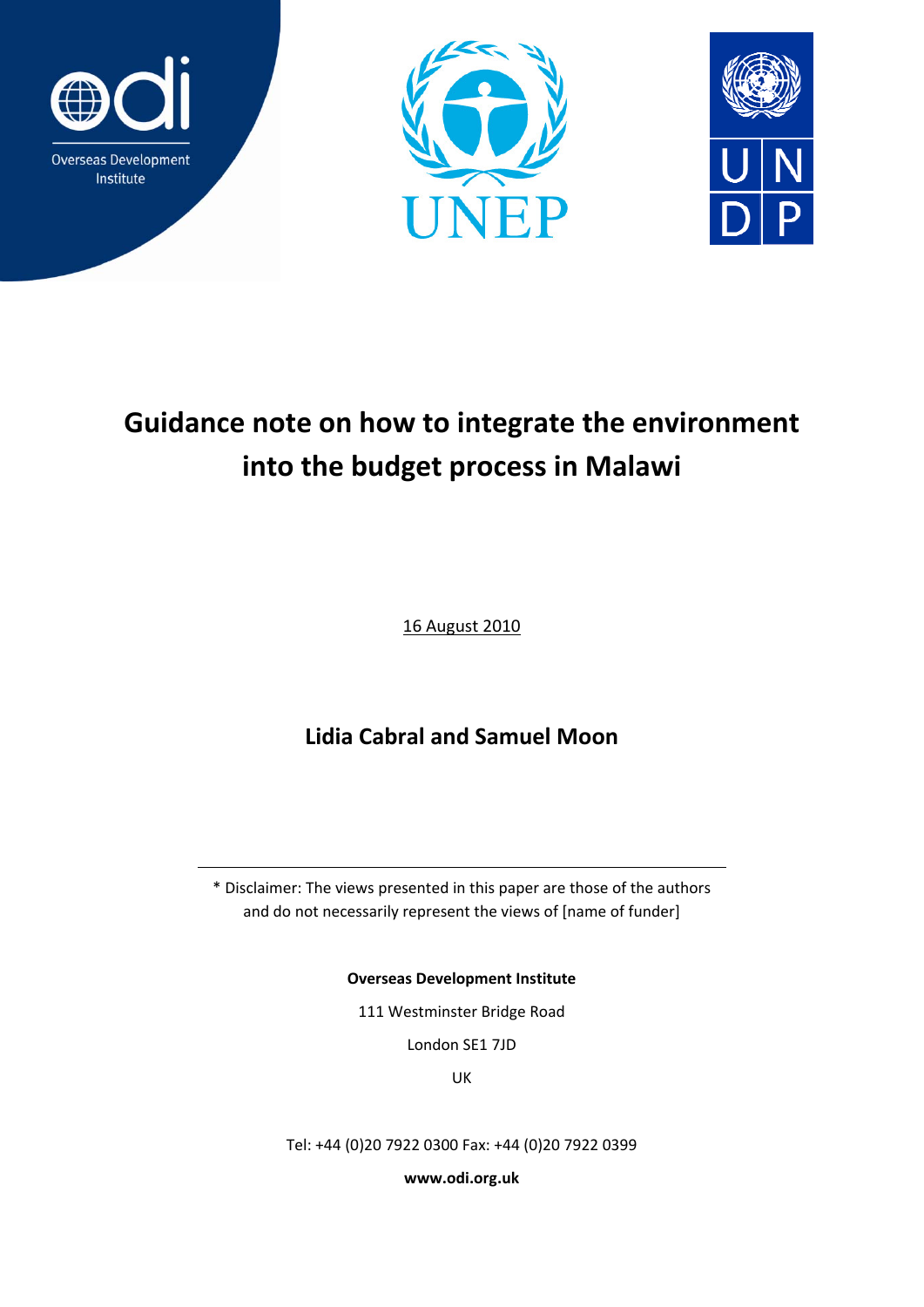# **Acknowledgements and disclaimer**

This guidance note was commissioned by the Ministry of Finance with support from the United Nations Development Programme (UNDP) and the United Nations Environment Programme (UNEP) as part of the Poverty-Environment Initiative (PEI). The report was prepared and written by ODI researchers Sam Moon and Lídia Cabral and concluded in April 2010 with revisions in August 2010 after the stakeholder workshop. It draws on literature reviews, interviews and contributions during the workshop in Lilongwe. In addition to the Ministry of Finance, the Environment Affairs Department of the Ministry of Natural Resources, Energy and Environment and the Ministry of Development Planning and Cooperation as well as other stakeholders in the environment domain provided substantial contribution to the drafts.

The authors would like to thank Catherine Fedorsky (UNDP‐Malawi), Henry Kamlaka (Ministry of Finance), Mark Miller (Ministry of Finance), Michael Mmangisa (Project Manager, PEI‐Malawi), Tithokoze Samuel (Ministry of Finance) and Bryn Welham (Budget Advisor, Ministry of Finance) for their support during field work and for comments to the report.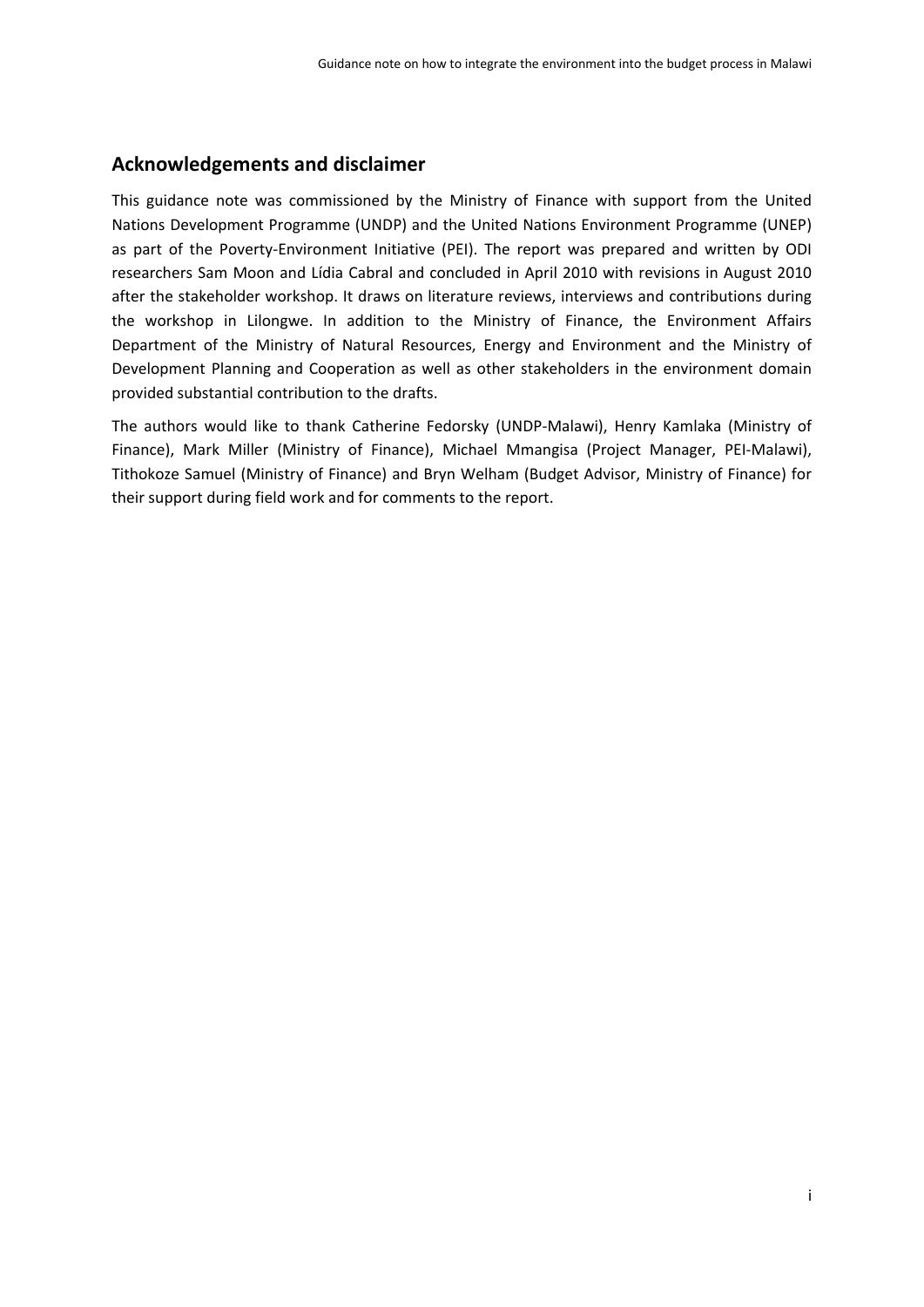# **Table of contents**

| 1.1.               |                                                                                    |  |  |
|--------------------|------------------------------------------------------------------------------------|--|--|
| 1.2.               |                                                                                    |  |  |
| 1.3.               |                                                                                    |  |  |
| 1.4.               |                                                                                    |  |  |
|                    |                                                                                    |  |  |
| 2.1.               |                                                                                    |  |  |
| 2.2.               |                                                                                    |  |  |
| 2.3.               |                                                                                    |  |  |
| 2.4.               |                                                                                    |  |  |
|                    | 3. The environment domain in Malawi: policy framework and institutional setting 11 |  |  |
| 3.1.               |                                                                                    |  |  |
| 3.2.               |                                                                                    |  |  |
|                    |                                                                                    |  |  |
| 4.1.               |                                                                                    |  |  |
| 4.2.               |                                                                                    |  |  |
| 4.3.               |                                                                                    |  |  |
| 4.4.               |                                                                                    |  |  |
| 4.5.               |                                                                                    |  |  |
| 4.6.               |                                                                                    |  |  |
|                    |                                                                                    |  |  |
|                    |                                                                                    |  |  |
|                    |                                                                                    |  |  |
| Annex 1            |                                                                                    |  |  |
| Annex 2            | Summary of policies and acts implemented after 1994 relating to the environment    |  |  |
| Annex <sub>3</sub> |                                                                                    |  |  |
| Annex 4            |                                                                                    |  |  |
| Annex 5            |                                                                                    |  |  |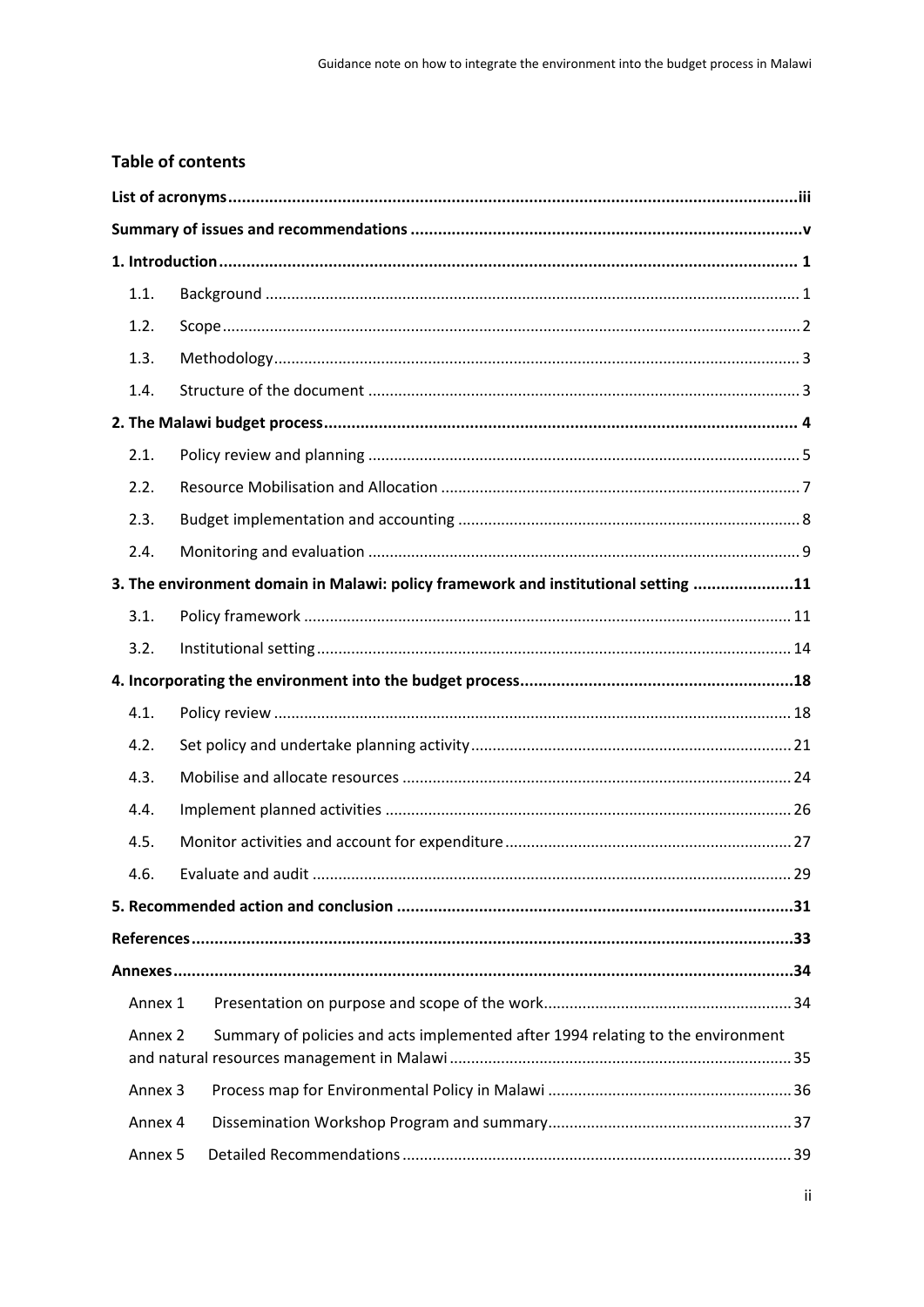# **List of acronyms**

| ASWAp          | Agricultural Sector Wide Approach                           |
|----------------|-------------------------------------------------------------|
| <b>CISANET</b> | Civil Society Agriculture Network                           |
| <b>CSO</b>     | Civil Society Organisation                                  |
| <b>CURE</b>    | Coordination Unit for the Rehabilitation of the Environment |
| <b>DAD</b>     | Debt and Aid Department                                     |
| <b>DSOER</b>   | District State of the Environment Report                    |
| EAD            | <b>Environmental Affairs Department</b>                     |
| EIA            | <b>Environmental Impact Assessment</b>                      |
| <b>EMA</b>     | <b>Environmental Management Act</b>                         |
| <b>EPO</b>     | <b>Environmental Protection Order</b>                       |
| GoM            | <b>Government of Malawi</b>                                 |
| <b>IFMIS</b>   | Integrated Financial Management Information System          |
| <b>MDPC</b>    | Ministry of Development Planning and Cooperation            |
| <b>MEPD</b>    | Ministry of Economic Planning and Development               |
| <b>MGDS</b>    | Malawi Growth and Development Strategy                      |
| <b>MPRS</b>    | <b>Malawi Poverty Reduction Strategy</b>                    |
| <b>MTEF</b>    | Medium Term Expenditure Framework                           |
| <b>MWK</b>     | Malawi Kwacha                                               |
| <b>NCE</b>     | National Council for the Environment                        |
| <b>NEAP</b>    | <b>National Environmental Action Plan</b>                   |
| <b>NEP</b>     | <b>National Environmental Policy</b>                        |
| <b>NSO</b>     | <b>National Statistical Office</b>                          |
| <b>NSOER</b>   | National State of the Environment Report                    |
| <b>OPC</b>     | <b>Office of President and Cabinet</b>                      |
| ORT            | <b>Other Recurrent Transactions</b>                         |
| <b>PEER</b>    | Public Environment Expenditure Review                       |
| <b>PEFA</b>    | Public Expenditure and Financial Accountability             |
| PEI            | Poverty Environment Initiative                              |
| <b>PER</b>     | Public Expenditure Review                                   |
| <b>PSIP</b>    | Public Sector Investment Program                            |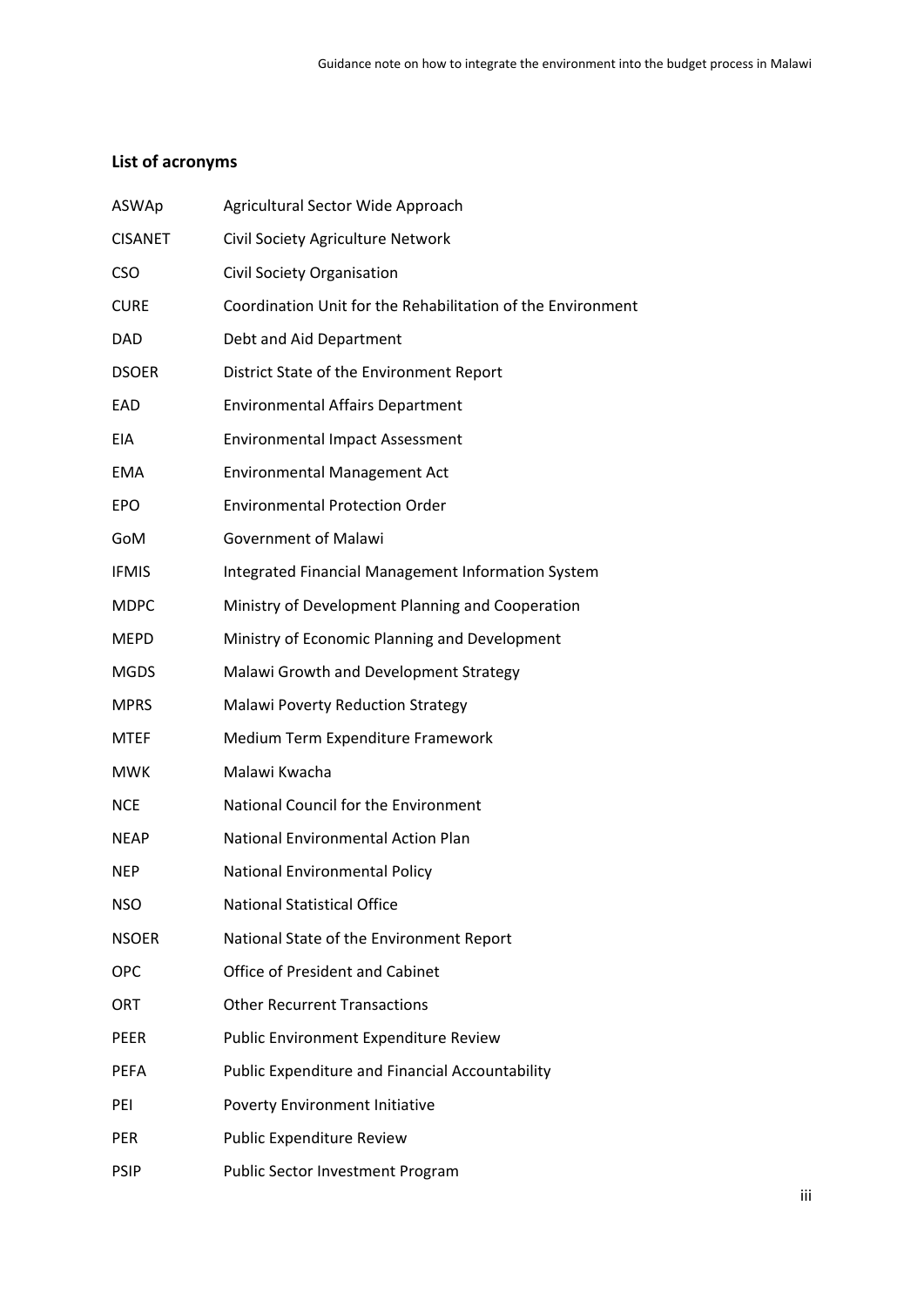| <b>SEA</b>  | Strategic Environmental Assessment           |
|-------------|----------------------------------------------|
| <b>SOER</b> | State of the Environment Report              |
| SWAp        | Sector Wide Approach                         |
| <b>SWG</b>  | Sector Working Group                         |
| <b>TCE</b>  | Technical Committee on the Environment       |
| <b>UNDP</b> | United Nations Development Program           |
| <b>UNEP</b> | United Nations Environment Program           |
| <b>WESM</b> | Wildlife and Environmental Society of Malawi |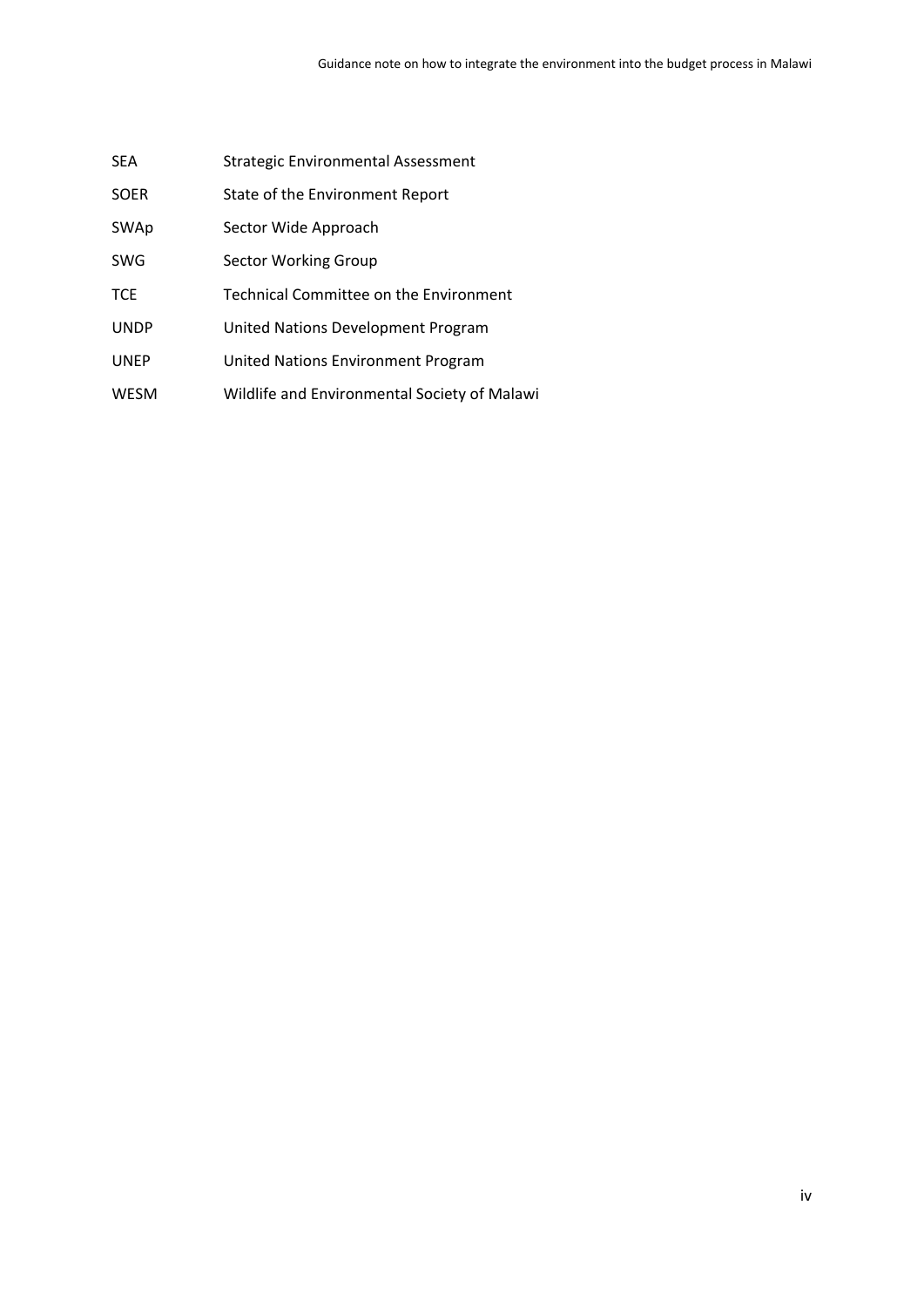#### **Summary of issues and recommendations**

This note provides guidance on how to integrate the environment into the budget process in Malawi. Six stages of the budget process are analysed. These are: review policy, set policy and undertake planning, mobilise and allocate resource, implement planned activities, monitor activities and account for expenditure and evaluate and audit. For each stage, the guidance note identifies what needs to be done, what are the key entry points and main challenges faced. These are summarised in Table 1. Several issues discussed are worth highlighting here:

#### *Review policy*

Coherence between environment objectives and sector/national policies needs to be improved. Limited assessment and evaluation documentation is available to parliamentarians and policy makers, constraining policy review for coherence. Capacity and institutional constraints challenge the quest for close cooperation between environment domain stakeholders and strong leadership in drawing a coherent environment policy message from the annual and medium progress against the National Environment Policy.

#### *Set policy and undertake planning*

Sector working groups (SWGs) are potentially an important mechanism for developing a coherent approach to the implementation of the National Environment Policy. It is a key issue to initiate the Environment SWG and ensure strong technical membership as well as access to policy debate taking place in other SWGs of relevance to environmental management and sustainable development. The current finalisation of the Agricultural Sector Wide Approach and the upcoming formulation of the successor to the MGDS must have strong representation from stakeholders in the environment domain to ensure adequate integration of environment policy, particularly the National Environment Policy and the environment M&E framework.

#### *Mobilise and allocate resources*

The environment domain lacks earmarked funds for financing the environment policy activities over the medium term from both domestic and donor sources. Closer collaboration between environment stakeholders in the strategic and planning roles and the Cabinet and Parliamentary Committees for natural resources management is required to ensure that environmental objectives are adequately funded.

#### *Implement planned activities*

A clear analysis of financial and activity information in the environment domain is needed to ensure activities are being fully funded in a timely manner. The unhindered use of the Environment Impact Assessments and Environmental Stop Orders is critical to ensure investments are in line with the environment policy.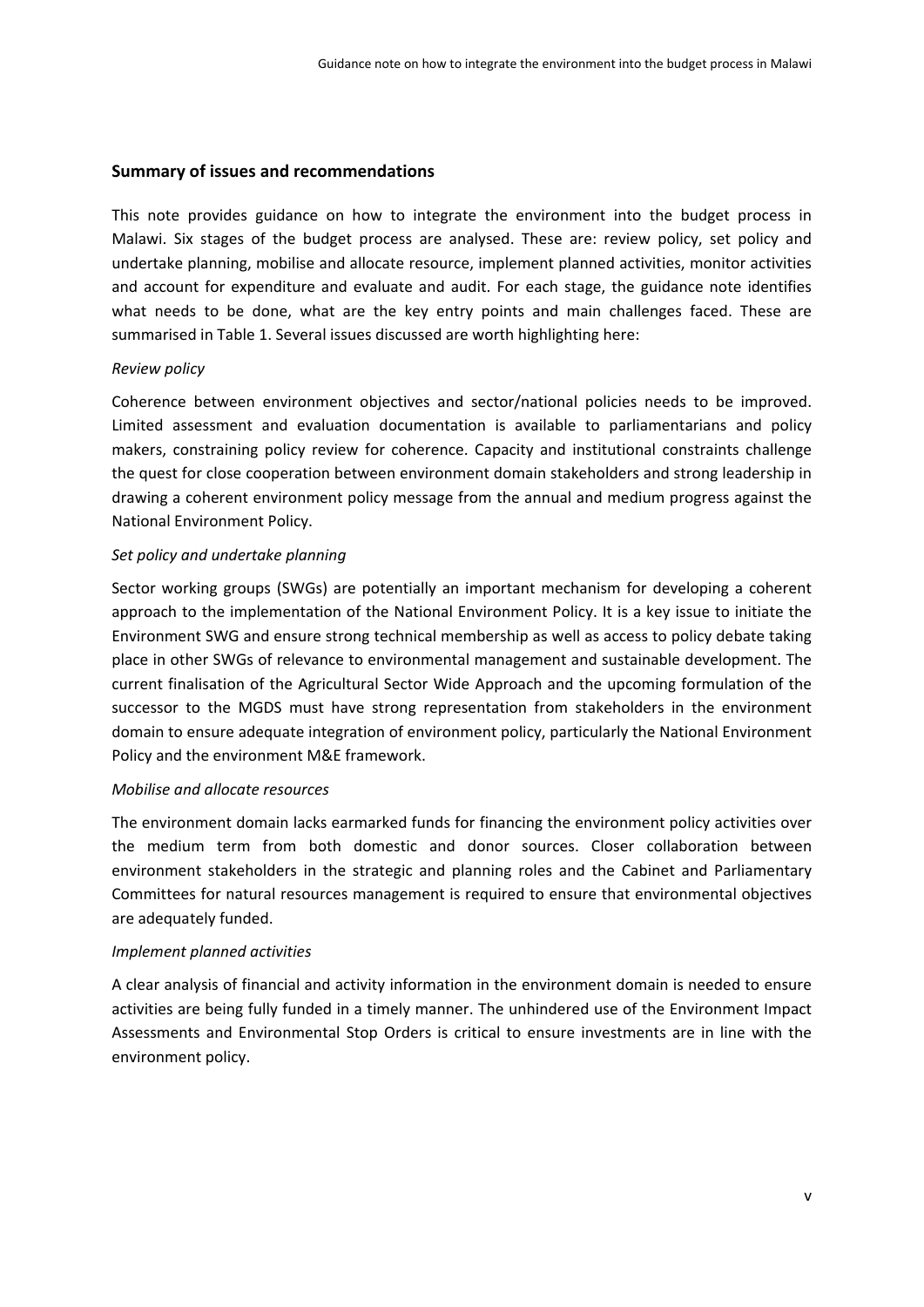#### *Monitor activities and account for expenditure*

The environment M&E framework needs to be integrated into the successor to the current MGDS and into the M&E strategies of relevant sectors. The quality, timeliness and comprehensiveness of activity monitoring reports need to be improved.

#### *Evaluate and audit*

Without a broad assessment report on the environment domain such as the State of the Environment Report, or comprehensive annual reviews of progress in the environment domain, it is extremely difficult to feed concrete analysis and recommendations about implementation of environment policy back into the policy and planning cycle. A public environmental expenditure review is required to provide clear evidence on the effectiveness of environment funding and how this might be improved.

This note provides some context and recommended actions for integrating environment policy into the budget process at each of the stages of the budget cycle. These recommendations focus intentionally on a restricted number of issues, to ensure that they are operationally feasible in the short term.

#### Recommended action includes:

- 1. Undertake Strategic Environment Assessments for emerging policies, programs and plans as a step towards bridging the gap between policy and analysis on environmental management, informing policy reviews and influencing key policy processes such as the formulation of the MGDS' successor.
- 2. Support the operationalisation of the Environment and Natural Resources Sector Working Group by review experiences with sector working groups in cross‐sectoral domains to identify the most suitable approach to mainstreaming the environment into policy debates and planning processes.
- 3. Conduct, through a collaborative effort between EAD, MDPC and DAD, a survey on donor funding to environmental-related investments and activities, which be used to identify resource gaps constraining the pursuit of environmental objectives.
- 4. Examine options for securing domestic revenue for the environment domain, including options for greater funds to be allocated to the Environment Fund.
- 5. Use the financial monitoring and activity quarterly reports, and cross reference with the environment domain activities described in the theme and sub‐theme classifications in the budget, to ensure that planned activities are being fully funded in a timely manner.
- 6. Utilise the theme and sub theme segments in the budget classifications to track environment‐related revenue, expenditure and activities.
- 7. Ensure the new Environment Outlook Report is regularly undertaken, as this is a key environment M&E tool which urgently needs to be revived. Ensure that the EOR is widely disseminated.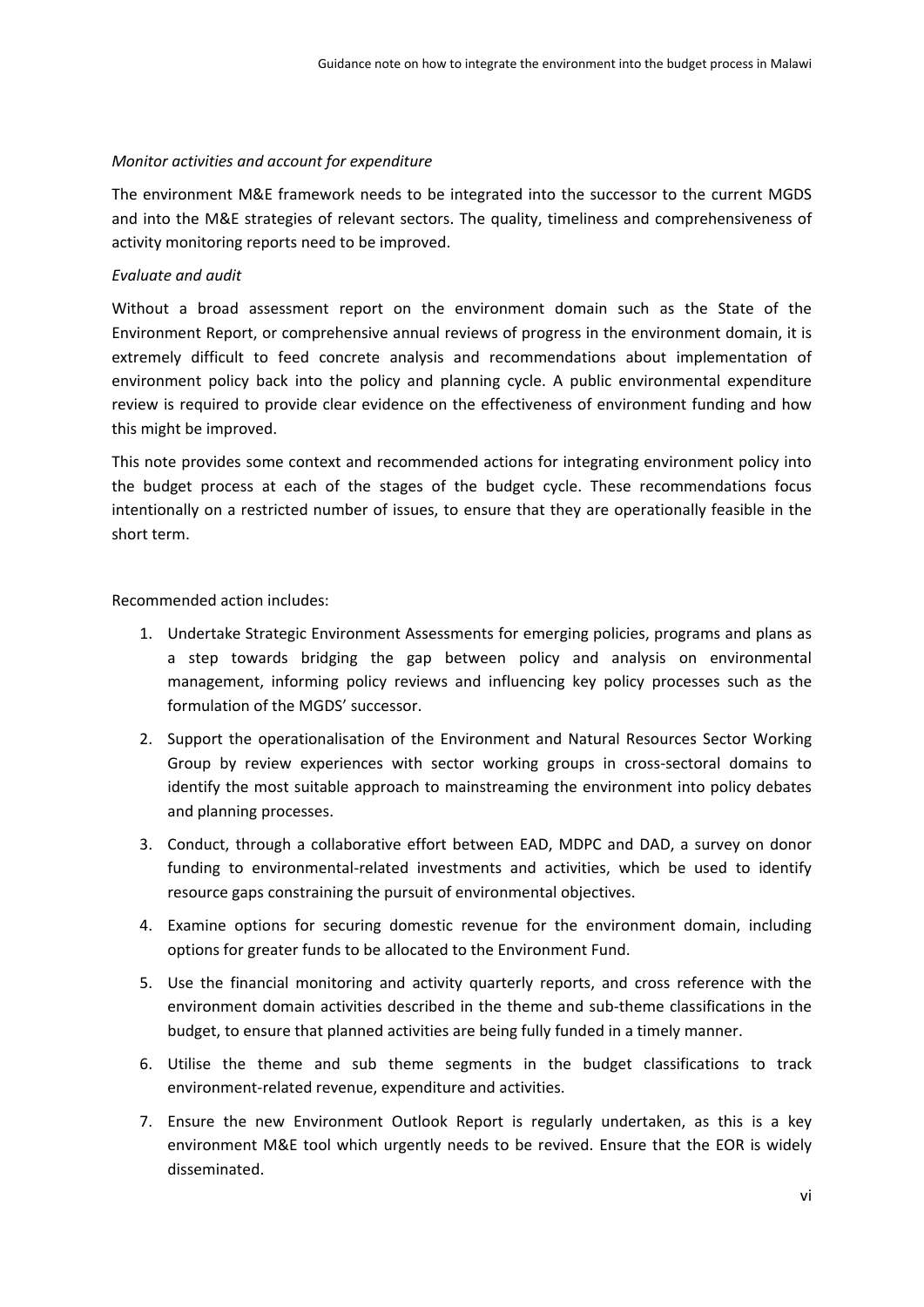- 8. Enhance the implementation of EIAs for public sector projects and ensure resources are available for implementation of mitigation measures.
- 9. Conduct a detailed public environmental expenditure review as a joint effort between EAD, MoF and other relevant sectors, which collates available information on environmental policy, financing and expenditure and analyses relevance and coherence of plans and budgets and cost‐effectiveness of expenditure in the environmental domain. Government leadership and engagement of all relevant sectors would be essential to ensure quality of the analysis and make it policy relevant. Such reviews should be updated on a regular basis.

Important institutional and political challenges remain to be addressed in order to ensure effective integration of the environment into the budget process. Chief amongst these is the insufficient political and institutional weight of the environment coordination agency in Malawi to mobilise and coordinate stakeholders from a complex institutional setting and address critical policy coherence challenges. It is, however, beyond the scope of this guidance to recommend action in relation to these issues. To conclude, success in bringing environmental policy into the budget process is strongly dependent on broader reforms. Among the most important these is the deeper integration of the MGDS into the national budget process with comprehensive usage of the MGDS theme and sub-theme classifications to track revenue, expenditure and activities in the environment domain across the budget.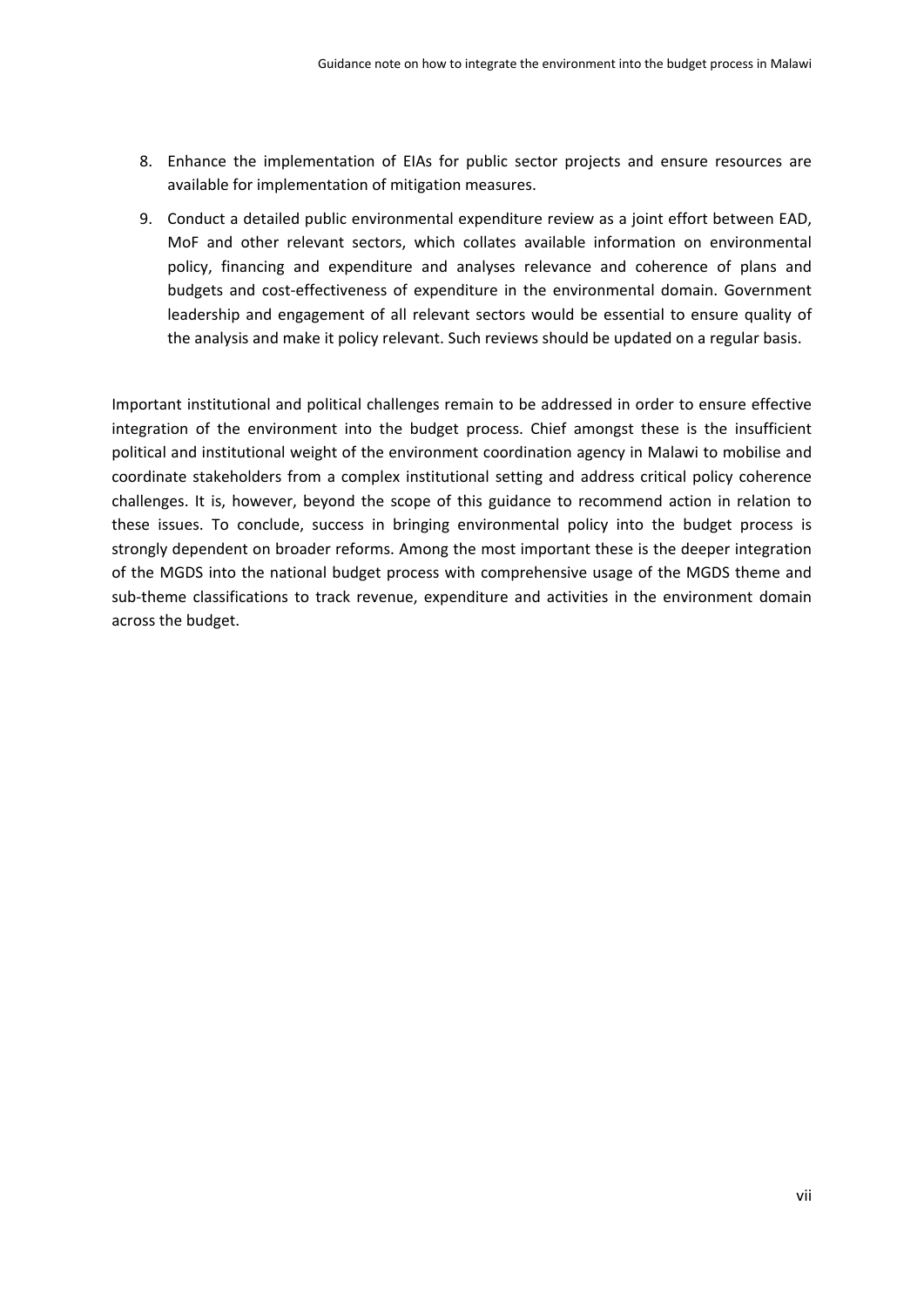| <b>Budget cycle</b>                              | What needs to be done?<br>(over the short to medium<br>term)                                                                                                                                                                                                                                              | <b>Key stakeholders</b>                                                                                                                                                                                                                                                                                                                                                                                             | <b>Entry points</b>                                                                                                                                                                                                                                                                                                                                                                                                                                                       | <b>Challenges</b>                                                                                                                                                                                                                                                                                                                                                                                                                                                             | <b>Recommended action for the</b><br>short term                                                                                                                                                                        |
|--------------------------------------------------|-----------------------------------------------------------------------------------------------------------------------------------------------------------------------------------------------------------------------------------------------------------------------------------------------------------|---------------------------------------------------------------------------------------------------------------------------------------------------------------------------------------------------------------------------------------------------------------------------------------------------------------------------------------------------------------------------------------------------------------------|---------------------------------------------------------------------------------------------------------------------------------------------------------------------------------------------------------------------------------------------------------------------------------------------------------------------------------------------------------------------------------------------------------------------------------------------------------------------------|-------------------------------------------------------------------------------------------------------------------------------------------------------------------------------------------------------------------------------------------------------------------------------------------------------------------------------------------------------------------------------------------------------------------------------------------------------------------------------|------------------------------------------------------------------------------------------------------------------------------------------------------------------------------------------------------------------------|
| Review policy                                    | $\bullet$ Undertake a<br>comprehensive review of<br>national and sectoral<br>policies from an<br>environment perspective<br>and assess coherence<br>across policy instruments.<br>• Ensure relevant<br>assessments are available<br>to inform policy review<br>processes undertaken by<br>various actors. | • Ministry of Development<br>Planning and Cooperation<br>$\bullet$ Sectoral ministries <sup>1</sup><br>• Environmental Affairs Dept<br>• Parliamentary Committee<br>• National Council for the<br>Environment<br>• Cabinet Committee on<br>Natural Resource and<br>Environment<br>• Policy Research, Monitoring<br>and Evaluation Division,<br><b>Cabinet Office</b><br>• Technical Committee on<br>the Environment | • Annual reviews on MGDS<br>implementation by<br>MDPC provide an entry<br>point for reviewing<br>national policy priorities<br>and incorporating<br>environmental<br>sustainability issues.<br>• Sector policy reviews in<br>sectoral areas where<br>environmental<br>management is most<br>likely to be affected. The<br>ongoing review of the<br>agriculture sector policy<br>framework (including the<br>ASWAp process) is an<br>important entry point for<br>explore. | • Analytical capacity gaps for<br>SEAs and lack of funding to<br>undertake review<br>activities.<br>• Institutional complexity of<br>the environment domain<br>which challenges<br>harmonisation of<br>concurrent policies on<br>environmental issues.<br>• Insufficient participation of<br>environment coordination<br>agencies, such as EAD, in<br>policy review processes at<br>sector level, for<br>institutional and<br>operational reasons due to<br>staffing numbers. | • Undertake a Strategic<br><b>Environment Assessments for</b><br>specific issues, assessments<br>and policies as a step towards<br>bridging the gap between<br>policy and analysis on<br>environmental management.     |
| Set policy and<br>undertake planning<br>activity | • Strengthening the<br>institutional framework for<br>the environment domain<br>(EMA has not yet been<br>enacted).<br>• Integrate environment<br>policy objectives, priorities                                                                                                                            | • Ministry of Development<br>Planning and Cooperation<br>• Sectoral ministries<br>• Parliament Committee on<br>Agriculture and Natural<br>Resources<br>· Natural Resource, Energy                                                                                                                                                                                                                                   | • Formulation of the new<br>MGDS, by MDPC, which<br>is the overarching<br>national policy<br>instrument.<br>• Development of a sector<br>wide approach in the                                                                                                                                                                                                                                                                                                             | • Institutional complexity<br>and capacity gaps of the<br>environment domain<br>which challenges policy<br>coherence across relevant<br>sector policies.<br>• Compromised position of                                                                                                                                                                                                                                                                                         | • Support the effective<br>operationalisation of the<br><b>Environment and Natural</b><br><b>Resources Sector Working</b><br>Group by review experiences<br>with sector working groups in<br>cross-sectoral domains to |

#### **Table 1. Incorporating the environment into the budget process in Malawi**

 $^1$  Relevant sector ministries from an environmental perspective include: Lands and Natural Resources; Agriculture and Food Security; Irrigation and Water Development; Energy and Mining; Tourism, Wildlife and Culture.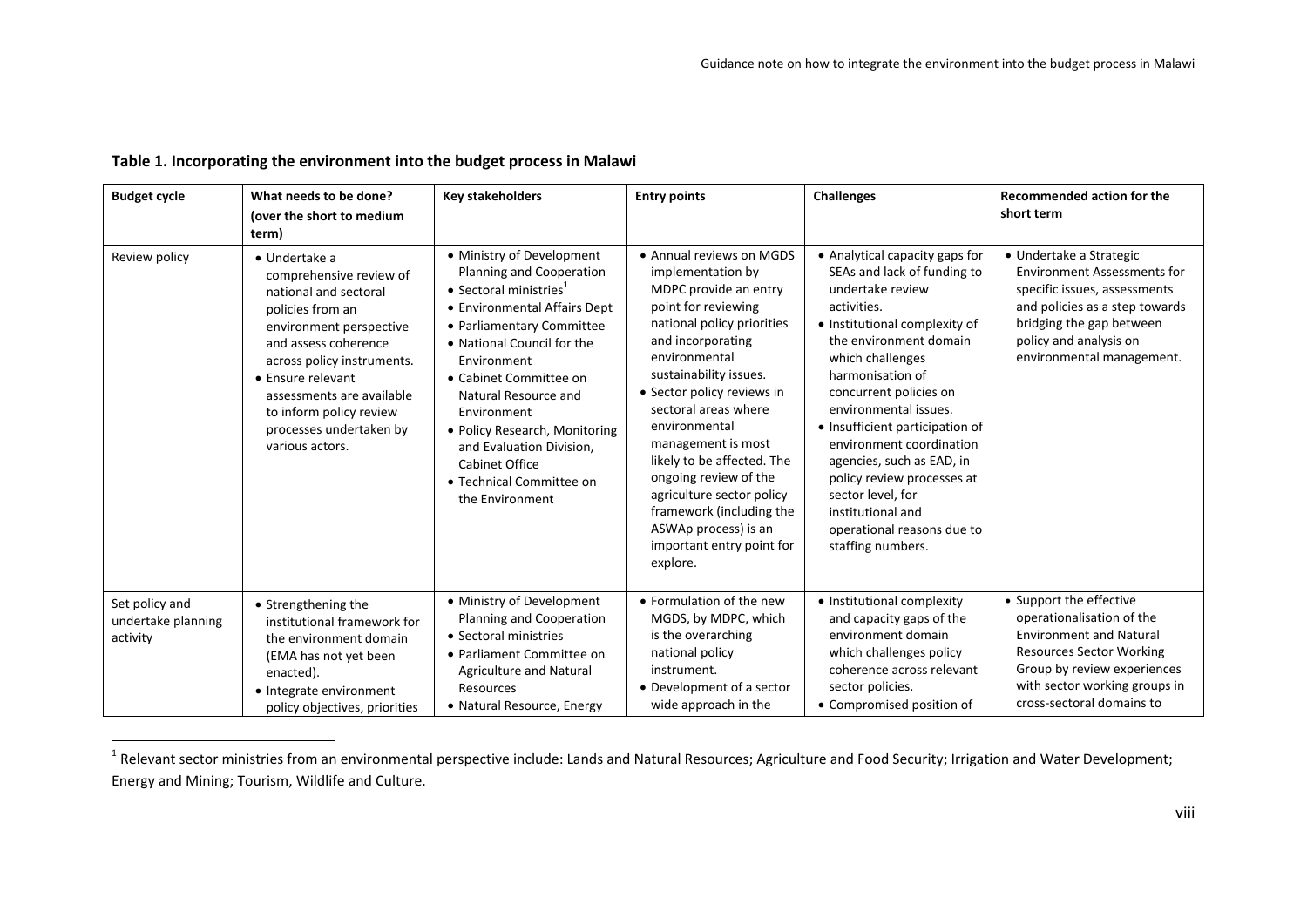| <b>Budget cycle</b>                | What needs to be done?<br>(over the short to medium<br>term)                                                                                                                                                                           | <b>Key stakeholders</b>                                                                                                                                                                                                                                                                      | <b>Entry points</b>                                                                                                                                                                                                                                                                                                                                                                                                                                                                                                                                                                     | <b>Challenges</b>                                                                                                                                                                                                                                                                                                                                                                                                                                                                                                                                                | <b>Recommended action for the</b><br>short term                                                                                                                                                                                                                                                                                                                             |
|------------------------------------|----------------------------------------------------------------------------------------------------------------------------------------------------------------------------------------------------------------------------------------|----------------------------------------------------------------------------------------------------------------------------------------------------------------------------------------------------------------------------------------------------------------------------------------------|-----------------------------------------------------------------------------------------------------------------------------------------------------------------------------------------------------------------------------------------------------------------------------------------------------------------------------------------------------------------------------------------------------------------------------------------------------------------------------------------------------------------------------------------------------------------------------------------|------------------------------------------------------------------------------------------------------------------------------------------------------------------------------------------------------------------------------------------------------------------------------------------------------------------------------------------------------------------------------------------------------------------------------------------------------------------------------------------------------------------------------------------------------------------|-----------------------------------------------------------------------------------------------------------------------------------------------------------------------------------------------------------------------------------------------------------------------------------------------------------------------------------------------------------------------------|
|                                    | and management principles<br>into relevant sector policies<br>(e.g. ASWAp and Greenbelt<br>initiative are key sector<br>policy processes to<br>influence).                                                                             | and Environment Cabinet<br>Committee<br>• Policy Research, Monitoring<br>and Evaluation Division,<br><b>Cabinet Office</b><br>• Technical Committee on<br>the Environment<br>• Environmental Affairs<br>Department<br>• Parliamentary Committee<br>• National Council for the<br>Environment | agriculture sector, which<br>is expected to attract<br>significant investment to<br>the sector.<br>• Fertiliser subsidy<br>programme, which is<br>currently one of the main<br>government initiatives in<br>Malawi.<br>• Greenbelt initiative<br>involves rural<br>infrastructures<br>development which will<br>inevitable have an impact<br>on natural resources.<br>• If made operational the<br><b>Environment and Natural</b><br><b>Resources Sector</b><br>Working Group would<br>potentially provide an<br>important platform for<br>environmental policy<br>debate and planning. | the EAD within the<br>government system limits<br>authority of the EAD,<br>compounded by gaps in<br>analytical and funding<br>capacity.<br>• Lack of coherence<br>between medium-term<br>and short-term plans likely<br>to aggravate<br>inconsistencies between<br>environmental objectives<br>and sectoral policies.<br>• No signs of an operational<br>SWG. Also questions could<br>be raised on whether<br>having a separate<br>environment SWG is the<br>most effective way to<br>ensure mainstreaming of<br>environmental issues into<br>sectoral policies. | identify the most suitable<br>approach to mainstreaming<br>the environment into policy<br>debates and planning<br>processes.<br>• Review examples in Malawi<br>and other countries'<br>experiences with sector<br>working groups in cross-<br>sectoral domains to identify<br>the most suitable solution for<br>mainstreaming the<br>environment into the policy<br>debate. |
| Mobilise and allocate<br>resources | • Scrutinise resources<br>available to environment<br>protection and promotion<br>activities, including external<br>and internal sources of<br>funding.<br>• Develop a coherence<br>approach for negotiating<br>resource allocation to | • Ministry of Finance<br>• Ministry of Development<br>Planning and Cooperation<br>• Sectoral ministries<br>• Environmental Affairs<br>Department<br>• Donors                                                                                                                                 | • Budget hearings<br>conducted by the<br>Ministry of Finance.<br>• Project appraisals,<br>conducted by MDPC as<br>part of preparation of<br><b>Public Sector Investment</b><br>Programme.<br>· Sector Working Groups,<br>if these platforms were                                                                                                                                                                                                                                                                                                                                        | • Political - EAD's limited<br>capacity to mobilise all key<br>actors.<br>• Institutional - difficult in<br>coordinating all relevant<br>players and therefore<br>ensure cross-sectoral<br>coherence in budget<br>negotiations - EAD is only<br>a department, which is                                                                                                                                                                                                                                                                                           | • Conduct, through a<br>collaborative effort between<br>EAD, DAD and MDPC, a survey<br>on donor funding to<br>environmental-related<br>investments and activities,<br>which be used to identify<br>resource gaps.<br>• Examine options for securing<br>domestic revenue for the                                                                                             |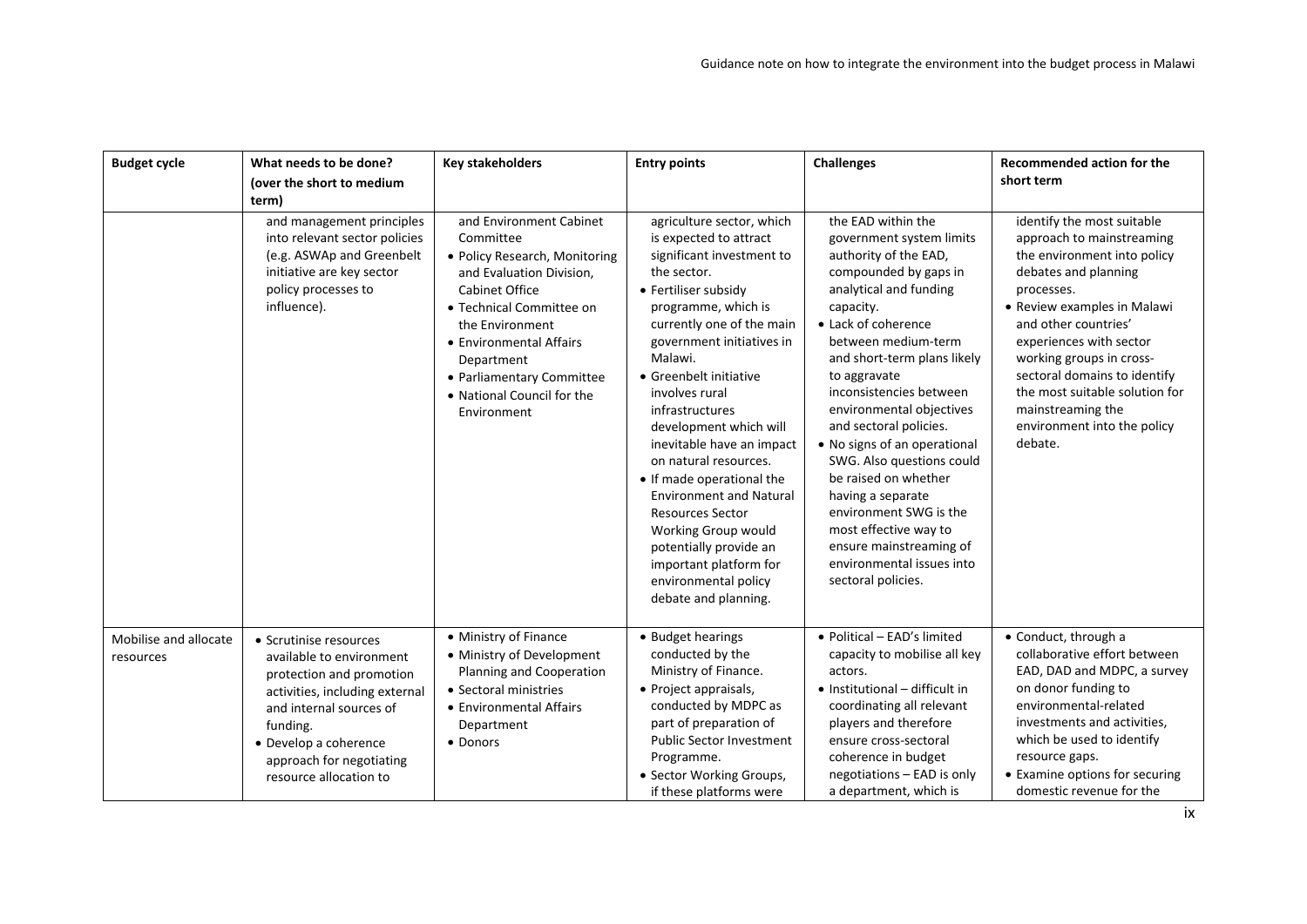| <b>Budget cycle</b>                                         | What needs to be done?<br>(over the short to medium<br>term)                                                                                                                                                                                                                         | <b>Key stakeholders</b>                                                                                                                                                                                                                               | <b>Entry points</b>                                                                                                                                                                              | <b>Challenges</b>                                                                                                                                                                                                                                                                                                              | <b>Recommended action for the</b><br>short term                                                                                                                                                                                                                                                                                                                                                   |
|-------------------------------------------------------------|--------------------------------------------------------------------------------------------------------------------------------------------------------------------------------------------------------------------------------------------------------------------------------------|-------------------------------------------------------------------------------------------------------------------------------------------------------------------------------------------------------------------------------------------------------|--------------------------------------------------------------------------------------------------------------------------------------------------------------------------------------------------|--------------------------------------------------------------------------------------------------------------------------------------------------------------------------------------------------------------------------------------------------------------------------------------------------------------------------------|---------------------------------------------------------------------------------------------------------------------------------------------------------------------------------------------------------------------------------------------------------------------------------------------------------------------------------------------------------------------------------------------------|
|                                                             | environmental activities<br>with the Ministry of Finance<br>and MDPC.                                                                                                                                                                                                                |                                                                                                                                                                                                                                                       | made operational.                                                                                                                                                                                | expected to coordinate<br>various ministries.<br>• Operational - lack of<br>resources to undertake the<br>required analytical and<br>coordination work,<br>including operationalising<br>SWGs. Lack of a fixed<br>ceiling specifically for EAD<br>limits the ability to fully<br>exercise priority setting as<br>a department. | environment domain, including<br>the operationalisation of the<br><b>Environment Fund.</b><br>• Conduct, through a<br>collaborative effort between<br>EAD, MDPC and DAD, a survey<br>on donor funding to<br>environmental-related<br>investments and activities, to<br>identify funding gaps across all<br>institutions and sectors that<br>constrain the pursuit of<br>environmental objectives. |
| Implement planned<br>activities                             | • Ensure resources are made<br>available to carry out<br>budgeted activities in the<br>environmental domain<br>• Assess investment<br>expenditures within the<br>PSIP that may have an<br>impact on the environment<br>(environmental impact<br>assessments)                         | • Ministry of Finance<br>• Environmental Affairs<br>Department<br>• Ministry of Development<br>Planning and Cooperation<br>• Sector ministries                                                                                                        | • Quarterly expenditure<br>reports<br>• Environmental impact<br>assessments<br>• EMA (which empowers<br>the EAD to issue<br>environmental<br>protection orders)                                  | • Successful implementation<br>of reforms within the<br>treasury and accounting<br>systems (to ensure greater<br>efficiency in resource use)<br>• Lack of political will to<br>enact EMA                                                                                                                                       | • Use the financial monitoring<br>reports and cross referencing<br>with the theme and sub-theme<br>classifications in the budget, to<br>ensure that planned activities<br>are being fully funded in a<br>timely manner.                                                                                                                                                                           |
| <b>Monitor activities</b><br>and account for<br>expenditure | • Expand ownership of the<br>M&E framework for the<br>environment and natural<br>resources, including<br>integrating it into other<br>sectors' M&E strategies.<br>• Provide support to relevant<br>sectoral ministries to<br>improve the quality and<br>timeliness of information in | • Monitoring and Evaluation<br>Department, Ministry of<br>Development Planning and<br><b>Cooperation Budget</b><br>Department and DAD,<br>Ministry of Finance<br>• Planning division of<br>Ministry of Natural<br>Resources Energy and<br>Environment | • MGDS formulation (to<br>integrate the M&E<br>framework for the<br>environment and natural<br>resources)<br>• The new chart of<br>accounts implementation<br>in the upcoming financial<br>year. | • Fragmentation and<br>insufficient quality of M&E<br>systems although the<br>Environment and NR M&E<br>framework is now being<br>more widely integrated.<br>• Limited human and<br>financial resources to<br>support data collection,<br>processing and analysis.                                                             | • Utilise the theme and sub<br>theme segments in the budget<br>classifications to track<br>environment-related revenue.<br>expenditure and activities.<br>• Ensure the new Environment<br>Outlook Report is regularly<br>produced as this is a key<br>environment M&E tool. Special<br>attention to the effective                                                                                 |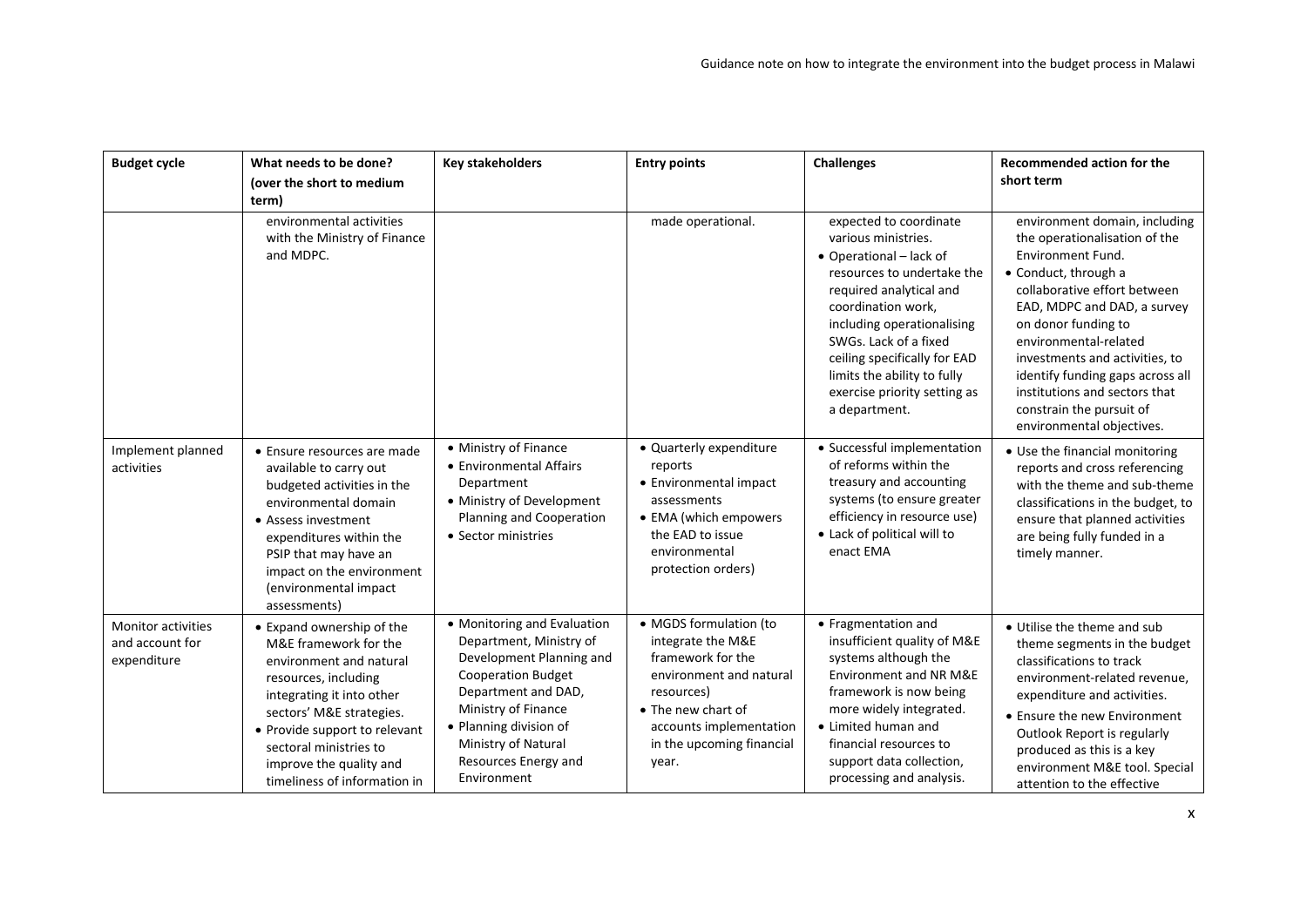| <b>Budget cycle</b> | What needs to be done?<br>(over the short to medium<br>term)                                                                                                                                                                                                                                                                                                             | <b>Key stakeholders</b>                                                                                                                                                                                                                                                                                                         | <b>Entry points</b>                                                                                                                                                                                                                                                                                                                                                                                                                   | <b>Challenges</b>                                                                                                                                                                                                                                                                  | <b>Recommended action for the</b><br>short term                                                                                                                                                                                                                                                                                                                                                                                                                                                                                                 |
|---------------------|--------------------------------------------------------------------------------------------------------------------------------------------------------------------------------------------------------------------------------------------------------------------------------------------------------------------------------------------------------------------------|---------------------------------------------------------------------------------------------------------------------------------------------------------------------------------------------------------------------------------------------------------------------------------------------------------------------------------|---------------------------------------------------------------------------------------------------------------------------------------------------------------------------------------------------------------------------------------------------------------------------------------------------------------------------------------------------------------------------------------------------------------------------------------|------------------------------------------------------------------------------------------------------------------------------------------------------------------------------------------------------------------------------------------------------------------------------------|-------------------------------------------------------------------------------------------------------------------------------------------------------------------------------------------------------------------------------------------------------------------------------------------------------------------------------------------------------------------------------------------------------------------------------------------------------------------------------------------------------------------------------------------------|
|                     | their quarterly activity<br>reports, including<br>integrating information on<br>activities related to<br>environmental protection<br>and promotion and their<br>outcomes.<br>• Clearer identification of<br>cross sectoral environment-<br>related expenditures<br>through, for example, a<br>grouping of relevant<br>programmatic<br>classifications of<br>expenditure. | • Environmental Affairs<br>Department<br>• Policy Research, Monitoring<br>and Evaluation Division,<br><b>Cabinet Office</b><br>• National Audit Office<br>• Donors                                                                                                                                                              |                                                                                                                                                                                                                                                                                                                                                                                                                                       |                                                                                                                                                                                                                                                                                    | dissemination of this report is<br>imperative to ensure the<br>recommendations are<br>integrated into the policies of<br>other sectors.<br>• Include a short summarised<br>version of key points and<br>recommendations from EIAs in<br>regular and broader evaluation<br>reports such as the State of the<br>Environment Report, or its<br>successor the Environment<br>Outlook Report.                                                                                                                                                        |
| Evaluate and audit  | • Regular production of<br>evaluation reports<br>containing empirical<br>evidence and analysis on<br>environmental<br>management - these<br>should include both broad<br>and strategic reviews as<br>well as more targeted and<br>detailed assessments.                                                                                                                  | • Auditor General<br>• Ministry of Development<br>Planning and Cooperation<br>• Ministry of Finance<br>· Policy Research, Monitoring<br>and Evaluation Division,<br>Cabinet Office<br>• Ministry of Natural<br>Resources, Energy and<br>Environment<br>• Environmental Affairs<br>Department<br>• Sector ministries<br>• Donors | • State of the Environment<br>Reports/Environment<br>Outlook Reports, if<br>regularly updated<br>• Strategic Environment<br>Assessments, if<br>operationalised would<br>provide valuable<br>information to be used as<br>reference in evaluation.<br>· Public Expenditure<br>Reviews (undertaken by<br>Ministry of Finance at the<br>end of each financial<br>year)<br>• Annual reports on MGDS<br>implementation<br>produced by MDPC | • Lack of budget resources<br>(part 1) for undertaking<br>the EOR.<br>• Insufficient capacity within<br>the Ministry of Finance to<br>produce expenditure<br>reviews.<br>• Ensure engagement by all<br>key stakeholders in a<br><b>Public Environmental</b><br>Expenditure Review. | Conduct a detailed public<br>environmental expenditure<br>review, which collates available<br>information on environmental<br>policy, financing and<br>expenditure and analyses<br>relevance, coherence, and<br>cost-effectiveness of plans and<br>budgets in the environmental<br>domain. Government<br>leadership and engagement of<br>all relevant sectors would be<br>essential to ensure quality of<br>the analysis and make it policy<br>relevant. Such review would<br>have to be updated on a<br>regular basis (e.g. every 5<br>years). |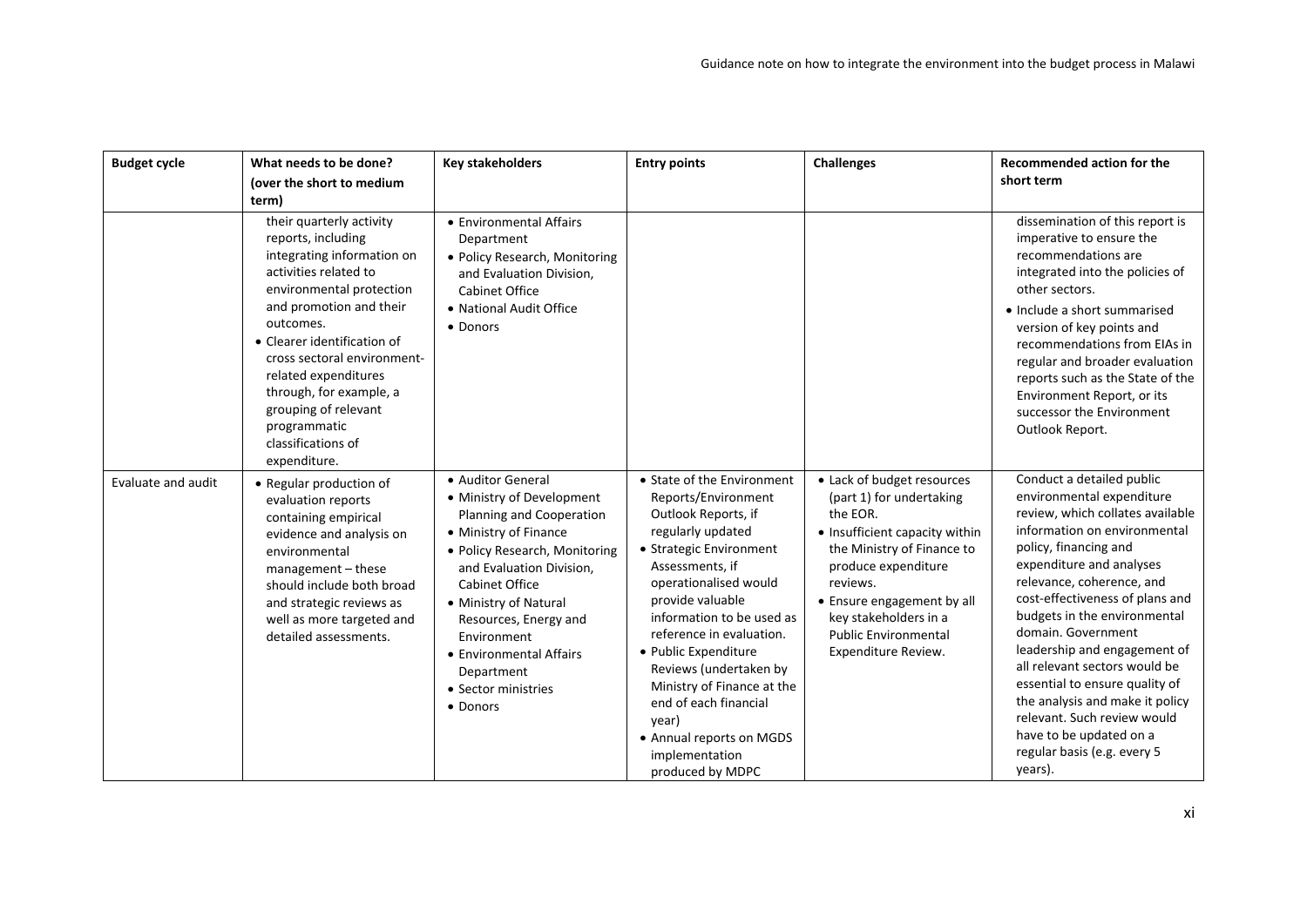# **1. Introduction**

## *1.1. Background*

The Malawian economy depends heavily on natural resources. Agriculture represents about  $35.1\%$ <sup>2</sup> of the economy but provides approximately 75% of total employment across the country (ReSAKSS 2008). Fish provides 60% to 70% of total animal protein in the country. Lake Malawi outflow covers 95% of electricity production and wood fuel provides over 90% of the country's wood/charcoal energy requirements. Malawi is also home to 500‐1000 endemic species of fish, which makes it the greatest fresh water biodiversity in the world (Government of Malawi 2002).

Yet, environmental degradation is a serious problem which constraints economic development. For example, agricultural productivity is below potential partly because of poor soil fertility caused by unsustainable land use practices. Wood demand exceeds supply by one third and deforestation has been occurring at the rate of 2.8% per year, resulting in a national loss of 2 million hectares of forest in the past 25 years (*ibid*).

Environmental management is receiving increased attention by government, development partners and civil society in Malawi. The key priority area of climate change, natural resources management and environment management was recently added in the Malawi Growth and Development Strategy 2006‐2011. However, environment‐related objectives have not been adequately operationalised in terms of budgets and monitoring indicators. Capacity and institutional coherence on environment and natural resource management issues are among the important challenges that need addressing.

The UNDP‐UNEP Poverty‐Environment Initiative (PEI) supports country‐led efforts to mainstream poverty‐environment linkages into national development processes. In Malawi, its objectives include: (i) incorporating environmental sustainability as a central objective in national development strategies; (ii) increasing national budget allocations to environmental management activities; and (iii) building government capacity to integrate environmental concerns into the design and implementation of development plans.

This guidance note aims to contribute to these objectives by providing government agencies, as well as other players working directly or indirectly with environmental issues, guidance on how to incorporate environmental objectives into budgetary processes. The note has been commissioned by the Ministry of Finance in collaboration with Ministry of Development Planning and Cooperation with support from PEI at a critical juncture, as the implementation period of the current MGDS is coming to an end and preparations for its successor begin. The note aims to emphasise a select number of key actions that should be achievable, and will serve to strengthen and deepen the integration of environment policy into both the annual budget cycle and into the medium term planning and policy dialogue.

<sup>2</sup> CIA World Factbook (2010)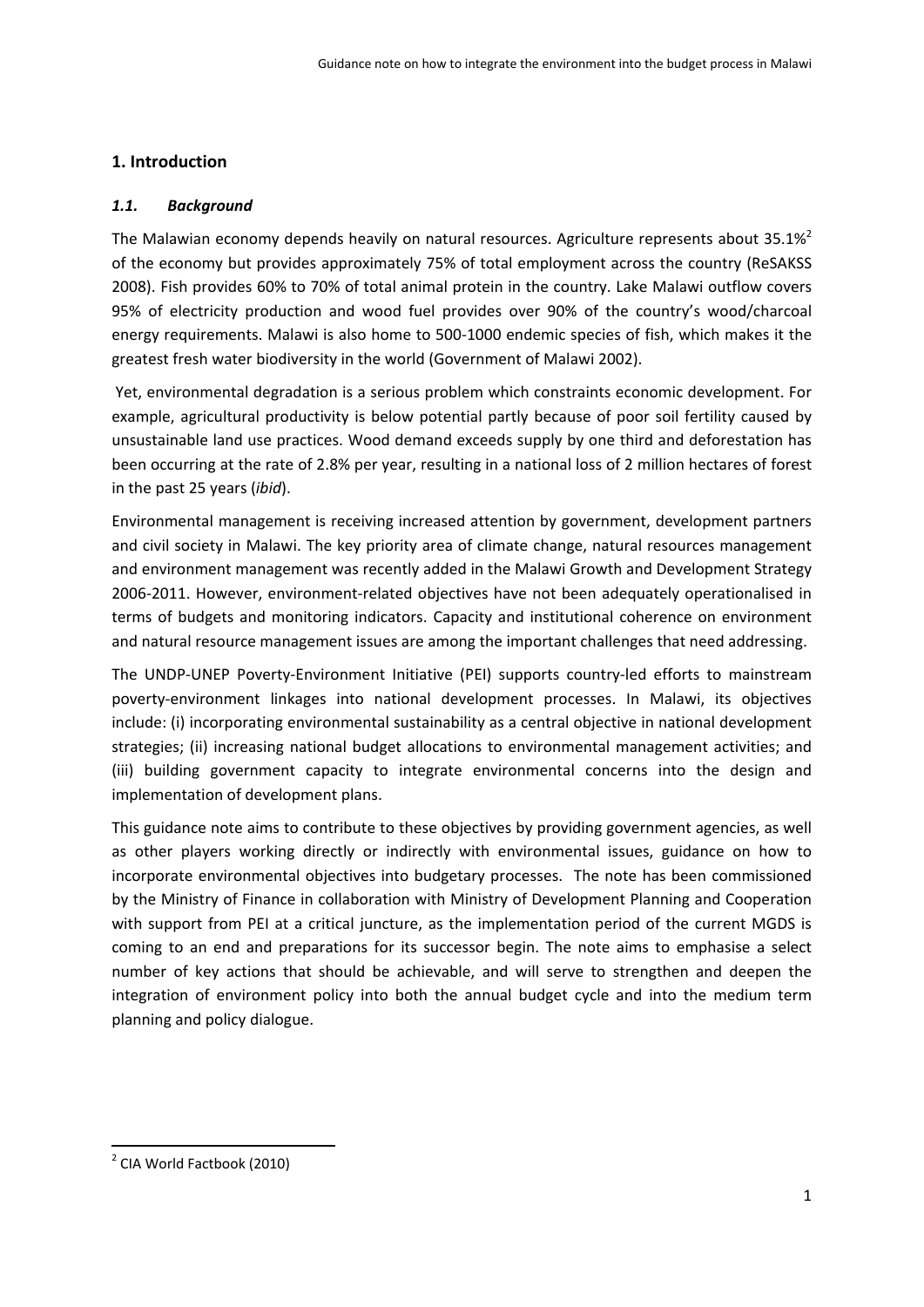# *1.2. Scope*

This report looks at how to incorporate environmental protection and promotion objectives across the various stages of the budget process.

# *1.2.1 Environmental protection and promotion objectives*

The notion of environment 'domain' is used instead of that of 'sector' to avoid the common but misleading attribution of environmental governance responsibilities to a particular government ministry whose denomination holds a direct association with the environment. Environmental governance should instead refer to all activities which include the protection and promotion of the environment and natural resource endowments and not only the activities carried out by the Environmental Affairs Department, but all stakeholders in the environment domain.

Environmental management, which can also be referred to as environment and natural resource management, is therefore not only about *protecting* the use of natural resources but also about *promoting* activities which enhance natural resource endowments, discourage natural resource degradation or entail deploying natural resources in a sustainable way. This means that environmental management should not be restricted to nature conservation, pollution control or waste and sewage management, but it should also include economic activities which directly or indirectly interfere with the quantity and quality of the country's natural resource capital. The latter may include water management, energy production, agricultural and industrial production, infrastructures development and tourism activities. These areas are often not directly linked with environmental management which instead tends to be associated with conservation and pollution control activities. They have however major impact in natural resource endowments and play a central role in ensuring sustainability. This guidance note therefore looks at the environmental domain from this broader perspective which considers both environmental protection and promotion objectives.

# *1.2.2 Stages of the budget process*

The report draws on the stylised planning and budgeting cycle presented in the World Bank's Public Expenditure Management Handbook (World Bank 1998). The cycle is presented as having six distinct, although inter‐related, stages: (i) policy review, (ii) policy setting and planning, (iii) resource mobilisation and allocation, (iv) implementation, (v) accounting and monitoring, and (vi) auditing and evaluation – Figure 1. These stages do not necessary follow a linear sequence. The budget process is dynamic and there are constant overlaps between stages.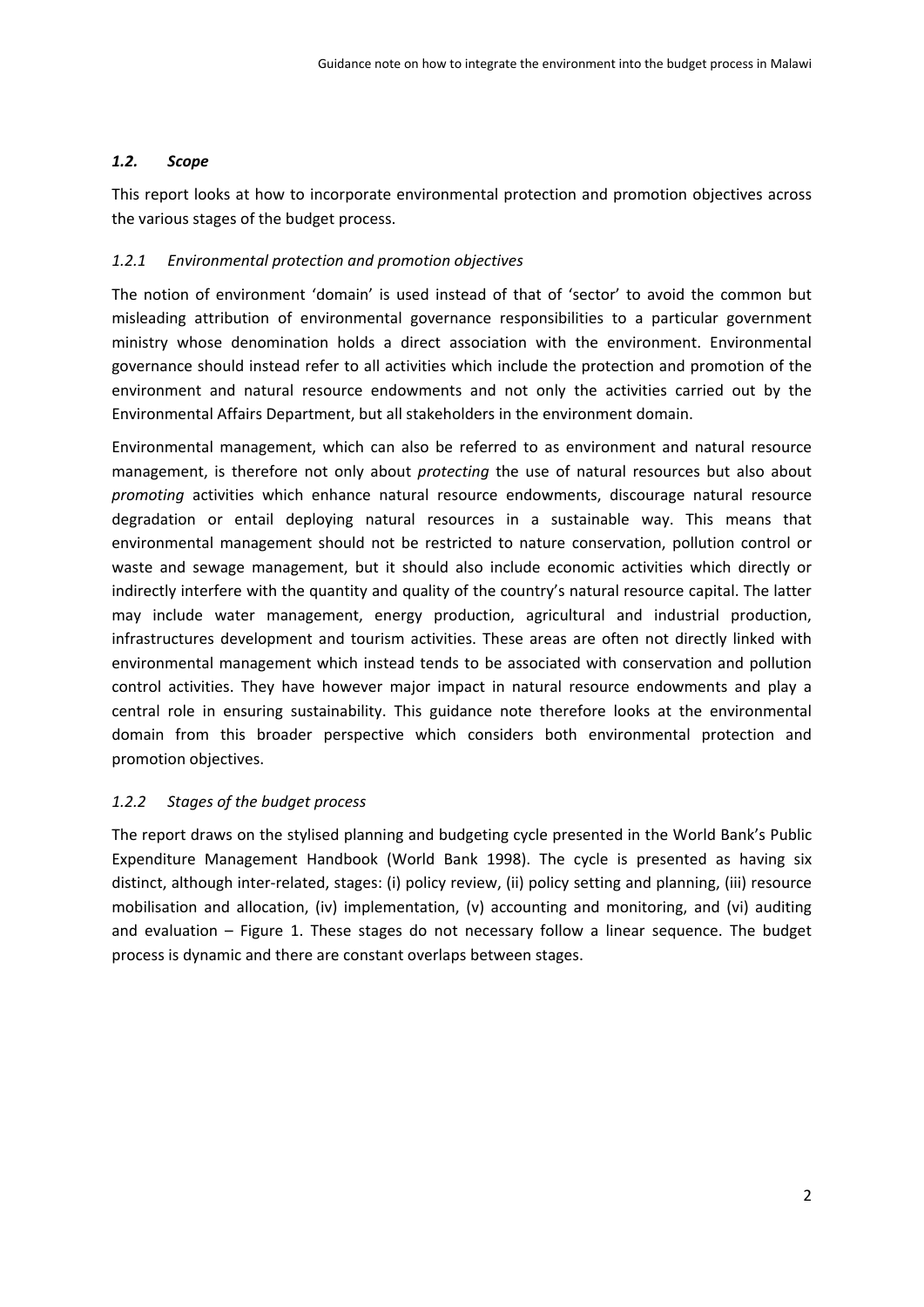

#### **Figure 1. The budget process: from policy review to evaluation**

#### *1.3. Methodology*

The report draws on reviews of the relevant general and Malawi‐specific literatures on budget processes and environmental management as well as field work in Malawi. The latter consisted of individual and group semi‐structured interviews with key informants from government, civil society, Parliament and donor agencies, carried out on 15‐19 February 2010. The list of people interviewed is included in Annex 1. A presentation explaining the purpose of the exercise, made to those interviewed, is also provided.

#### *1.4. Structure of the document*

This guidance note is structured into five sections. After this introduction, Section 2 provides an overview of the budget process in Malawi. It briefly describes each of the five broadly defined stages of the process and identifies some challenges faced in each of them. Section 3 describes the environment-related policy and institutional setting in Malawi. It reviews the key policy instruments and priorities and the roles of the main institutional actors playing an active role in the environment domain. Those familiar with the Malawi budget process and the environmental policy institutional setting can skip Sections 2 and 3 and move directly to Section 4. The latter explains how environmental objectives can be incorporated into budgetary processes by discussing, for each stage of the budget process: what needs to be done, entry points, challenges and available tools to carry out the necessary work. Section 5 concludes by providing some operational recommendations.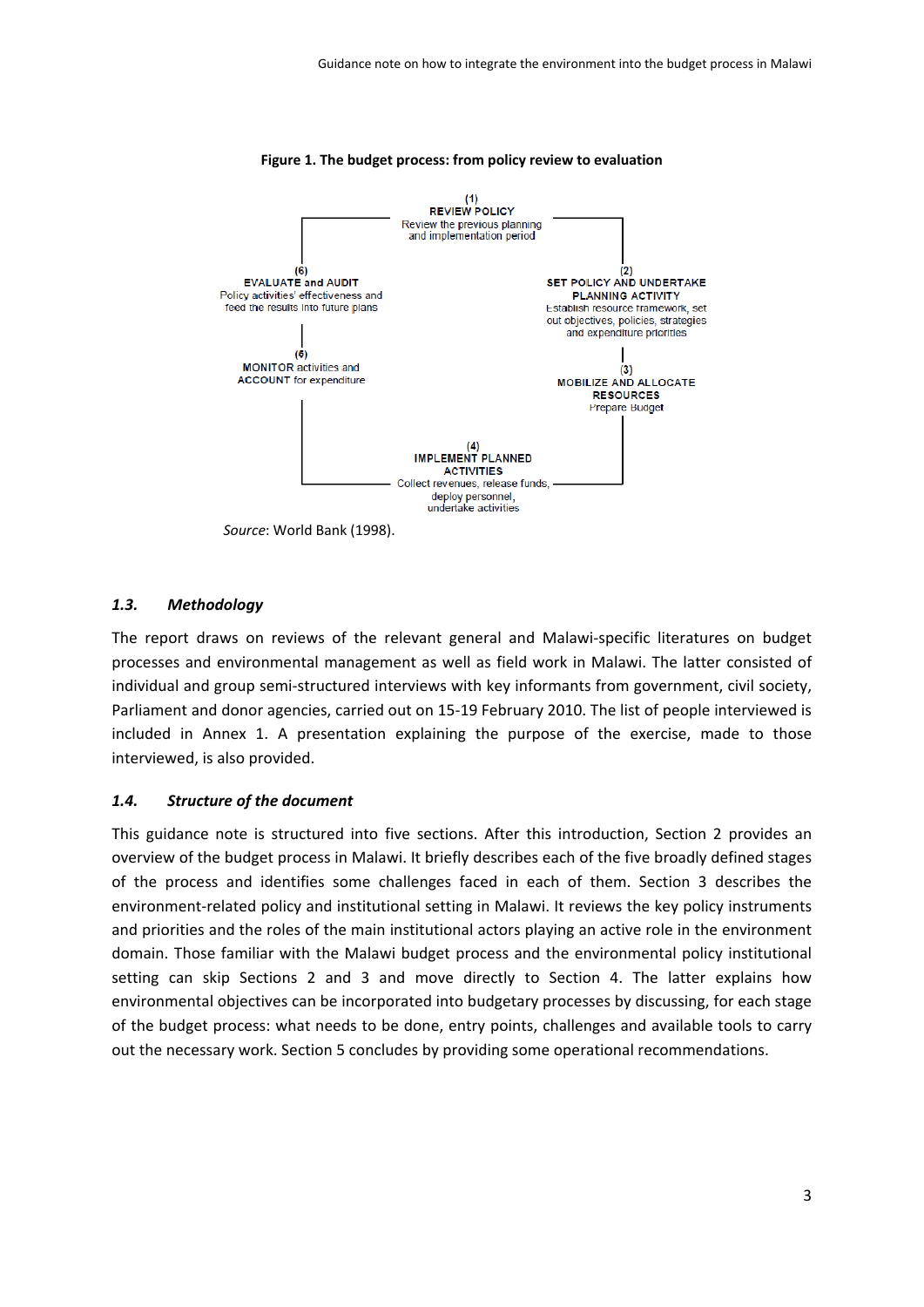## **2. The Malawi budget process**

The Government of Malawi (GoM) operates in a financial year that runs from July  $1^{st}$  to June 30<sup>th</sup>. Preparation for the next years' budget begins in September as policy is reviewed, projects are appraised and reports from the previous year are assessed. Following on directly, the planning process for the budget takes place beginning in October and concludes in April/May when Parliament reviews the budget proposal, and the next years' budget policy is set in time for the beginning of the financial year. While the budget preparation is being undertaken, the Ministry of Finance is responsible for projecting the total resource envelope for the year, including debt, tax revenue and aid, and setting ceilings for the ministries and agencies. These are consolidated and discussed with the Cooperating Partners in March to allow clear guidance for finalising the planning process.

Budget execution takes place from beginning to end of the financial year with the Ministry of Finance responsible for releasing funds to the ministries and agencies in a timely manner to allow funded activities to be undertaken. Regular monitoring reports of expenditure as well as activities and outputs for each ministry and agency are provided and are consolidated in quarterly reports by the Ministry of Finance and Ministry of Development Planning and Cooperation (MDPC). Once the financial year closes, the accounts are audited and evaluations take place. Some evaluations will be scheduled annually, while others such as a sector specific expenditure reviews may only be undertaken at longer intervals.

The national budget for the year 2009/10 was a total of MWK 256bn with MWK 190bn of recurrent expenditure and MWK 66bn of development spending. There has been strong growth in national expenditure with a real growth rate of an average of 11.4% per annum from 2004/5 to 2009/10 supported by strong revenue performance and increasing, although somewhat erratic, grants<sup>3</sup>. The budget is separated into the recurrent budget, consisting of personal emoluments and other recurrent transactions (ORT), and the development budget, consisting of donor funded investments (Part I) and government funded investments (Part II). In 2009/10, the development budget was 25% of the total budget with donor projects making up 68% of development expenditure.

The 2003 Public Financial Management Act provides the legal foundation of the budget process. The budget calendar is not included in the Act, giving it no legal status, and perhaps contributing the relatively poor adherence to it.<sup>4</sup>

The Malawi budget process is broadly structured around the following stages: (i) policy review and planning (ii) resource mobilisation and allocation, (iii) budget implementation and accounting, and (iv) monitoring and evaluation.

 $3$  Tavakoli and Hedger (2009).<br> $4$  Oduro, Quist and Steen (2008).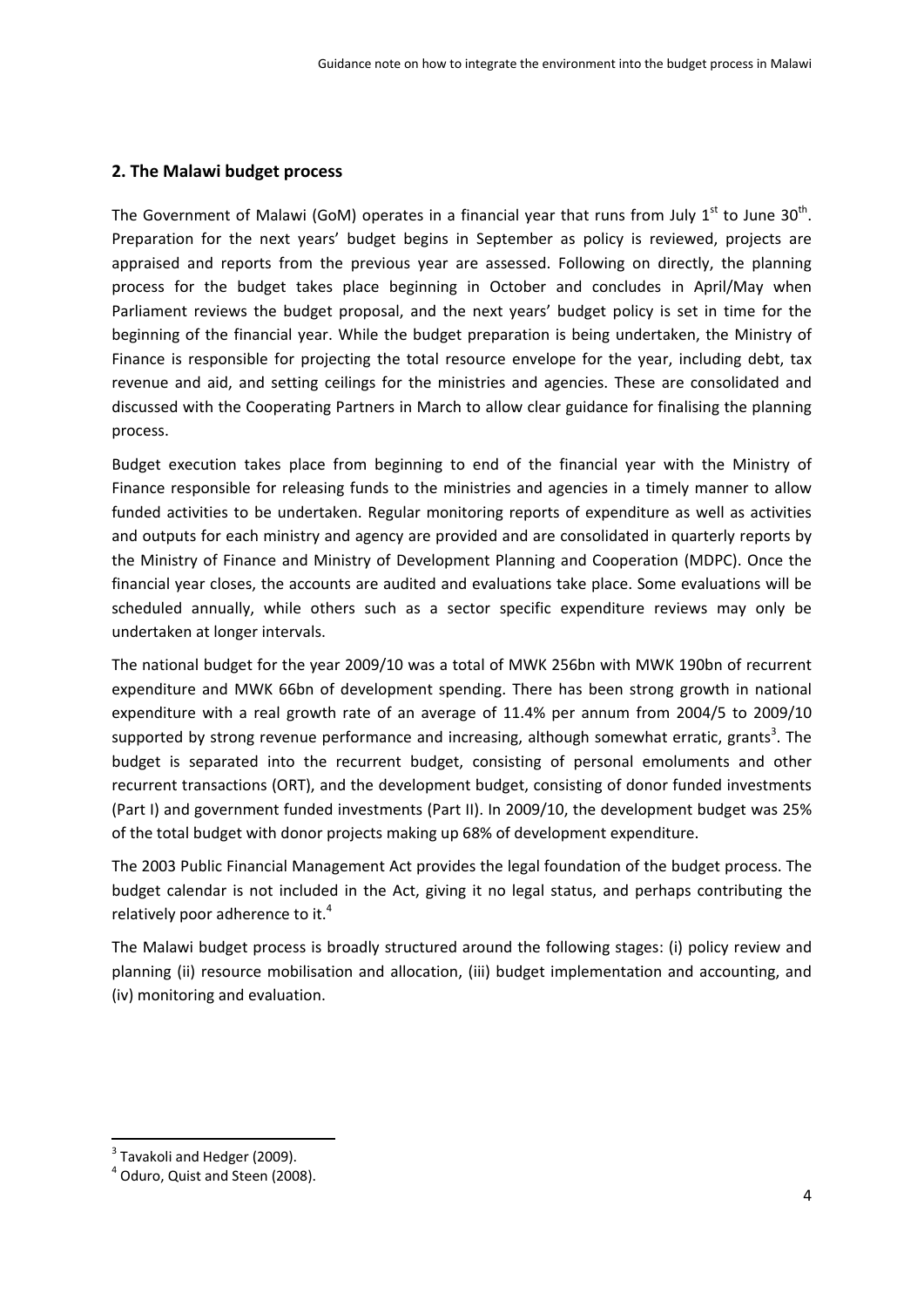# *2.1. Policy review and planning*

## *2.1.1 Reviewing policy*

Reviewing policy entails examination of evidence on the effectiveness of current policies. This step is a bridge between evaluation and audit and the policy and planning process for the following year. To allow for effective review feeding into the revision of policy for the next cycle it is imperative that the audit, review and evaluation documentation is available well before annual planning and resource allocation occurs. MDPC has a central role in the policy review process.

Annual and 6‐monthly expenditure and output reports on budget implementation are compiled. Relevant Public Expenditure Reviews (PER), from an environment perspective, include the recent one on sustainable development and the forthcoming on input subsidies, although dissemination and general access to these reports may be limited. 2) The Debt and Aid Department also produces regular reports on expenditure for the aid projects contained in its Aid Management Platform (AMP).<sup>5</sup> These are broken down by sector and provide a synopsis of the donor contributions, both on and off budget. The annual MGDS review is produced by the MDPC with participation expected from the Ministry of Finance and line ministries.<sup>6</sup> The annual and mid-year expenditure reviews from the Ministry of Finance as well as the output budget reports provide information on actual expenditure. Unfortunately, these two sets of annual reviews, policy and expenditure reviews, are not well linked, making it difficult to understand coherence between policy implementation and resource use and therefore assess the impact of policy in a structured manner.

As for environment specific reviews, according to the National Environment Policy, the National State of the Environment Report (NSOER) is compiled every two years alongside the District State of the Environment Reports (DSOER), which are also biennial. This report assesses progress of the 5‐ year National Environment Action Plan (NEAP), and its related District Environment Action Plans (DEAP). These documents provide the core policy review and analytical content, although in reality these have not been produced since 2002 due to funding and capacity constraints, resulting in no formal review of environmental policy since that time.

# *2.1.2 Planning*

The planning stage consists of the elaboration of update of policy and planning instruments which provide guidance to the annual budget exercise. Central amongst these is the five year Malawi Growth and Development Strategy (MGDS), which the current version expires in 2011.

<sup>&</sup>lt;sup>5</sup> The AMP is a software tool designed to assist government in collecting and analysing aid information. It collects information on aid both on and off budget by drawing information from donor systems. The tool is a product of Development Gateway and is one of two dominant products in the market, the other being the Development Assistance Database, a product of Synergy.<br><sup>6</sup> Jere (2007).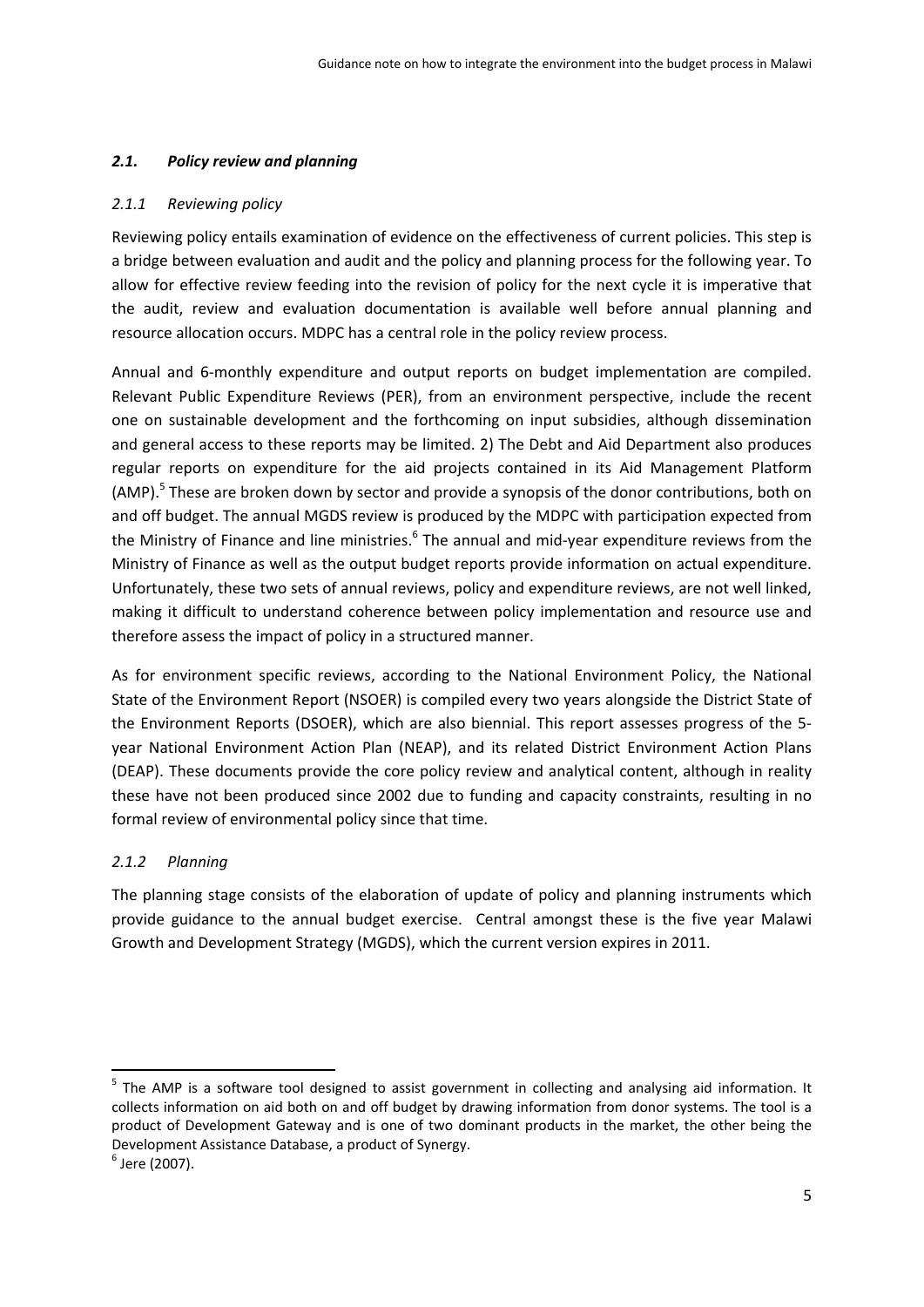The role of planning lies with the MDPC<sup>7</sup> while budget preparation is the responsibility of the Ministry of Finance. However, frequent changes in this arrangement (including the planning function at one time being the role of the Ministry of Finance) have left a fragmented responsibility for strategic planning and budgeting.<sup>8</sup> Main planning instruments is the MGDS while the Public Sector Investment Plan (PSIP) is the key operational tool for the MGDS... In recent years there has been a strong push to improve the link between the MGDS and the national budget which, thus far, has been very weak<sup>9</sup>.

Several reforms concerning the budgetary planning process are underway including a chart of accounts revision, an Integrated Financial Management Information System (IFMIS), the Medium Term Expenditure Framework (MTEF) reform and, most recently, the development of Sector Wide Approaches, for coordination of development assistance, after pilots in the health and education sectors.

Both annual and medium term planning are important areas for integrating environment that are not being engaged in to full effect. Budget planning tends to dominate at the annual cycle, while the MTEF, though existing in theory for over a decade, is extremely weak and does not provide any significant medium term budget planning role at present. There is generally weak integration of the medium term and the annual cycles, despite the fact that the MDPC is also responsible for the formulation annual development budget, the PSIP. Chronic problems with the integration of policy and planning cycles and with effective medium term planning are faced by all developing countries. Key international studies by the World Bank and the OECD have examined these issues in the broad context and in the context of the environment.<sup>10</sup>

The MDPC has the role in setting both the policy and the budget for the PSIP. In theory this should enable a close relationship between the two and a structured framework for setting policy. However, the resources envelope to fund the PSIP depends on financing from the donor funds and from the national budget which must be negotiated with these actors. A relatively weak, but improving link between the MDPC and Ministry of Finance means that the funding available for the PSIP is finalised relatively late. Final donor figures are also often late. As a result, the strategic approach drawing from Ministry led policies and coordinated by the MDPC has suffered. Ministries have been known to by-pass the MDPC and donors may not always use the government process for entering projects into the PSIP.

<sup>&</sup>lt;sup>7</sup> Until July 2009 this ministry was known as the Ministry of Economic Planning and Development. <sup>8</sup> Krause (2007).

 $<sup>9</sup>$  Ibid.</sup>

 $10$  The Minding the Gaps study (World Bank 2007) explores the link between poverty reduction strategies and budgets; the OECD Environment Working Paper no.7 (Petkova 2009) examines the integration of public environmental expenditure within medium term budget frameworks.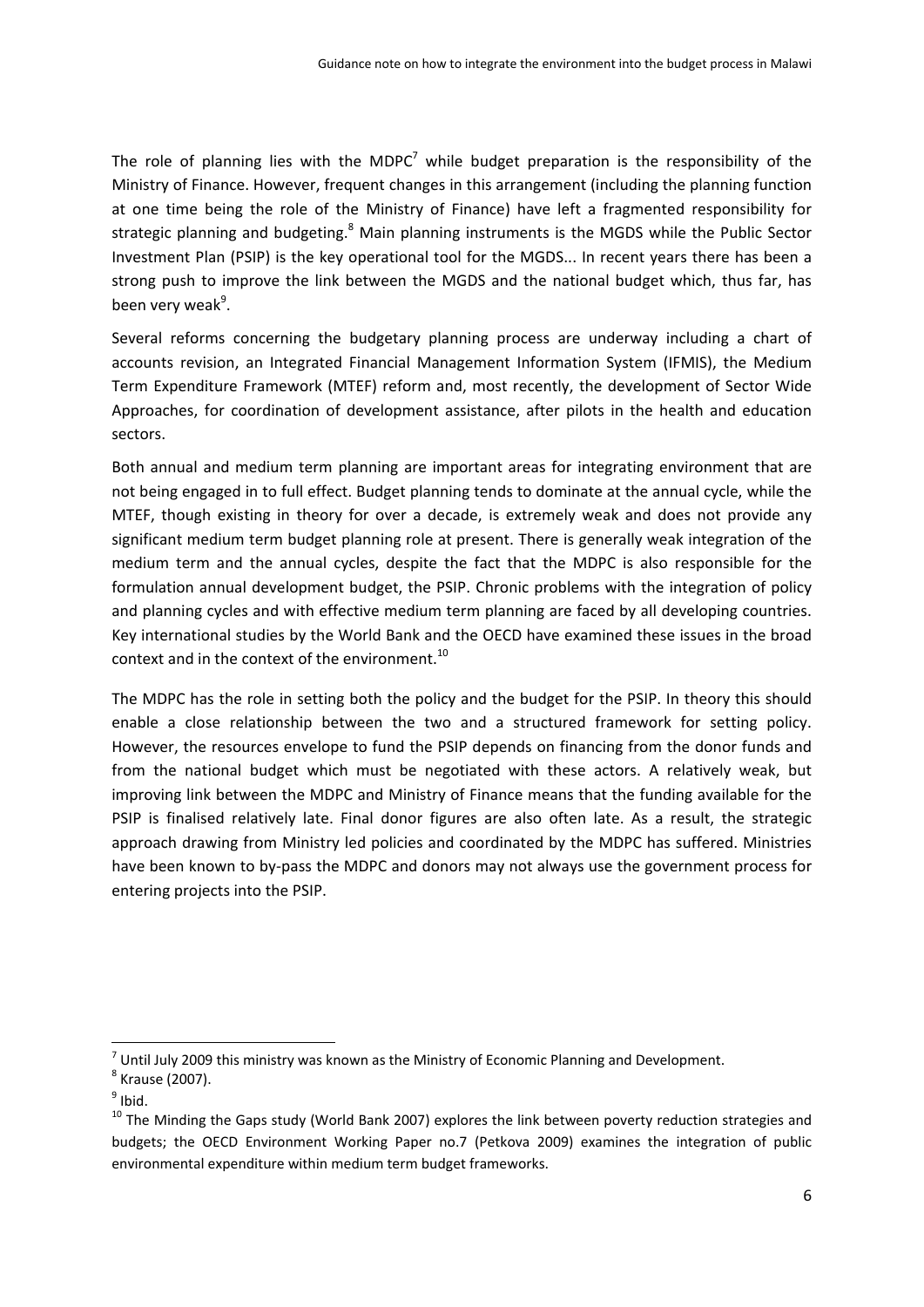The need for a linkage between policy and budget implementation is well documented.<sup>11</sup> Krause (2007) states:

"The country's fragmented policy cycle is an underlying factor that strongly constrains efforts to improve the links between [the MGDS] and budget implementation. Such fragmentation is a feature of public sector management in many countries, where new initiatives are often added without adapting or dropping existing mechanisms"

To gain a credible improvement in the integration of environment policy into the national budget cycle these overarching questions must be kept at the forefront. While harmonisation of sector policies with the MGDS is critical for developing a coherent national development strategy, the further integration of the planning process with the budget cycle is a crucial step in gaining a more coherent linkage of any of the strategy, whether national or sector specific, to the budget process.

#### *2.2. Resource Mobilisation and Allocation*

Budget preparation is undertaken by the Ministry of Finance, both for the recurrent and development side.<sup>12</sup> Mobilisation of resources is the responsibility of the Revenue and Debt and Aid Departments. In practice sector ministries and the MDPC also have a role in developing funding opportunities around projects and SWAp funding at the sector level. Budget allocation of the recurrent budget is the mandate of the Budget Department of the Ministry of Finance, while allocation of the development budget is the mandate of the MDPC.

Budget preparation begins around October each year with ministry level budget preparation being initiated. Budget ceilings may be developed, although these are not formalised until early March the following year when budget ceilings are discussed with the Cooperating Partners. Policy changes on allocation within the recurrent budget are few and tend to be dominated by high level policy initiatives. Budget ceilings tend to be incremental over the previous year. Malawi does not, currently, produce a formal sector budget framework paper in the process of budget formulation. This is partially due to limited capacity within the Ministry of Finance for delivering accurate sector ceiling early in the preparation process; a weak, although improving, relationship between the Ministry of Finance and the Economic Planning Department of the MDPC; and limited guidance and capacity in many of the line ministries for integrated policy and financial planning. This has meant that the opportunity for sector level policy discussion and any decisions on allocation is compressed into a short window during the budget hearings in April. Policy discussion in these hearings tends to be limited to smaller expenditures rather than key step changes in allocations. In sectors with an established Sector Wide Approach (SWAp) such as education and health, there is usually a more structured budget preparation that benefits from development partner technical and financial support that allows a more strategic approach to allocating the budget ceiling.

 $11$  Krause (2007) and Radev, Pattanayak and Kuteesa (2007).

 $12$  Responsibilities for the PSIP are shared to some extent between the MDPC and the MoF. The MDPC is responsible for the composition of the PSIP and approving the various projects within it. The MoF is responsible for setting ceilings and allocations. Given these related roles, close collaboration is imperative, but currently lacking.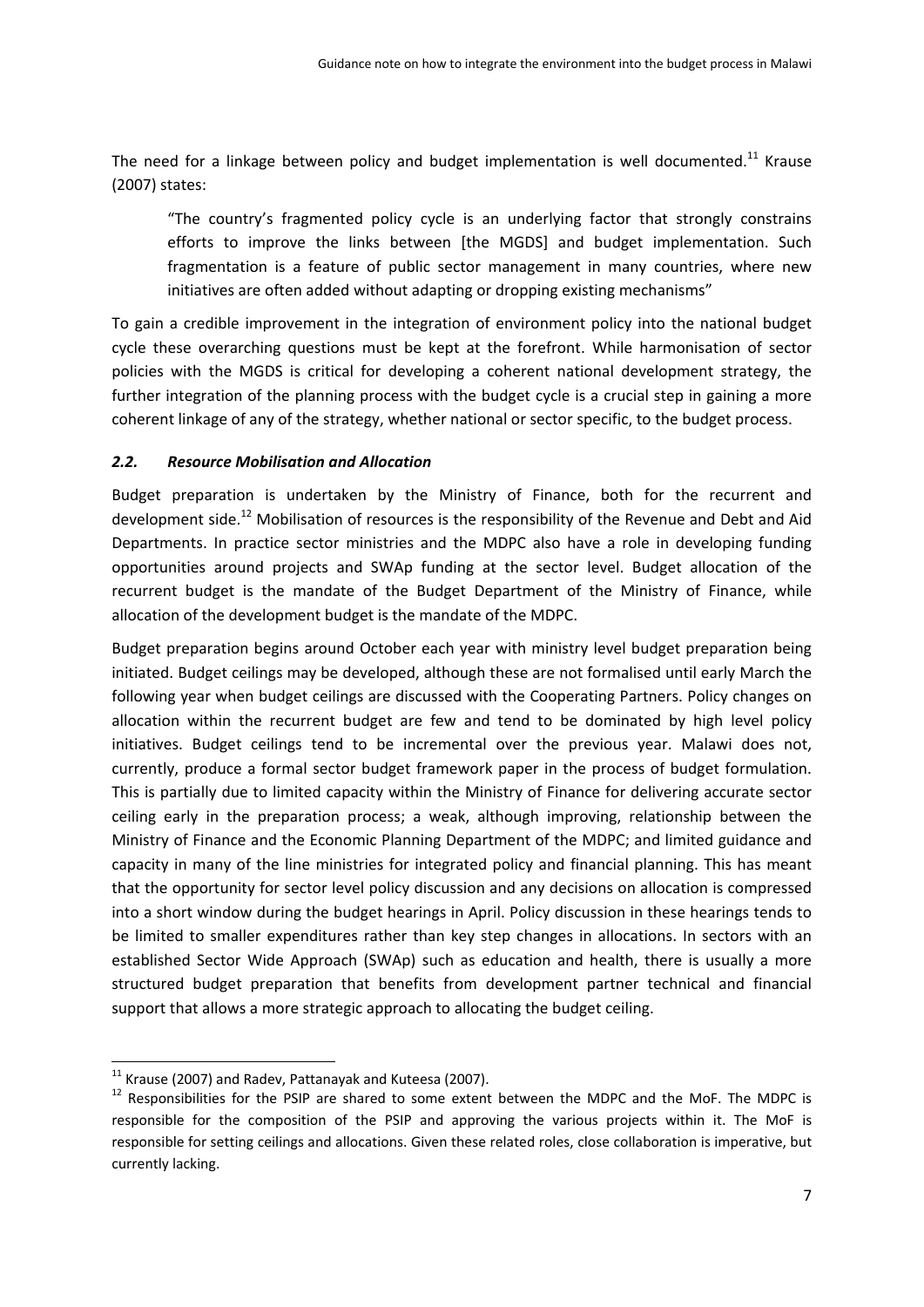The MDPC begins a separate process of appraisal of the PSIP projects in partnership with the relevant ministries overseeing the projects, usually around October‐November. These meetings serve to assess the performance and future of existing projects. The Ministry of Finance is invited to these meetings but attendance has been poor, and the appraisals and decisions on the basic composition of the PSIP projects are generally developed at this point with inadequate representation from the Ministry of Finance attendance, and without budget ceilings as the resource framework is far from being finalised. The first draft of the PSIP is then prepared and, to date, has not been costed or subject to budget ceilings.

In February, indicative ceilings are produced by the Ministry of Finance in consultation with the MDPC. This negotiation between the budgeting and planning arms of government constitutes the first imposition of ceilings on the development budget and revision of the PSIP is usually required, with the MDPC negotiating on behalf of the ministries and agencies with PSIP projects. The budget calendar has recently been updated and now provides for an earlier communication on sector ceilings, although the reality remains that until the capacity of the macroeconomic forecasting within the Ministry of Finance improves, formal ceilings will not be communicated until the resource framework is finalized with the IMF mission, currently in March.

The national budget is presented in two formats, the detailed line item budget that is used for day‐ to-day operations by ministries; and the output based budget linked to national objectives that is presented to the legislature for approval accompanied by the detailed budget. Some inconsistencies between the two formats have led to a dependency on the line item budget and a reduced ability to link expenditures to objectives. $^{13}$ 

Interviews with sector ministry staff have indicated that their budget priorities are often not upheld and in some cases, the ministries have directly approached the Ministry of Finance to allocate expenditure for specific projects within the development budget. In the past, the Ministry of Finance has accepted some of these requests leading to a break in the coherence between the MDPC developed PSIP and the enacted development budget. A further complication has been that several of these additional projects have not had approval by the relevant regulatory bodies, and therefore, while funded, these projects are not implemented. The MDPC and the Ministry of Finance have acknowledged these inconsistencies and in the current budget preparation additional consultations are scheduled between Ministry of Finance and MDPC to consolidate the PSIP into the budget plan earlier, and for the draft PSIP to be fully costed under agreed indicative ceilings.

## *2.3. Budget implementation and accounting*

During budget implementation, monthly financial reports are submitted by spending agencies to the Ministry of Finance who consolidate these into quarterly reports. Activity reports are scheduled to be prepared monthly and submitted directly to the MDPC without being copied to Ministry of Finance by default.<sup>14</sup> Desk officers, working under the Ministry of Finance's Budget Department,

 <sup>13</sup> Pretorius and Rothmann (2005).

<sup>&</sup>lt;sup>14</sup> Notes from interview with Budget Department Officials, February 2010.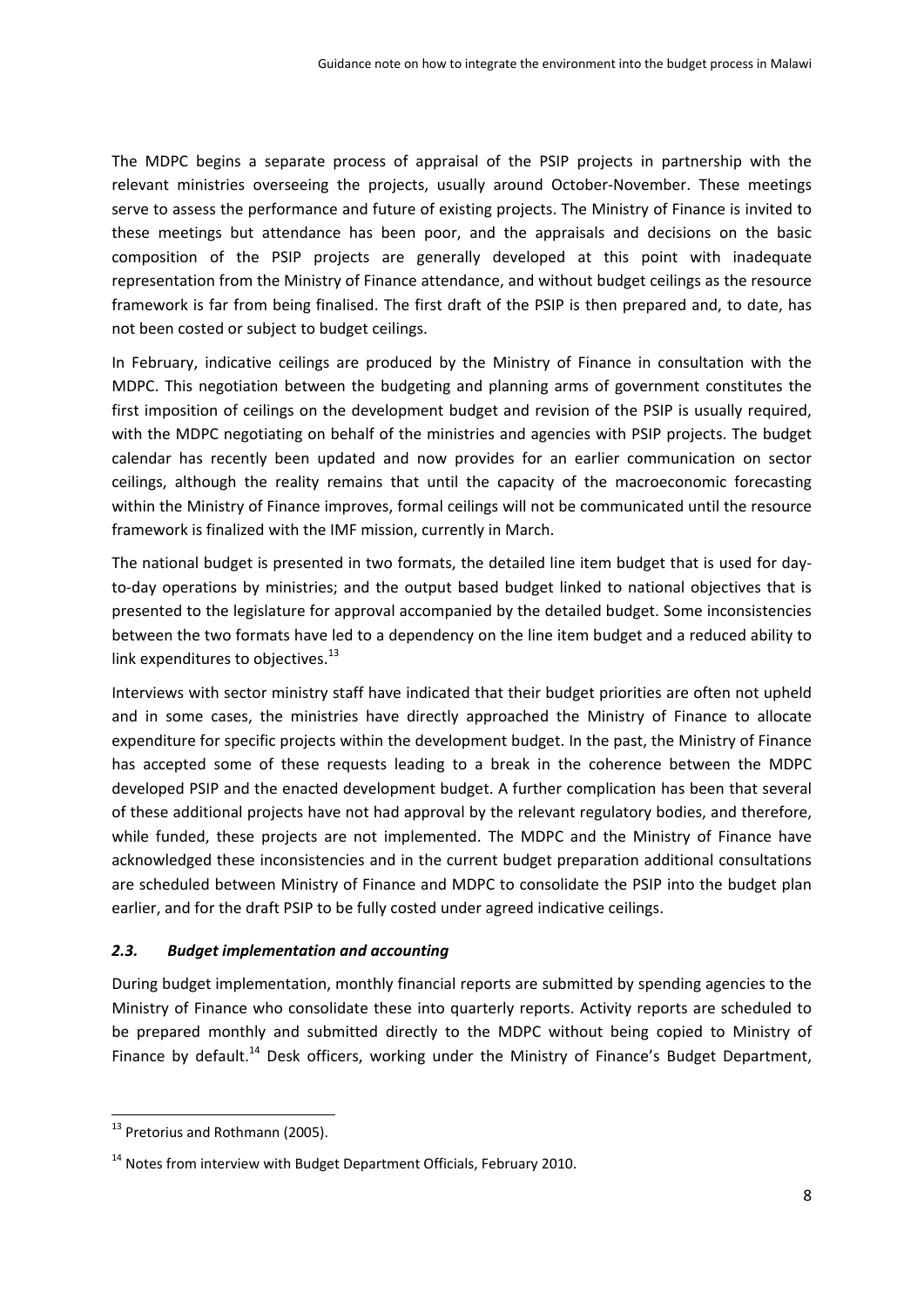undertake a quarterly physical monitoring role with reports submitted to the broader Ministry of Finance which, in theory, respond to the sector ministry activity reports.

While revenue collection has been relatively weak, the 2008 Public Expenditure and Financial Accountability report argues the predictability and availability of funds for budget execution has been reasonably good in recent years.<sup>15</sup> Nevertheless, reports over the past decade have consistently mentioned the 'informality' of the budget process and also the volatility of funds both domestic and from aid. These factors have both led to frequent readjustments to the budget allocations during execution. In recent years the EAD has suffered some midyear reallocations, but the fact that they are not autonomous and hold the status of a department, rather than an independent vote, has meant that they are particularly exposed to reallocations within their Ministry.<sup>16</sup>

## *2.4. Monitoring and evaluation*

The coordination of monitoring and evaluation is largely the role of the MDPC, particularly the Monitoring and Evaluation (M&E) Division, and the National Statistics Office. The latter has produced a number of surveys in the past years with the assistance from donors. However, it is the MDPC that holds responsibility for monitoring MGDS progress. The National M&E Master Plan was completed in 2004 in the last years of the predecessor to the current MGDS, the Malawi Poverty Reduction Strategy. The Master Plan is designed to identify the institutional framework for M&E coordination as well as provide guidance for Ministries and sectors to develop their own M&E plans to contribute to the national plan.<sup>17</sup> The EAD has recently completed the M&E Framework for the Environment and National Resources Management Sector (2009). This now needs to be integrated into the new MGDS and a cross‐cutting framework of indicators must inform the M&E strategies and plans of the relevant Ministries, most importantly the Ministry of Agriculture which is currently revising the Agricultural Sector Wide Approach.

Ministry level expenditure and activity progress reports are the key administrative monitoring tools. The Ministry of Finance compiles the expenditure data, while the MDPC compiles the activity based information from Ministries into quarterly reports based around MGDS themes. Prior to the MGDS, the MEPD (predecessor to the MDPC) produced Annual Progress Reports on the national development strategy using these Ministerial reports to provide the empirical content including outputs, although funding data is only linked to inputs.

The Ministry of Finance also has a Monitoring Section, the biggest section within the Budget Department, which has the mandate to make targeted monitoring visits to examine budget implementation. These monitoring visits are undertaken by desk officers and intended to respond to the findings of the Ministerial progress reports.

 <sup>15</sup> Oduro, Quist and Steen (2008).

<sup>&</sup>lt;sup>16</sup> Interview with Environment Affairs Department Officials, March 2010.

 $17$  Jere (2007)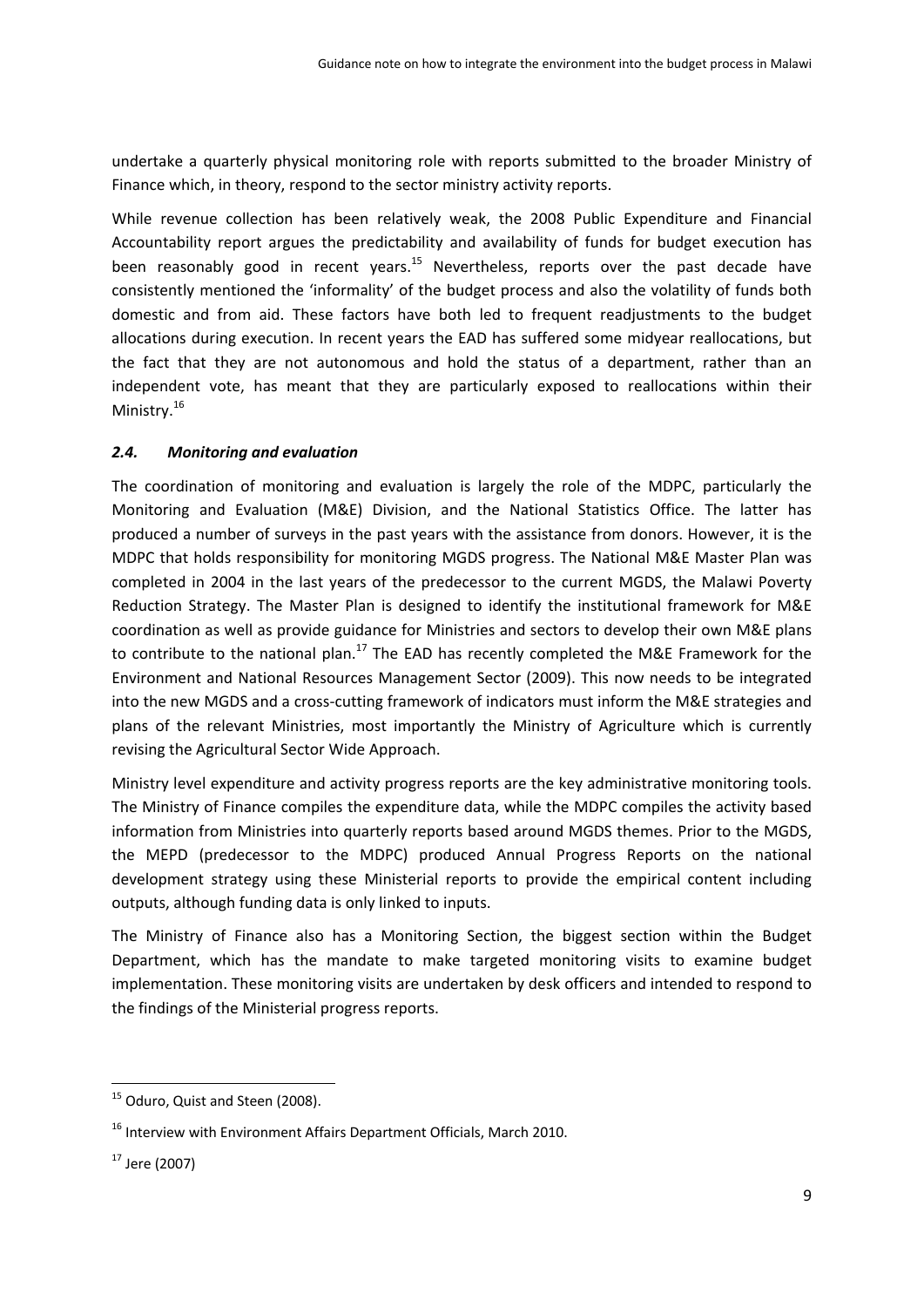The State of the Environment Report (SOER), produced at national and district level, is the key document to present empirical and analytical information on the environment to policy makers. The document has not been produced since 2002, either at district or national level, and as a result the ability to review and influence sector policies and the MGDS is severely weakened. The SOER was replaced by the Environment Outlook Report which is produced every 5 years, with reviews expected to be undertaken by sector ministries and districts on an annual basis. The 2004 report was produced but not published as further research was necessary but not undertaken. The regular production and publication of such report is important for improving the overall strength and integration of environment policy with national and sectoral policy, although it must be widely disseminated and its recommendations must be taken up if it is to tackle the broader issue of linking policy better with the implementation process.

Targeted Public Expenditure Reviews (PERs) are implemented on a near annual basis by the Economic Affairs Department of the Ministry of Finance, with collaboration from Budget Department and usually significant input from relevant actors. For example the ongoing PER on the fertiliser subsidy programme<sup>18</sup> has representatives from the Ministry of Agriculture and Food Security working with the Ministry of Finance officials to undertake the analysis. To date there has been no specific PER on the environment.

The MGDS will have a comprehensive review at the end of its 5 year cycle. The comprehensive review of the previous strategy, the MPRS provided a great deal of valuable analysis drawn from ministry and survey data.

 $18$  The GoM has over the past two years been implementing a major programme led by the Ministry of Agriculture and Food Security to subsidise and distribute fertiliser.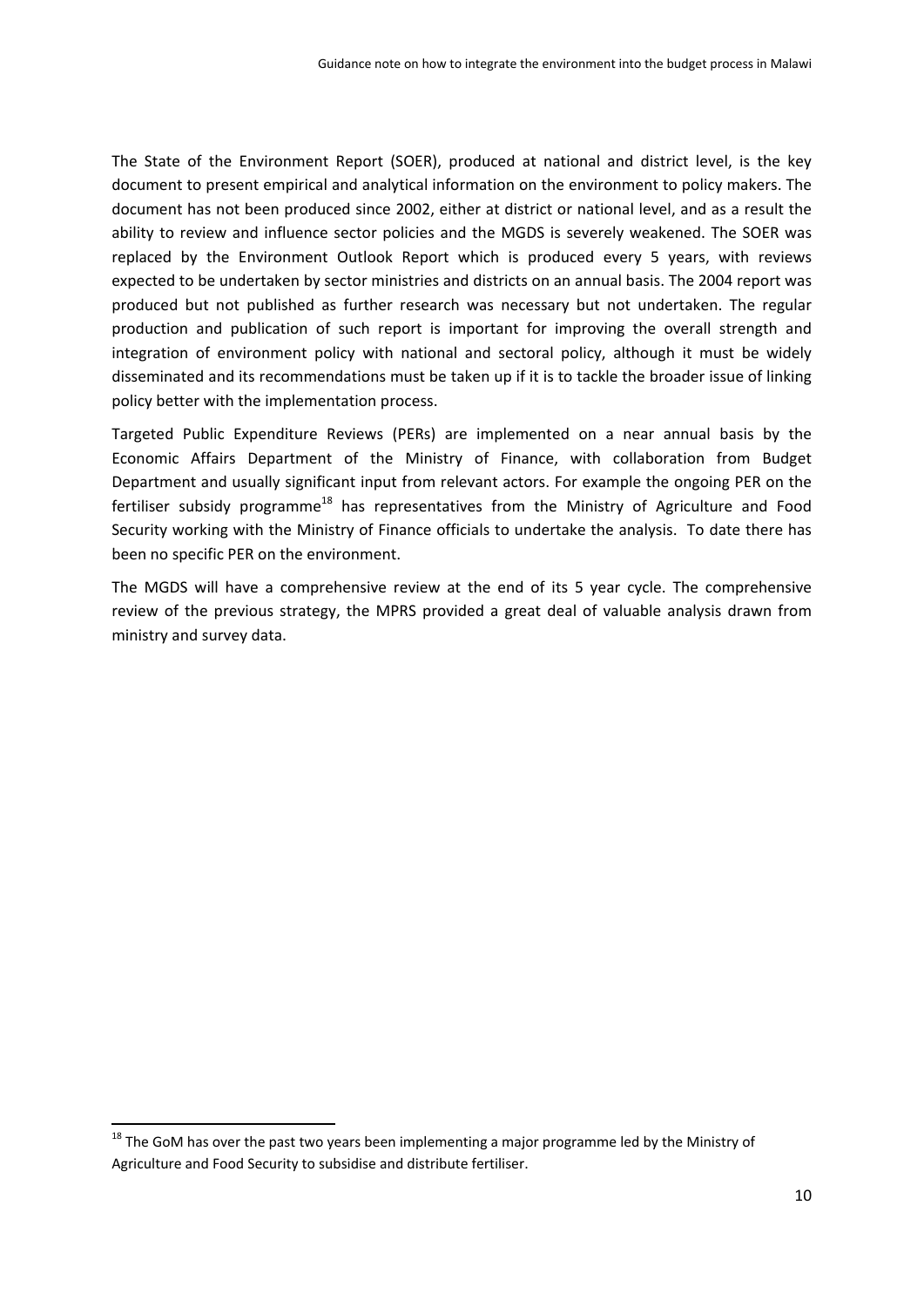# **3. The environment domain in Malawi: policy framework and institutional setting**

This section of the report provides an overview of the environment domain in Malawi. The term 'domain' is used in contrast to that of 'sector' due to the cross‐sectoral nature of the environment. As yet, the environment domain in Malawi has not been formally identified, although the recently implemented MGDS theme segment of the Chart of Accounts will allow a cross cutting issue within the budget, such as the environment domain, be relatively easily identified. The section briefly reviews the environment policy framework and the environment institutional setting in Malawi. The first concerns policy instruments and priorities whereas the second is about key actors and the relations between them.

## *3.1. Policy framework*

The 1996 Environmental Management Act and the National Environmental Policy (2004) constitute the pillars of the environmental policy framework in Malawi.

The **Environmental Management Act** (EMA) provides the legal framework for the protection and management of the environment and the sustainable use of natural resources. It has been reviewed in recent years but the revised draft has yet to be approved by Parliament. The Act is supposed to provide guidance to all sectors on sustainable environmental and natural resource management issues and sectoral legislations are expected to conform to the EMA. The Act identifies responsibilities for different stakeholders and calls for the establishment of certain positions and entities for the coordination of environmental issues. It establishes the Environmental Fund<sup>19</sup> and the National Council for the Environment (NCE), a Government advisory body which includes members from Government, CSOs, private sector and other relevant stakeholders. It also establishes specific instruments and procedures for environmental management, such as the National Environmental Action Plan (NEAP)<sup>20</sup> environment impact assessments (EIA) and environmental audits. The revised EMA focuses mostly on institutional arrangements and as such the majority of the policy issues and instruments remain consistent in both versions of the Act.

Provided for within the EMA is the Environmental Protection Order (EPO), a powerful instrument that enables the Director of the EAD to issue a stop order on any actions harmful to the environment and undertake 'any measures necessary' for the enforcement of the order, and 'have power to inspect, at any reasonable time, any activity on any premises for purposes of determining whether the activity is harmful to the environment or the conservation of natural resources'. The Director is 'entitled to recover in full from the person against whom the environmental protection order is made the expenses reasonably incurred by the Director for taking such action' and if the expense remain unpaid they will become a civil debt payable by government (EMA, Paragraphs 33‐34).

 $19$  The Environment Fund is established within the legislation in Part X (paragraph 53) but has not been operationalised.

<sup>&</sup>lt;sup>20</sup> To be produced every five years to promote and facilitate the integration of strategies and measures for the protection and management of the environment into plans and programmes for the social and economic development of Malawi.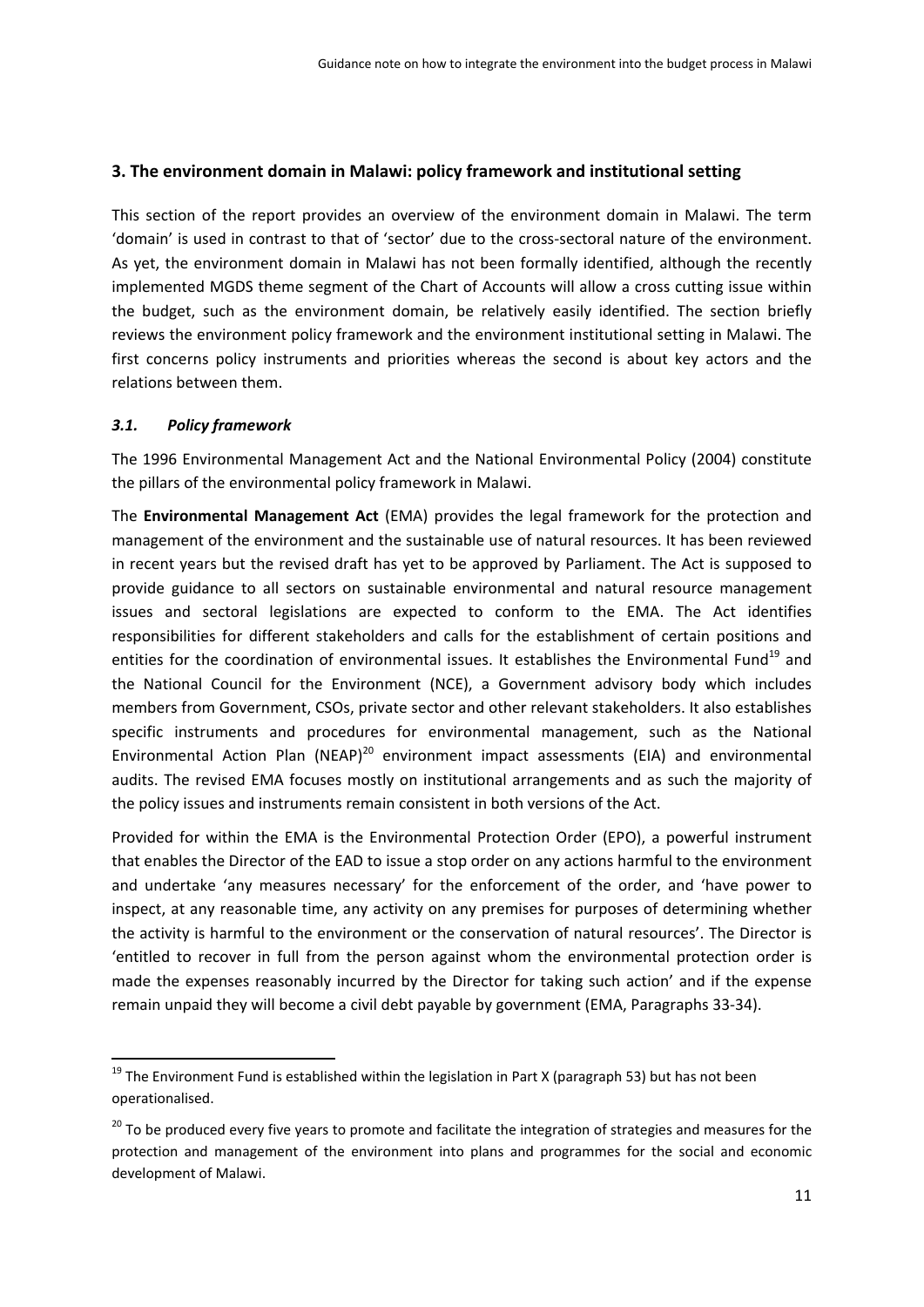The **National Environmental Policy** (NEP) lays out policy objectives and guiding principles for attaining the overarching goal of promoting sustainable social and economic development through sound environmental management in the country. Box 1 provides further details.

The policy was developed to guide all stakeholders integrating environmental considerations in their development policies, programmes and plans. It provides the framework for sectors to review their sectoral environmental policies and ensure they are consistent with the principles of sustainable development.

#### **Box 1. National Environmental Policy (2004) objectives**

The National Environmental Policy seeks to:

- (a) promote the efficient utilization and management of our natural resources;
- (b) facilitate the rehabilitation and management of essential ecosystems and ecological processes;
- (c) enhance public awareness of the importance of sound environmental management; and
- (d) promote cooperation between Government, local communities, and women groups, non‐governmental organizations and the private sector in the management and sustainable utilization of the natural resources and the environment.

In order to promote effective implementation of sectoral environmental policies and strategies, the National Environmental Policy, amongst other things, calls for the strengthening of institutional mechanisms, reviewing and where necessary formulating environmental legislation and by-laws. It also calls for the integrating of environmental concerns into national, regional and district planning systems, developing and implementing systems and guidelines for assessing environmental impacts of development projects and programmes, undertaking training programmes to develop capacity for environmental management, increasing environmental education and public awareness, empowering local communities in the management of natural resources through community participation and involving the private sector and non-governmental organizations in all aspects of planning and management of the natural resources and the environment.

*Source*: National Environmental Policy.

The **Malawi Growth and Development Strategy** (MGDS) also provides guidance on environmental management. Climate change, natural resources management and environment management is one of the Strategy's priority areas. Key strategies in these fields include: promoting better disaster risk management and emergency response; providing high‐quality climatic information and tools for risk management; improving the management of natural resources and the environment; and promoting effective adaptation and mitigation mechanisms for vulnerable communities. Sustainable environmental management objectives are also incorporated within specific strategies in the MGDS, such as agriculture, fisheries, irrigation, water, sanitation and energy development – Box 2.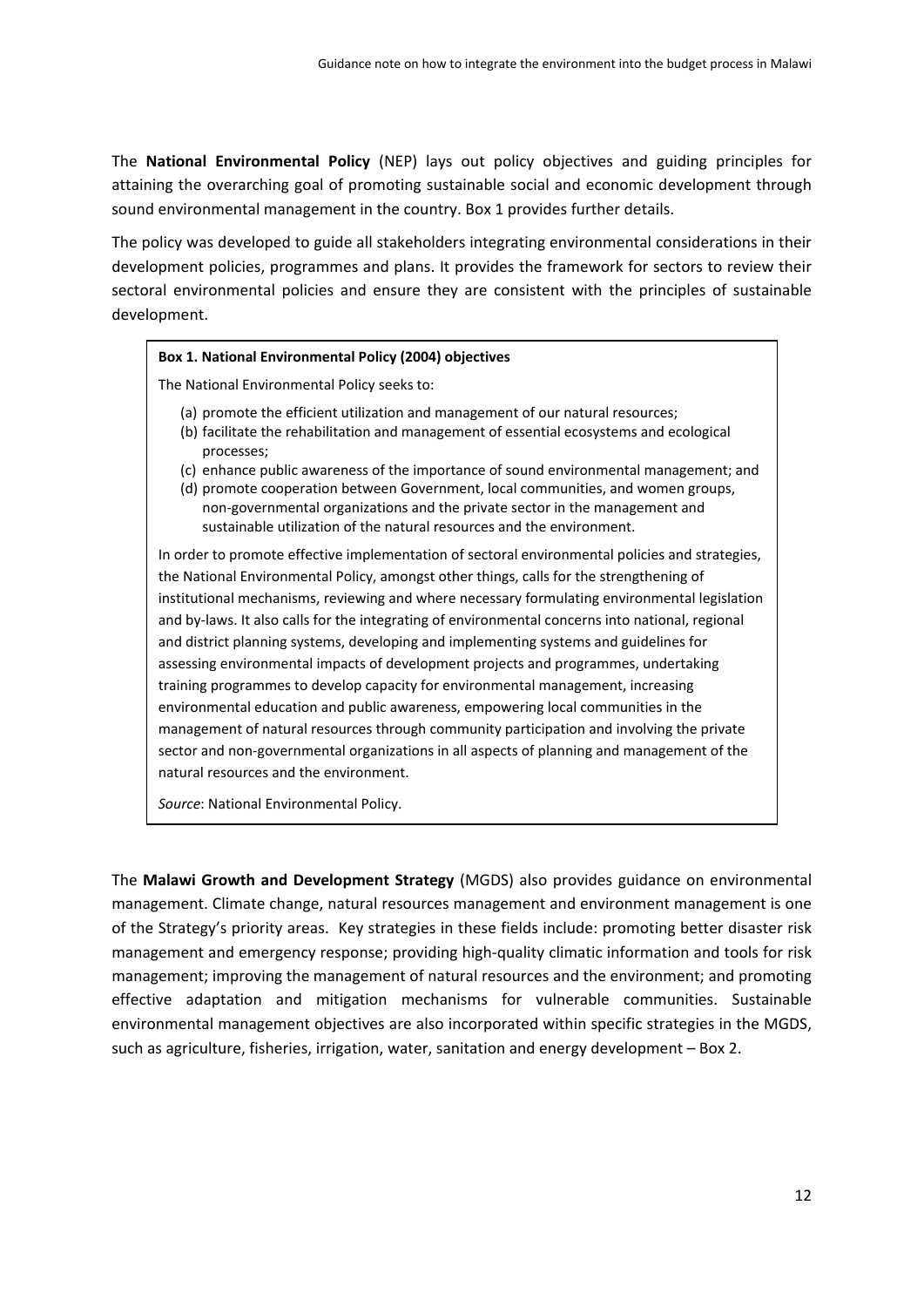#### **Box 2. Environmental management strategies in the MGDS**

Key strategies related to sustainable environmental management in the MGDS include:

Agriculture

• Promoting soil and water conservation techniques.

Climate change management

 Inter alia, strengthening and harmonizing the policy and regulatory framework for climate change, natural resources and environment management.

#### Energy development

Promoting alternative energy sources including renewable energy.

Environmental management

Inter alia, improving enforcement of environmental policies and legislation.

Fisheries

Enforcing legislation to ensure sustainable production of fish.

#### Forestry

Inter alia, improving enforcement of regulations for forestry management.

Green Belt irrigation

 Ensuring natural resource management with interventions such as irrigation scheme catchment conservation; river bank and lake shore conservation; pollution prevention; and land degradation prevention among others.

#### Sanitation

 Promoting integrated research on improved technologies for managing and disposing waste, which among others would facilitate the possibility of re-use and/or recycling of waste; apart from management options.

#### Water

 Improving sustainable access to water supply and sanitation in urban, peri‐urban and rural areas by among others establishing water supply and sanitation systems using demand responsive and demand driven approaches.

#### Wildlife

Inter alia, improving wildlife research and monitoring capacity.

*Source*: Malawi Growth and Development Strategy 2006‐2011.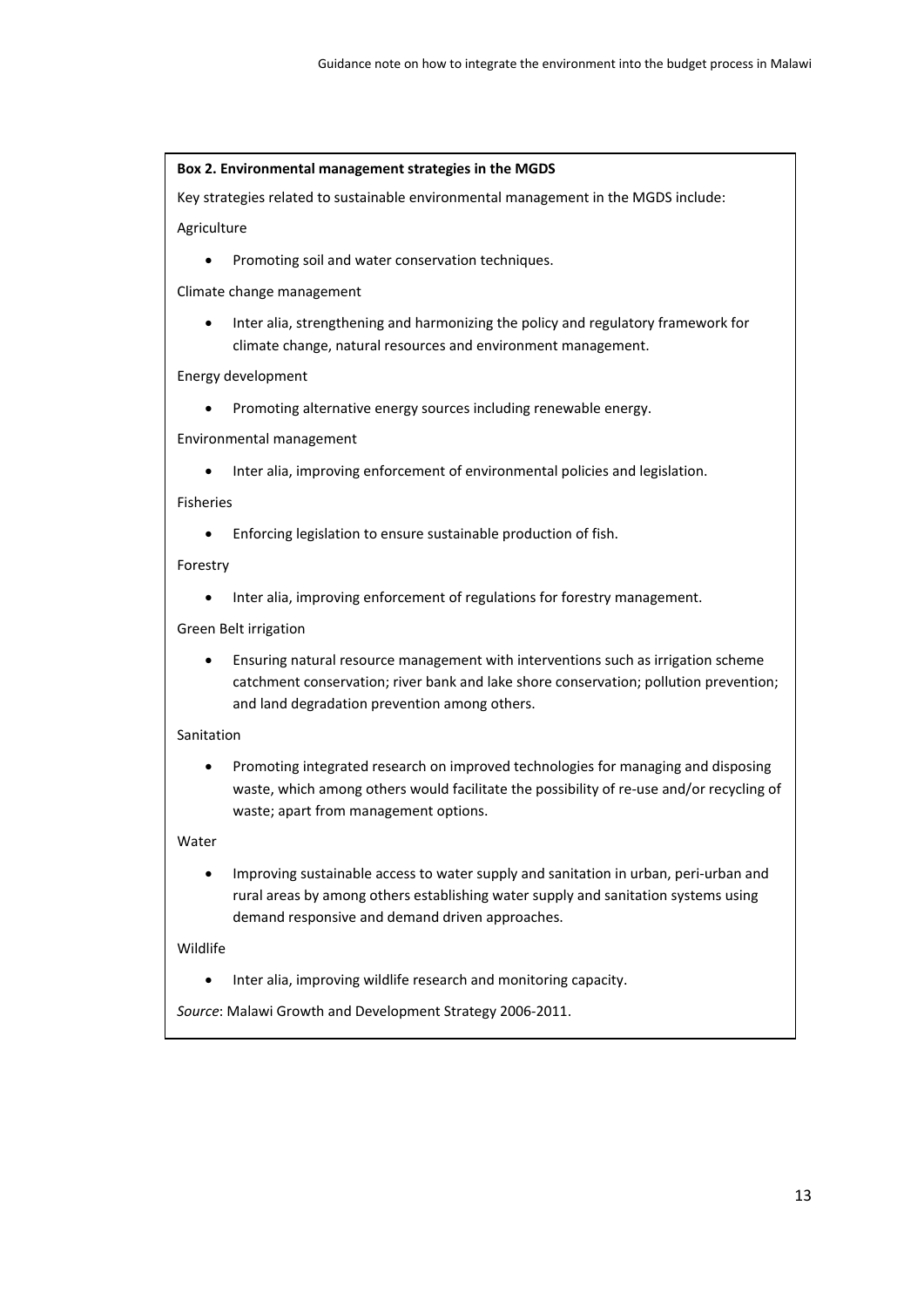## *3.2. Institutional setting*

There are a number of institutional actors playing an active role in the environment domain in Malawi. This section describes their main roles with regards to environmental policy and management. These actors are grouped into the following categories: environment coordination agencies, sectoral ministries with a role in environmental management, government coordination agencies, Parliament and civil society organisations.

# *3.2.1 Environment coordination agencies*

The Constitution of the Republic of Malawi, Part 3 Section 13 D and E provides the underlying mandate for the coordination of the protection of the environment and sustainable development of natural resources.

The first guiding principle on the institutional framework in the National Environment Policy (2004) states the following:

*Environmental management needs a powerful voice not only for advocacy for environmental protection and conservation, but also to ensure effective cross‐sector coordination. This can best be achieved through establishment of a high level institution within the government administrative structure*. (Environmental Affairs Department 2004)

The **Environmental Affairs Department** (EAD) is the coordinating unit for all environmental issues at national level and for all international conventions related to the environment. More specifically, it coordinates the production of Environmental Impact Assessments (EIAs) and State of the Environment reports and is responsible for biodiversity conservation promotion and pollution control and monitoring. Since its establishment in the 1990s the Department's institutional location has changed ministry regularly:

- In 1994 the EAD was under the Ministry of Health and Environment
- In 1996 it was under Ministry of Research and Environmental Affairs;
- In 1997 it was placed under Ministry of Forestry and Environmental Affairs;
- In 2002 it was made part of Ministry of Natural Resources and Environmental Affairs;
- In 2004 it was made part of Ministry of Mines, Natural Resources and Environment;
- In 2007 it was made part of Ministry of Lands and Natural Resources; and
- Since 2009 it is part of the Ministry of Natural Resources, Energy and Environment.

This instability, coupled with funding and human resources constraints in terms of numbers has compromised EAD's capacity to play the coordination role effectively. EAD is not involved in some of the relevant policy processes which have a bearing on the environment (e.g. was not involved in the development of the Agricultural Development Programme and is not yet involved in the development of its revised form, the ASWAp). It is sometimes not invited to these processes and also to be fully active across the entire environment domain, the EAD would need to be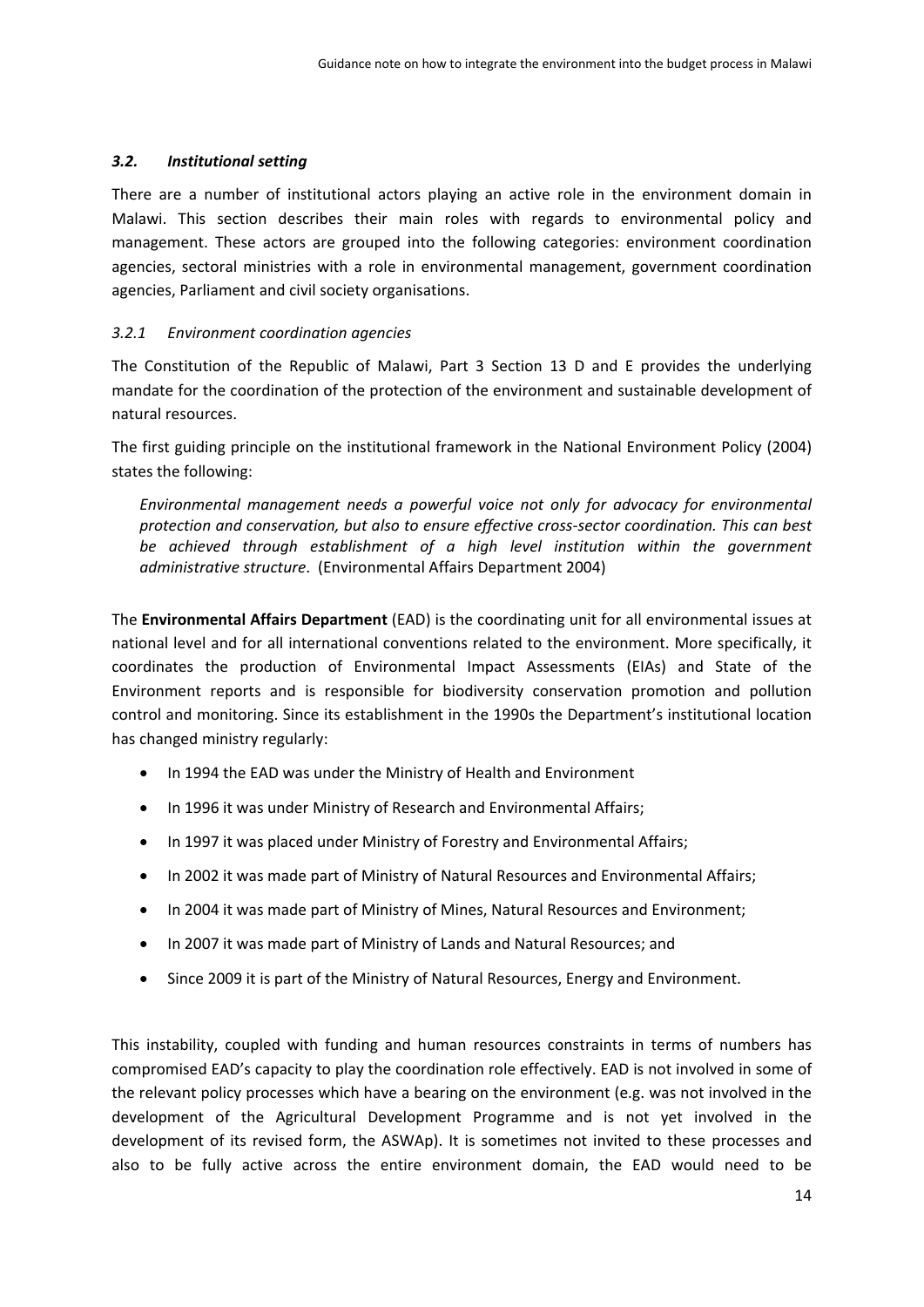comprehensively engaged in many sectors and current capacity in EAD is stretched very thin in terms of input to these sectors. EAD produces some important outputs, such as the State of the Environment Report (SOER), Environment Impact Assessments (EIAs) and national communications on environmental issues. The SOER has not been regularly reviewed and has not been updated since 2002.

At district level, coordination of environmental issues is to be done by **District Environmental Officers**. These officers are also responsible for the production of District Environmental Action plans and District State of Environment reports. However, their action has been limited due to lack of adequate financial compensation and technical gaps due to high staff turnover. Also, due to lack of incentives it is difficult to retain staff in these positions. At the end of 2009, only 8 of the 28 districts had Environmental Officers. By August 2010, recruitments of staff have increased to 20 out of 28, but the issue remains as to whether these staff will be retained.

The **National Council for the Environment** (NCE) is an advisory body, with EAD as secretariat, whose role is to advise Government on all issues related to the protection and management of the environment. This includes advising the Minister on environmental matters, recommending measures on how to integrate environmental considerations into economic planning and development and measures for the harmonisation of activities, plans and priorities of all agencies (governmental and non‐governmental) concerned with the protection and management of the environment. The Council meets quarterly and its members include a number of academic, private sector and public sector stakeholders including all of the principal secretaries. , A key problem is that attendance of the meetings tends to be by delegated lower ranking officers rather than the PS.

The **Technical Committee on the Environment** is a technical body, integrating experts in various fields of the environment and natural resources, tasked with examining documents and recommending action; the conducting of studies relating to the environment, the development of environmental guidelines and standards and the provision of technical advice to the NCE.

Other initiatives not mandated within the EMA but important to the environment domain include the **Steering Committee on Climate Change** is in principle a Principle Secretary level committee, involving all key sectoral ministries such as agriculture, energy and water. This Steering Committee has only just been approved by the Technical Committee in February 2010. The committee is chaired by the MDPC and is expected to have a role in policy direction and coordination on environmental matters.

# *3.2.2 Sectoral ministries*

There are a number of sectoral ministries whose action has a bearing on the environment. These include the Ministry of Agriculture and Food Security, the Ministry of Irrigation and Water Development, the Ministry of Natural Resources, Energy and Environment and the Ministry of Tourism, Wildlife and Culture.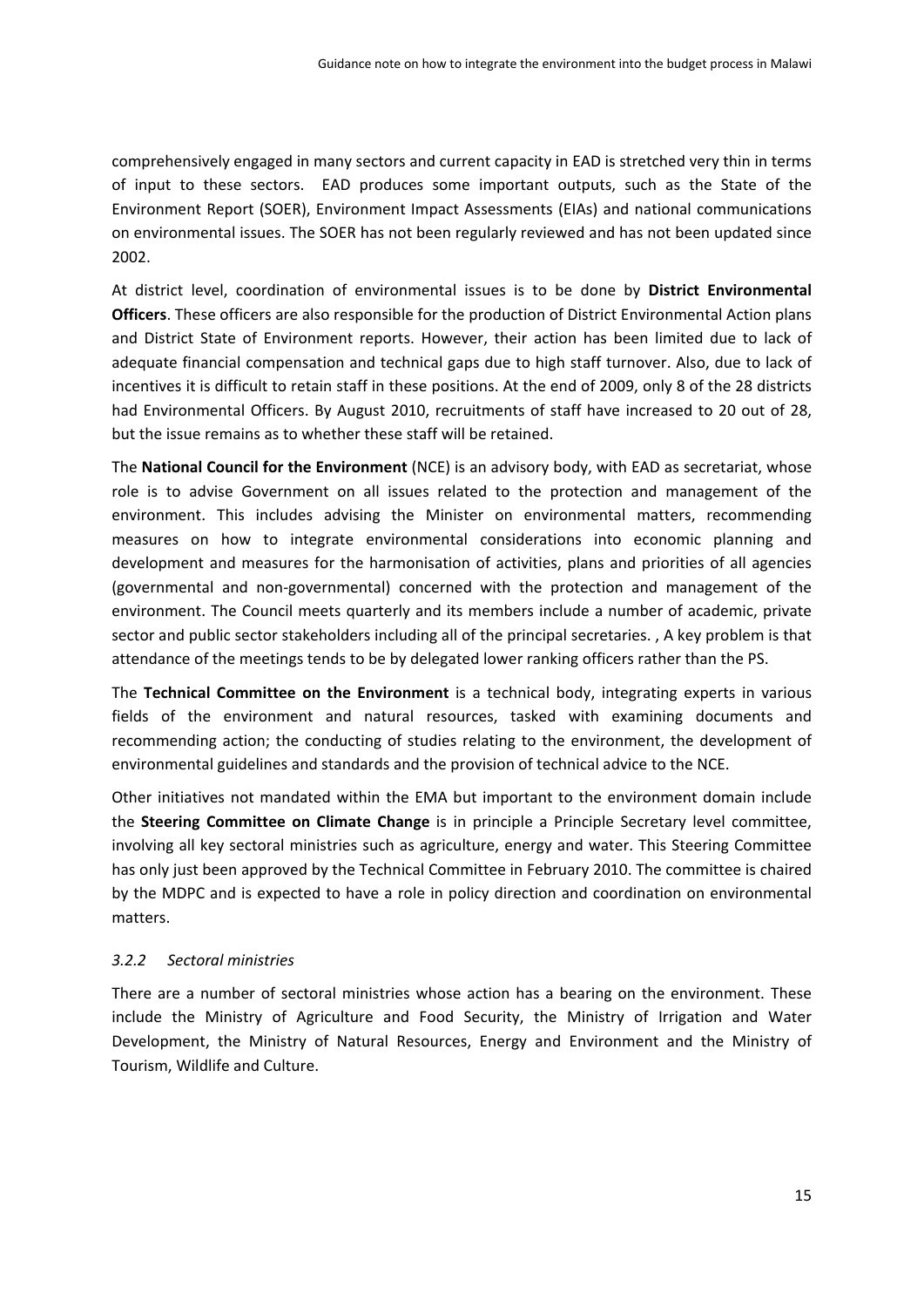The relevant departments in these ministries are:

- **Department of Land Resources and Conservation**, Ministry of Agriculture and Food Security
- **Fisheries Department**, Ministry of Agriculture and Food Security
- **Department of Irrigation Services**, Ministry of Irrigation and Water Development
- **Water Resources Department**, Ministry of Irrigation and Water Development
- **Forestry Department**, Ministry of Natural Resources, Energy and Environment
- **Energy Department**, Ministry of Natural Resources, Energy and Environment
- **Department of National Parks and Wildlife**, Ministry of Tourism, Wildlife and Culture.

## *3.2.3 Central government agencies*

Central Government Agencies, such as the Ministry of Finance and the Ministry of Development Planning and Cooperation are also important players in environmental policy and management processes.

The **Ministry of Finance** is responsible for the budget process and therefore plays a central role in the allocation of resources to environmental activities and to investments which have an impact on the environment.

The **Ministry of Development Planning and Coordination** (MDPC) coordinates economic and social policy development for national (e.g. Malawi Growth and Development Strategy) and sectoral issues, playing a central part in the formulation, monitoring and evaluation of policies which are directly or indirectly related to environmental management. MDPC is also responsible for the PSIP and therefore has also a key role in the allocation of resources to development spending.

The Cabinet Office is supported by the **Cabinet Committee on Agriculture and Natural Resources, Energy and the Environment**. This committee has the mandate to review and analyse issues within its domain for the whole Cabinet.

Finally, there is also the Office of President and Cabinet's (OPC) **Policy Research, Monitoring and Evaluation Division** which is responsible for reviewing and coordinating policy formulation by line ministries to ensure consistency with national policies. It also conducts policy analysis, monitoring and evaluation of government policies and provides guidance to donors and civil society on government policies.

Other agencies that also have critical bearing on the environment domain are Malawi Revenue Agency, Malawi Bureau of Standards, Malawi Water Resources Board Malawi Energy Regulatory Agency.

## *3.2.4 Parliament*

There is a **Parliament Committee on Agriculture and Natural Resources**. It comprises MPs from different political parties and provides oversight functions to Ministries and Departments dealing with agriculture and natural resources, including the Ministries of Agriculture and Food Security, Lands and Natural Resources, Irrigation and Water Development and Energy and Mining. The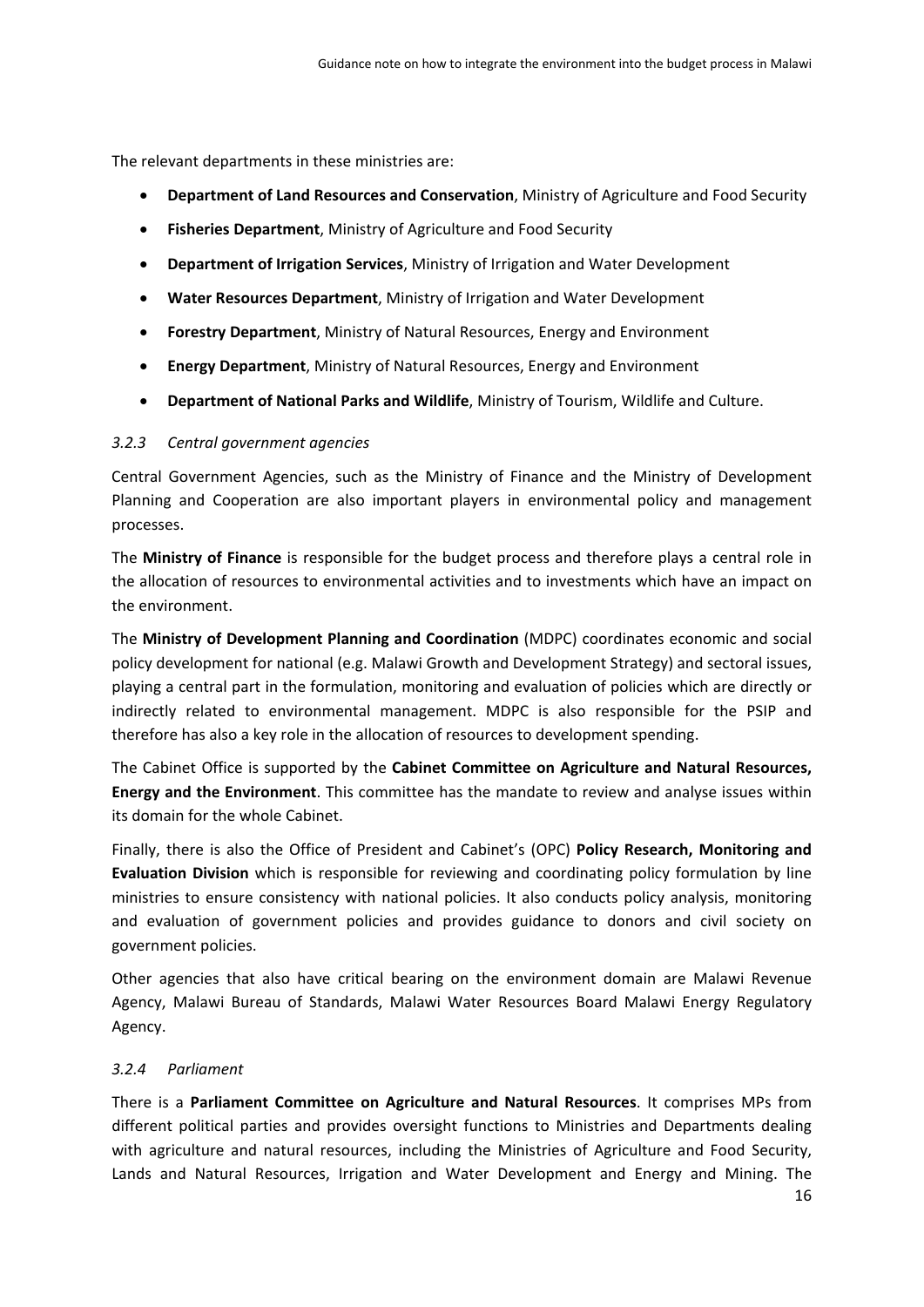Committee meets on a quarterly basis and its responsibilities consist of reviewing policies, legislation, programmes, budgets and expenditure concerning their assigned ministries, statutory corporations and other bodies.

Challenges include that MPs have limited knowledge on environmental issues and the contribution of sustainable natural resource use to development objectives. Environmental issues do not come out strongly in Parliamentary debates. Parliamentary Committees also lack resources to carry out their responsibilities effectively.

## *3.2.5 Civil society organisations*

There are several civil society organisations in Malawi working directly or indirectly on environmental and sustainable natural resource management issues. They potentially play an important role in contributing to policy formulation and conducting monitoring and evaluation of policies.

Examples of such organisations are:

- Coordination Unit for the Rehabilitation of the Environment (CURE). Its activities include communication of environmental policies and issues, capacity building, engagement with policy processes and coordination of activities among CSO working on environmental issues.
- Wildlife and Environmental Society of Malawi (WESM). Focuses on advocacy, environmental education and communication, facilitating community management projects for natural resources and facilitating conservation activities through research on biodiversity.
- Civil Society Agriculture Network (CISANET). Activities include advocacy on agriculture and food security and monitoring and evaluation of policies and projects in the area. Although their work does not focus specifically on environment or sustainable natural resource management they are an influential civil society actor and could potentially be an important advocator for the integration of environmental sustainability in agriculture policies, programmes and investments.
- Centre for Environmental Policy and Advocacy (CEPA). The Centre provides policy advice and advocacy on environmental issues.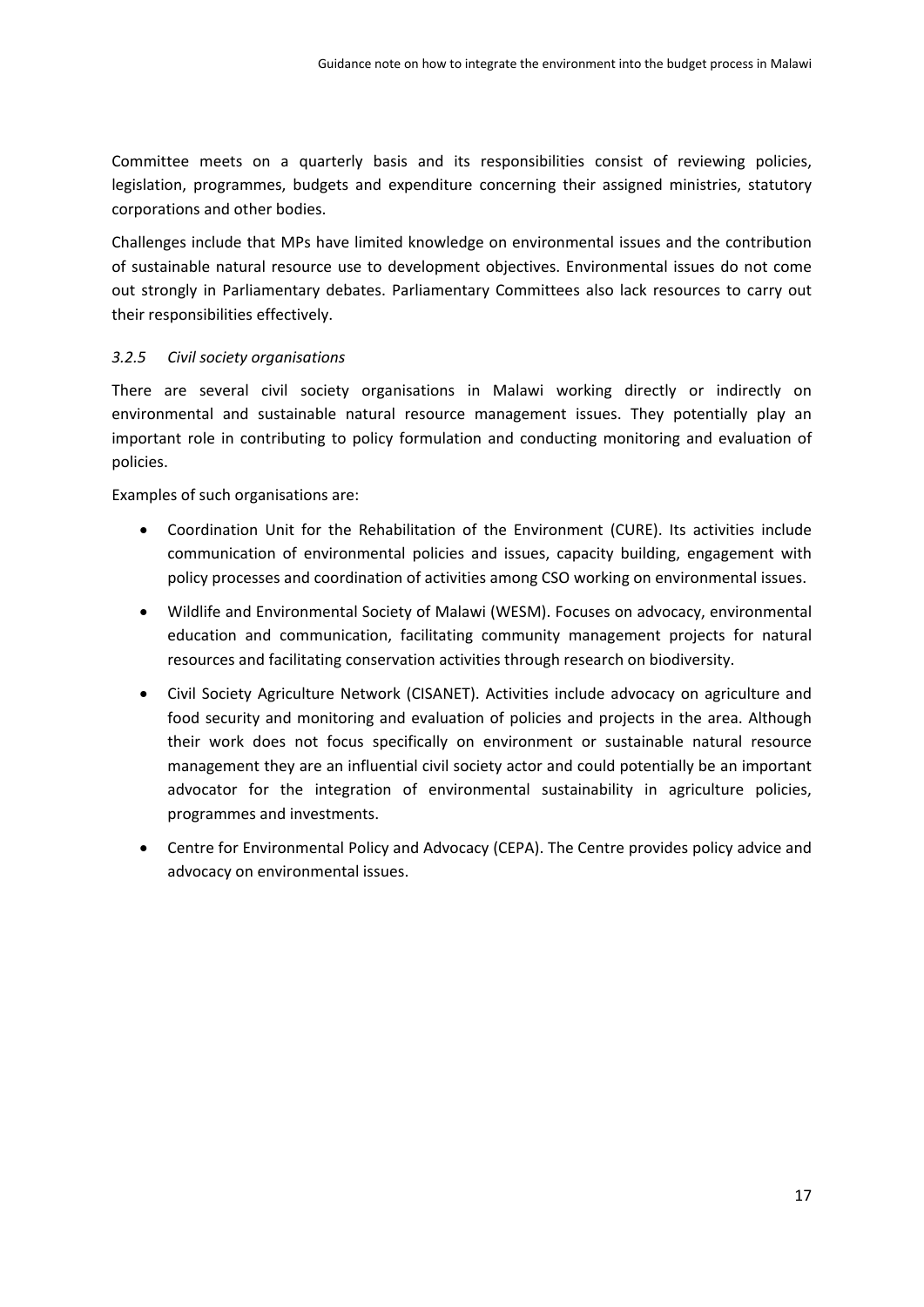## **4. Incorporating the environment into the budget process**

This chapter examines each stage of the budget cycle and identifies the key actions that must be undertaken to ensure Malawi's environment policy is coherently integrated into the budget process. The chapter is structured generally according to the budget cycle with sections for (i) policy review; (ii) setting policy and planning; (iii) budget preparation; (iv) implementation; (v) accounting and monitoring; and (vi) evaluation and auditing. The structure of this section differs from the structure of the budget cycle section as it does not strictly follow a chronological cycle, but rather discussed separate processes that in many cases run concurrently. Each section indicates what needs to be done, identifies key entry points and discusses some of the challenges to be faced.

## *4.1. Policy review*

## *4.1.1 What needs to be done?*

This stage in the budget cycle requires a comprehensive review of national and sectoral policies to ensure each of these policies is consistent with the National Environment Policy, the Environment Management Act and other policy instruments including those agreed to by the signing of international treaties and conventions. There needs to be an assessment, led by the MDPC and the EAD, of the extent to which environmental protection and promotion objectives have been taken into account by existing policies, and the extent to which environmental policy is **coherent** across different policy instruments. EAD has a central role here, but the challenge is that when policy inconsistencies are identified across sector policies, the EAD is not able to initiate a review of the policies in other sectors. In the past EAD has had external funding available for initiating these reviews, but currently there are no resources available to EAD for initiating these reviews, nor does it have the leverage to pressure the relevant department to review its own policy.

Strategic Environmental Assessments (SEAs) potentially represent a valuable instrument to support such policy review process by assessing the environmental effects arising from policies and thereby promoting sustainable development in public policy making and strengthening coherence between policy, planning and budgeting across economic and social areas – Box 3. However, currently, this assessment tool is not being undertaken, despite EAD's insistency about its importance. The cost of undertaking the Environmental Impact Assessments (EIAs) is borne by the developer and a fee is provided that covers the cost of review by the EAD. The EIAs provide important guidance on specific interventions and projects but do not take a broader and more strategic view on environmental management issues across policies.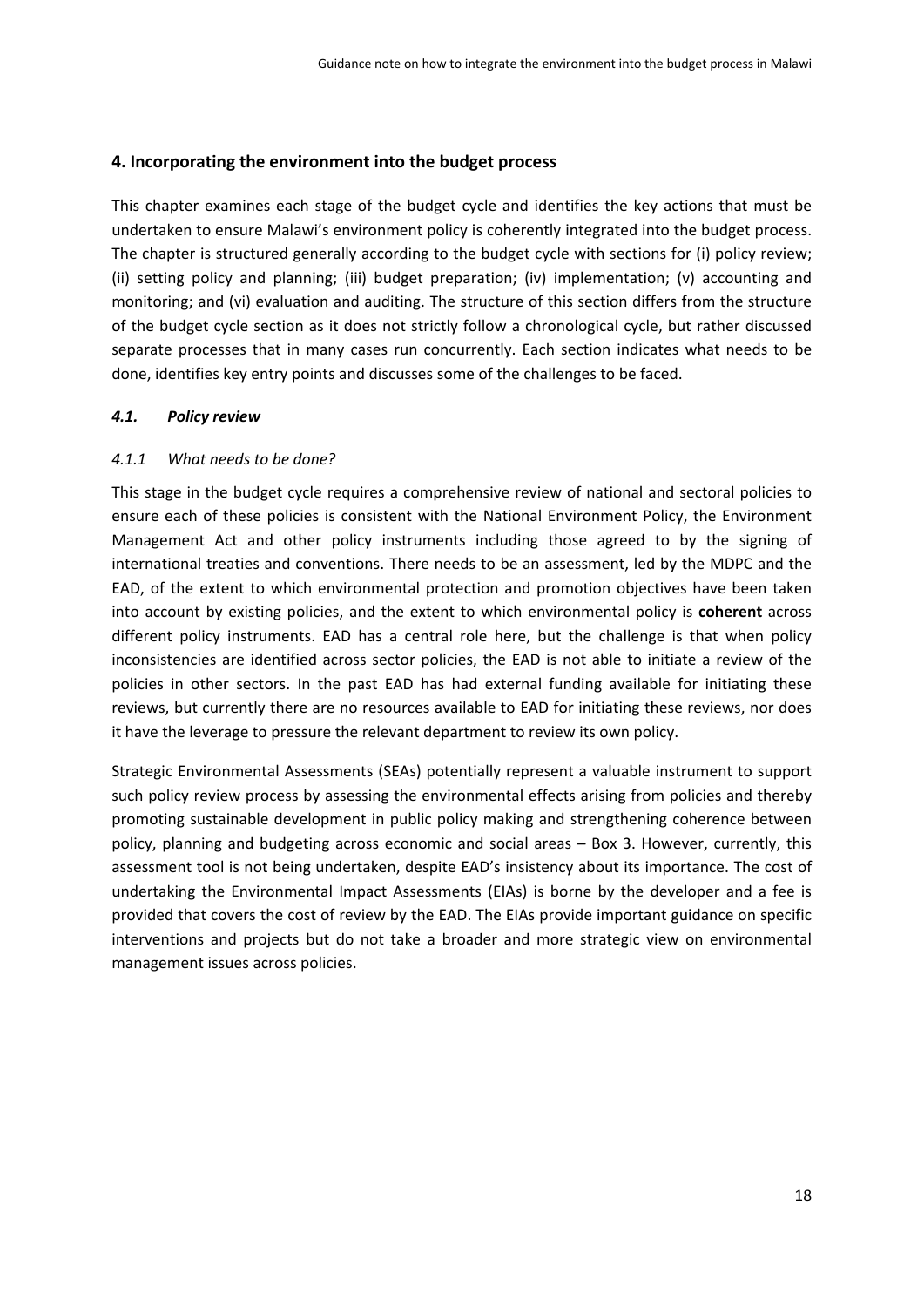#### **Box 3. Strategic Environmental Assessments**

SEA refers to a range of "analytical and participatory approaches that aim to integrate environmental considerations into policies, plans and programmes and evaluate the inter linkages with economic and social considerations". A good SEA is adapted and tailor‐made to the context in which it is applied. This can be thought as a continuum of increasing integration: at one end of the continuum, the principle aim is to integrate environment, alongside economic and social concerns, into strategic decision making; at the other end, the emphasis is on the full integration of the environmental, social and economic factors into a holistic sustainability assessment. SEA is applied at the very earliest stages of decision making both to help formulate policies, plans and programmes and to assess their potential development effectiveness and sustainability. This distinguishes SEA from more traditional environmental assessment tools, such as Environmental Impact Assessment (EIA), which have a proven track record in addressing the environmental threats and opportunities of specific projects but are less easily applied to policies, plans and programmes. SEA is not a substitute for but complements, EIA and other assessment approaches and tools.

*Source*: OECD (2006).

In order to make such assessments possible, the relevant information should be available to those involved in the review process. Information on expenditure and policy outputs is required and should be reviewed by the National Assembly including the relevant Cabinet Committee and Parliamentary Committee, the Ministry of Finance, and particularly the Budget Department; the MDPC for both the development and review of the MGDS and the annual PSIP; relevant ministries for the examination of sector policy; and the Environmental Affairs Department for overall coordination and engagement in environmental‐related policy. Additionally, these documents should be in the public domain, and as a result, should be made accessible, at the very least on the websites of the institutions involved.

## *4.1.2 What are the entry points?*

Regular reviews of national or sector‐specific policy by the MDPC and sector ministries constitute the most significant entry points. These provide an annual platform for analysis and discussion of policy and any adjustments based on successes or obstacles in implementation. If these annual reviews do not include an adequate assessment in the context of the national environmental objectives, then environment policy will not be properly adopted or gain coherence across government. Annual reviews of the MGDS are of particular importance as they constitute a comprehensive review of national development policy and represent the consolidation of sector or ministry level reviews*.*

The current MGDS is drawing to a close and a comprehensive review of the entire 5‐year strategy will be undertaken by the MDPC. The review is expected to provide deeper and longer term analysis on the overall implementation of the MGDS and offer valuable input for the next strategic plan. This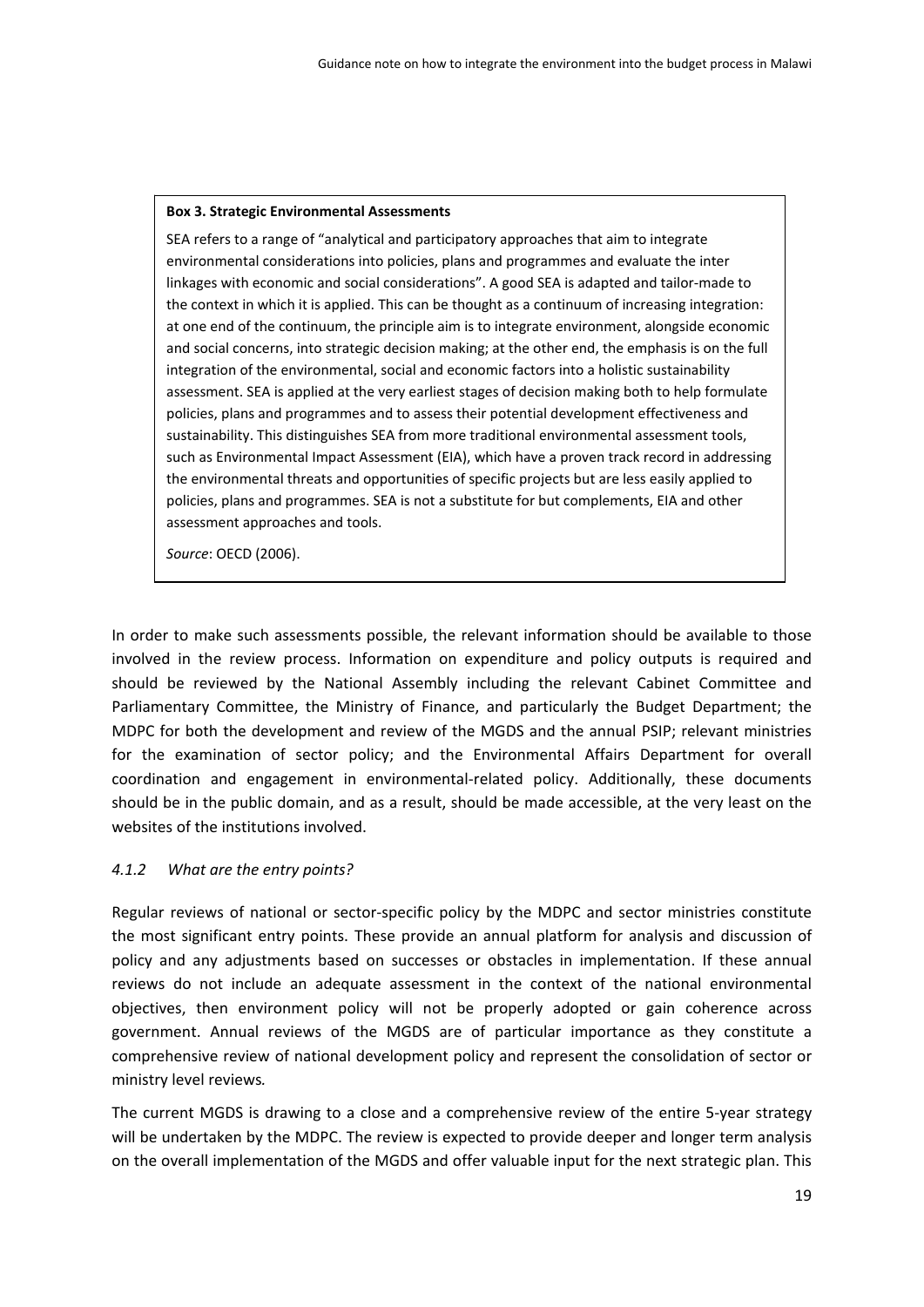is an extremely opportune entry point for actors in the environment domain. The approach to this review by environment stakeholders should involve a cross-institutional effort to target the inclusion of a limited number of the most critical environmental policy elements into the MGDS. This effort should be led by the EAD and the Environment and Natural Resources SWG as it emerges and include stakeholders from all other relevant ministries and PEI could have a strong role in supporting this. Hence, prior to the forthcoming deliberations and formulation of the 2011/12 to 2016/17 MGDS, the stakeholders in the environment sector must ensure they are fully engaged in the review of the outgoing MGDS to understand which areas failed to adequately represent the requirements of environment sector policy, including the EMA, NEP and NEAP.

Another key entry point is the ongoing review of the agriculture sector policy framework. The Agricultural Development Plan has been approved and is currently undergoing a review to ensure a harmonised approach to the Comprehensive African Agricultural Development Programme, the new Greenbelt Initiative, and the emerging sector wide approach. This review will culminate in a harmonised Agricultural Sector Wide Approach (ASWAp) policy paper. Stakeholders of the environment policy must ensure that the NEP, the EMA and the new Environment M&E Framework are integrated into the ASWAp to ensure policy coherence. Agriculture is a key sector in the Malawi economy and environmentally sustainable agricultural practices is essential to pursue environment objectives.

The key players in ensuring these reviews discuss and integrate environment policy are the Cabinet and Parliamentary Committees and the National Council for the Environment. These actors must be given full technical support by the EAD. Engagement between the EAD and the various committees, particularly the Parliamentary Committee, well in advance of the budget proposals being formally submitted for review would allow dialogue on policy to develop prior to the formal budget consultations with the National Assembly. The EAD has no regular link with the Cabinet Committee, however, this committee can be invited for lobbying purposes and this avenue should be promoted.

## *4.1.3 What are the challenges?*

The key challenges to achieving comprehensive policy review and addressing inconsistencies relate to technical capacity constraints in terms of limited numbers of staff and the complexity of the institutional setting for the environment which undermines coordination and policy coherence.

## *Analytical work and capacity issues*

The regular production and general availability of the various sector and national reviews, evaluations and targeted assessments is the key challenge for the review process. Without the availability of sound analytical evidence and recommendations on environment strategies the National Assembly and policy makers at sector Ministry level and at Ministry of Finance and MDPC level are unable to effectively make any recommendation for adjustments to policy. Additionally, these actors, particularly the different levels of Environment and Natural Resource Committee, at Cabinet, Principal Secretary and technical levels, suffer from limited funding and weak capacity for analysing the limited evidence they do receive. The Parliamentary Committee on the environment stated that they do not receive any policy advice or recommendation, and even consultations on expenditure come too late for adequate policy response or advice to be formulated.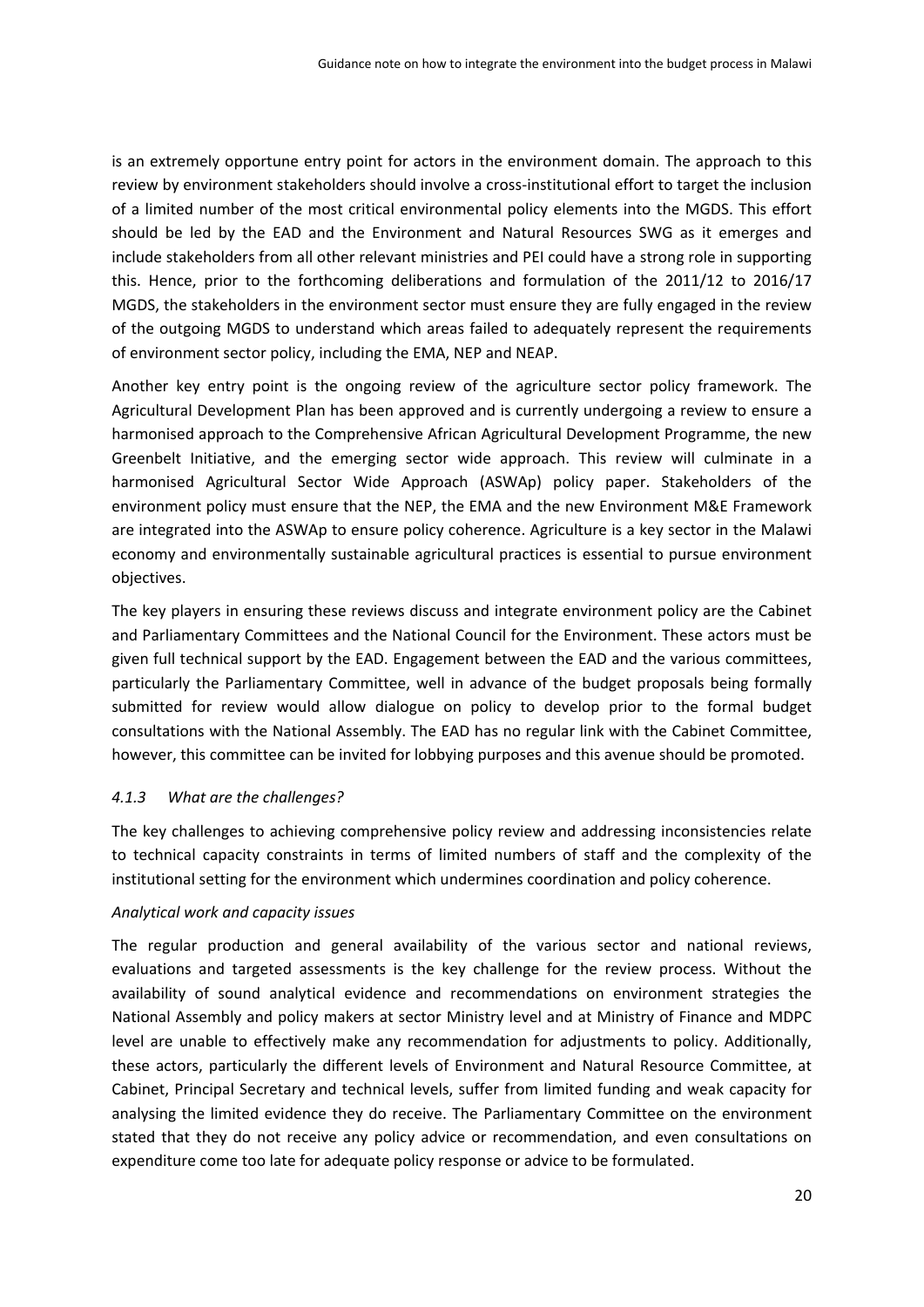#### *Institutional complexity in the environment domain*

The distribution of roles between the institutions involved in coordinating the environment policy across government is far from straightforward. Two committees are given a mandate for policy advice by the EMA and formally exist, the Parliamentary committee on Agriculture and Natural Resources and the Cabinet Committee on Environment and Natural Resources. However, a number of additional committees related to the environment domain exist but have unclear or overlapping roles, limited capacity and weak linkages.

The various institutions involved in environment policy must review sector policies generated by institutions in other sectors across government. Harmonising these varied policies is a major task, although the key issues have been identified, according to a number of the interviewees.

Currently, for example, the process of revision of the MGDS is beginning and the EAD hopes to ensure the M&E Framework for Environment and Natural Resources domain is fully integrated into the Strategy. However, the EAD has regularly been sidelined in policy formulation outside exclusively (narrowly defined) environmental policy, with a large majority of their substantive activity being confined to Environmental Impact Assessments which are more relevant to planning and resource allocation than policy. While capacity issues are certainly a concern, the fact that environment policy needs to be integrated into the policies of so many institutions is a further, and perhaps more significant, challenge.

## *4.2. Set policy and undertake planning activity*

## *4.2.1 What needs to be done?*

While the 2004 revision of the National Environment Policy (NEP) has been approved by Parliament, the key document underpinning the environment policy is the Environment Management Act (EMA). The Act has been revised, but has yet to be enacted by Parliament. The first step in the policy and planning domain should be to institutionalise key environmental policy instruments. Therefore, stakeholders in the environment domain must work with Parliament to accelerate the process of enacting the EMA. Ensuring this legislation is passed is vital in supporting the legal framework for the NEP and the roles and powers of the institutions within the environment domain.

The second step should be to ensure environment policy objectives, priorities and management principles are integrated into any relevant policies and plans being formulated. This includes not only policies and plans which are directly linked with environment objectives, such as those lead by EAD, but also sectoral policies for which the link with environmental management may be less apparent (Section 3 of this report identified sectoral areas which are likely to be of greatest relevance to environmental management). Engagement in both medium and annual planning processes, across relevant sectoral areas, is important to incorporate and harmonise activities which promote and protect the environment. There are policy areas which are of particular relevance to environmental management, such as agriculture and irrigation. The ASWAp and the Greenbelt initiative are key policy processes within these areas and therefore an environmental dimension to these policies needs to be strongly incorporated.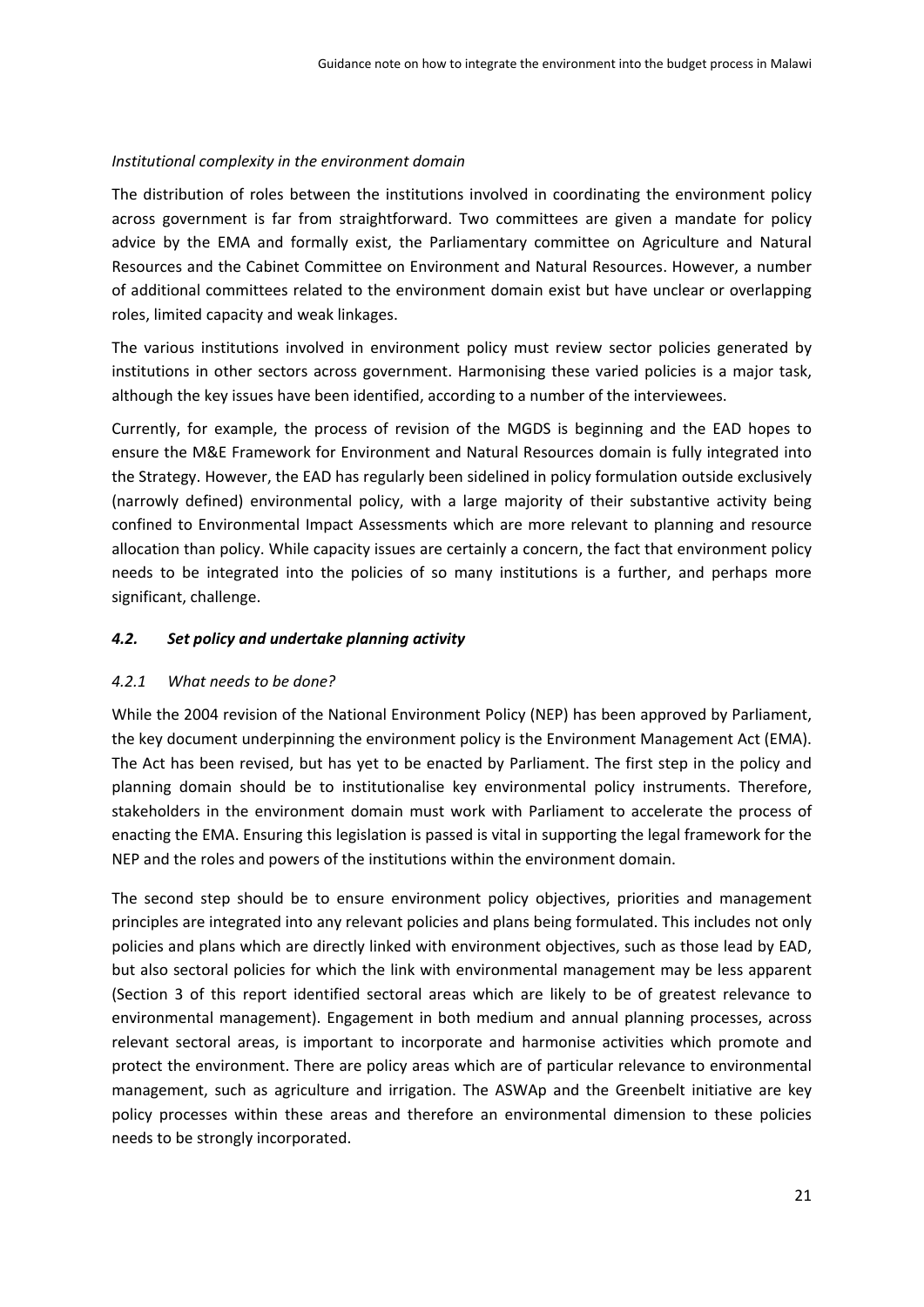## *4.2.2 What are the entry points?*

Key entry points in the policy review and planning stages include the formulation of the next MGDS and the formulation of policies and plans in key sectoral areas, such as agriculture and irrigation.

The preparation of the new MGDS, to replace the current version which is due to expire in 18 months, is a major entry point to be explored. The MDPC, and particularly the Economic Planning Department within it, are responsible for the formulation of the MGDS and for coordinating all national development policy processes, and are therefore the key players to work with to ensure environmental objectives are given due prominence and that consistency across sectoral interventions is guaranteed.

Although the MGDS is a fundamental policy process, other sector specific policy formulation processes, where they exist, are also important entry points. Again, the MDPC (in particular the Development Department) is a key player with capacity to leverage and influence sectoral policy processes as each Ministry or Department develops its own policies.

The ASWAp formulation is an example of an important entry point at sector level. The ASWAp strategy will set out policy for some of the largest interventions in the country, namely the massive fertiliser subsidy programme and the Greenbelt Initiative, both of which are likely to have significant impact on natural resources.

The Greenbelt Initiative has been proposed with a concept of investing in irrigation and other agricultural infrastructures. The policy and proposed implementation framework for this initiative is being integrated into the ASWAp and it is important that stakeholders in the environment domain engage in this step of policy making to ensure environment objectives are integrated and harmonised with agricultural objectives of increasing productivity and rural incomes. Actors in the Ministry of Agriculture and Food Security should be supported to actively engage the EAD and other stakeholders of the environment domain in the relevant areas of the policy making. The EAD should be supported to provide evidence and recommendations on overlapping areas of policy to ensure harmonisation and coherence.

The recently constituted Environment and Natural Resources Sector Working Group (SWG) $^{21}$  is a potentially important platform to discuss environmental policy issues and identify policy areas where an environmental policy screening is required.

# *4.2.3 What are the challenges?*

As mentioned before the complexity of the environmental institutional and policy framework poses considerable challenges to policy coherence and so does capacity gaps of environmental coordination agencies. This is compounded by insufficient political leverage by the EAD to influence sectoral policy processes.

<sup>&</sup>lt;sup>21</sup> Ministry of Finance and Ministry of Development Planning and Cooperation (2009).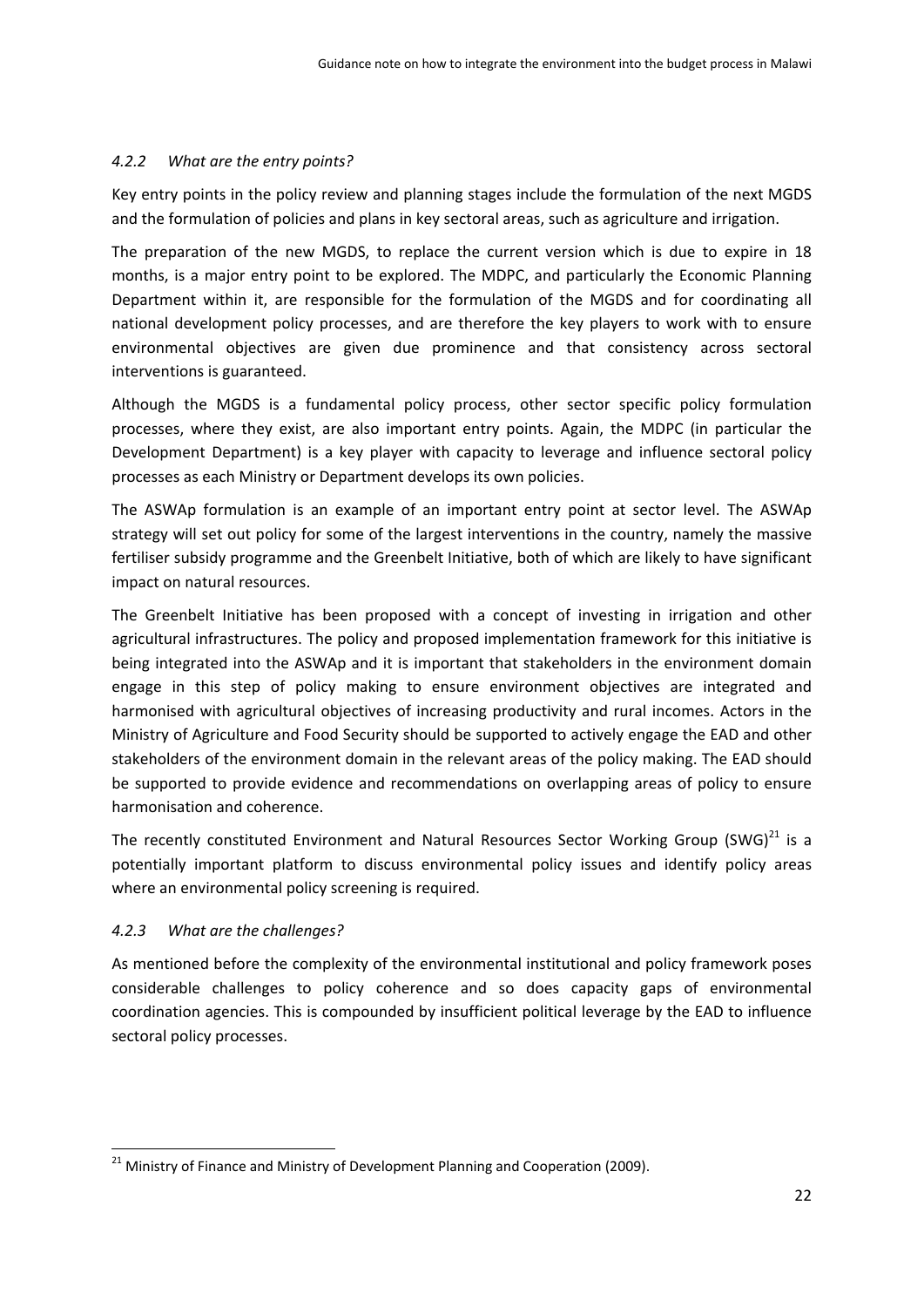There are a large number of policy documents and legislation within the environment domain<sup>22</sup> and the harmonisation of such a large amount of policies is likely to be a significant strain on the capacity of the EAD and MDPC. If an effective and close relationship between the EAD and MDPC is enabled and the policy review and formulation activities are well funded, there may be scope for bringing a coherent policy framework for environment into the MGDS. However, if the EAD does not gain a sufficient engagement within the policy debates, it is likely that the MDPC may not have the capacity or give enough priority to the environment sector to effectively integrate environment policy into the MGDS and sector‐specific policies.

Although environment policy has largely been developed by the EAD, the influence of this department on the implementation of the policy is limited. They remain a department underneath a regularly changing ministerial structure (formerly Lands and Natural Resource Management, currently Natural Resources, Energy and Environment) without direct autonomy within government. It does not have full discretion over budget planning, or a direct role in engagement with other ministries, as budget allocations and decisions of the department are coordinated and communicated by the ministry's Principal Secretary. The department has also limited recurrent funding, and is dependent on externally sourced finances to produce analytical work with sufficient depth and regularity to influence the integration of the environment into national and sectoral policy and planning processes. As a result, the ability to support the integration of environment policy beyond the Ministry of Natural Resources, Energy and Environment, and even beyond the EAD itself is limited. Relative priority in comparison to the largest actors in the environment domain, particularly the Ministry of Agriculture and Food Security is a further issue.<sup>23</sup>

Some of the most high profile ministries with a relevance to the environment sector are the Ministry of Agriculture and Food Security and the Ministry of Irrigation and Water Development. These two ministries have been closely involved in the development of the Agricultural Sector Wide Approach and the Greenbelt Initiative, while the Ministry of Natural Resources, Energy and Environment (previously the Ministry of Lands and Natural Resources) was not initially included in the ASWAp, but later was brought in to have a role in the environment section of the ASWAp. As mentioned, the lack of government‐wide commitment to implementing and monitoring the National Environment Policy may be largely the issue here, although the situation is not helped by limited capacity and political strength to engage and influence policy formulation at sector level.

A lack of coherence between medium term and short term plans are likely to aggravate inconsistencies between environmental objectives and sectoral policies. However, the recent enhancement of the Char of Accounts to include a segment linking the MGDS themes to the budget is an important step towards bridging this gap (an issue further discussed ahead).

<sup>&</sup>lt;sup>22</sup> Summarised in Annex 3.

<sup>&</sup>lt;sup>23</sup> This has been partially due to the fact that the Ministry of Agriculture and Food Security has been empowered by a number of initiatives including the input subsidies programme and the Greenbelt Initiative, both very large presidential priorities. The President is also the Minister of Agriculture, further strengthening their role.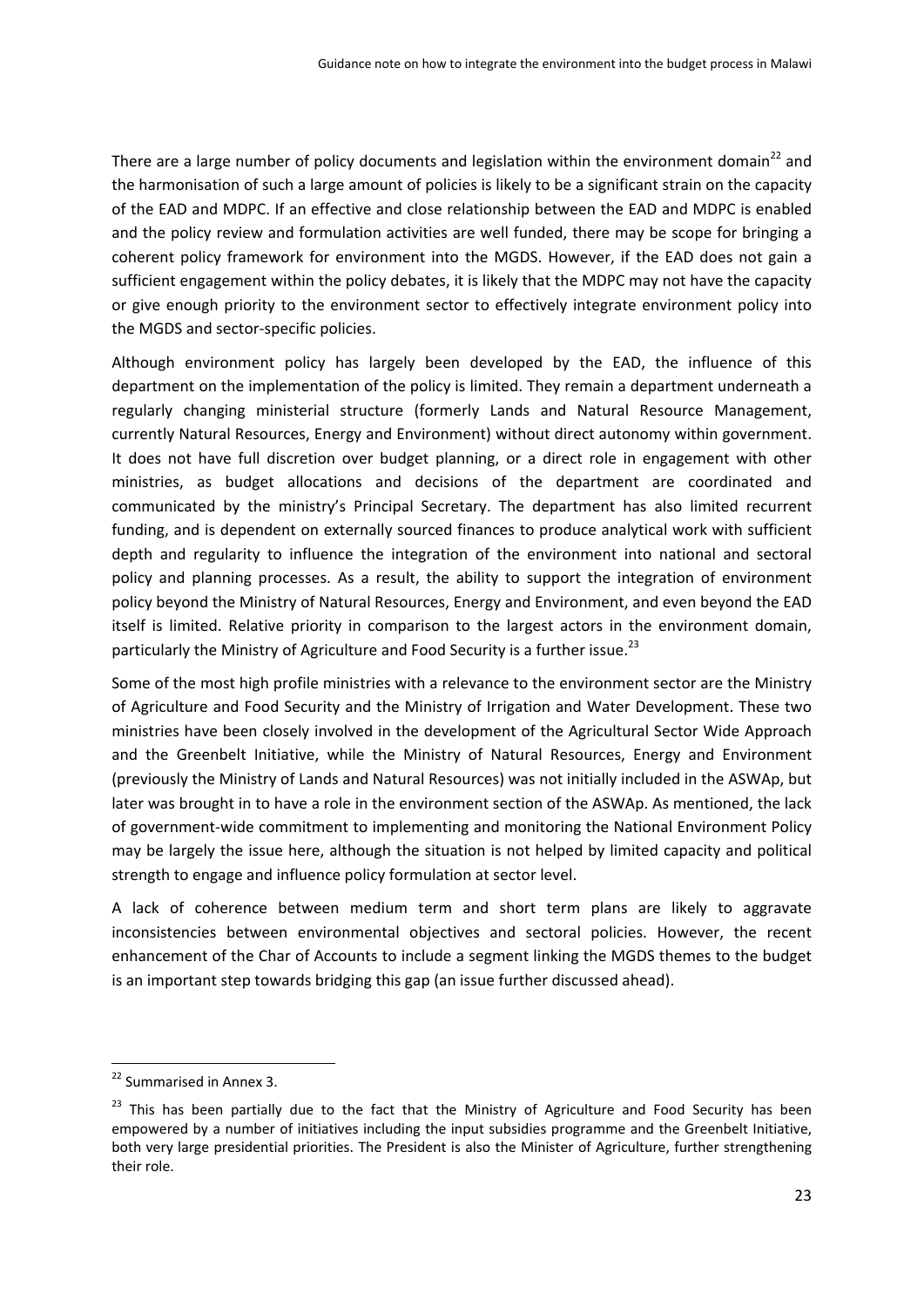Finally, although the Environment and Natural Resources SWG could provide an important entry point for policy debate on environmental issues, there are no signs that this group is operational. The relocation of the EAD from the Ministry of Lands and Natural Resources to the Ministry of Natural Resources, Energy and Environment has left it unclear exactly what the composition or leadership of this SWG should be. It is critical that an immediate effort is made to clarify this situation and ensure there is a defined leadership and membership of the SWG in time for substantial input into the MGDS formulation process.

But there is a more difficult challenge, in that having a separate SWG to focus on environmental issues may not be the most effective approach to ensure mainstreaming into sectoral policies. As a cross sectoral domain, environment domain stakeholders must ensure the policy discussion includes actors and activities in all of the relevant sectors. The SWG should lead on policy discussion in the environment domain, but should invite and ensure the attendance of these stakeholders at key meetings for policy discussion.

## *4.3. Mobilise and allocate resources*

#### *4.3.1 What needs to be done?*

With regards to resource mobilisation, a better scrutiny of available resources in the environment domain is needed. The Debt and Aid Department (DAD) should be one of the starting point for this work as it maintains a database of donor funding both on and off budget<sup>24</sup> and has the capacity for reporting to a detailed level on the projects being implemented by donors, and in collaboration with government. The information on aid projects held within the DAD database is unfortunately not reconcilable currently with the information within the PSIP although the projects described in each database are to a large extent the same. Supporting the DAD and MDPC to reconcile this data and gain a clear understanding of the donor expenditure within the environment domain would be an important step.

The work on donor funding to the environment should be complemented by an estimation of other domestic sources of revenue targeted to environment‐related activities. This includes the Environment Fund which is addressed in the EMA but is not yet operational. Securing dedicated and predictable funding from domestic sources is important in an environment where donor funds may be volatile. The Revenue Department of the Ministry of Finance should be the key source of this data.

With regards to resource allocation, a coherent approach is needed to negotiate funding of environmental protection and promoting activities. So far, the negotiation of funding to support such activities is fragmented across the various sectors undertaking them. Undertaking an integrated assessment of environment expenditures across the budget under all the relevant themes and subthemes of the MGDS is now possible under the new Charter of Accounts and would improve coherence as well as avoiding duplication and inconsistencies across sectoral plans and budgets.

<sup>&</sup>lt;sup>24</sup> The database software was developed from the Aid Management Platform software and has been run for several years by the DAD. In the past year a number of changes, including the piloting of self reporting by donors is underway.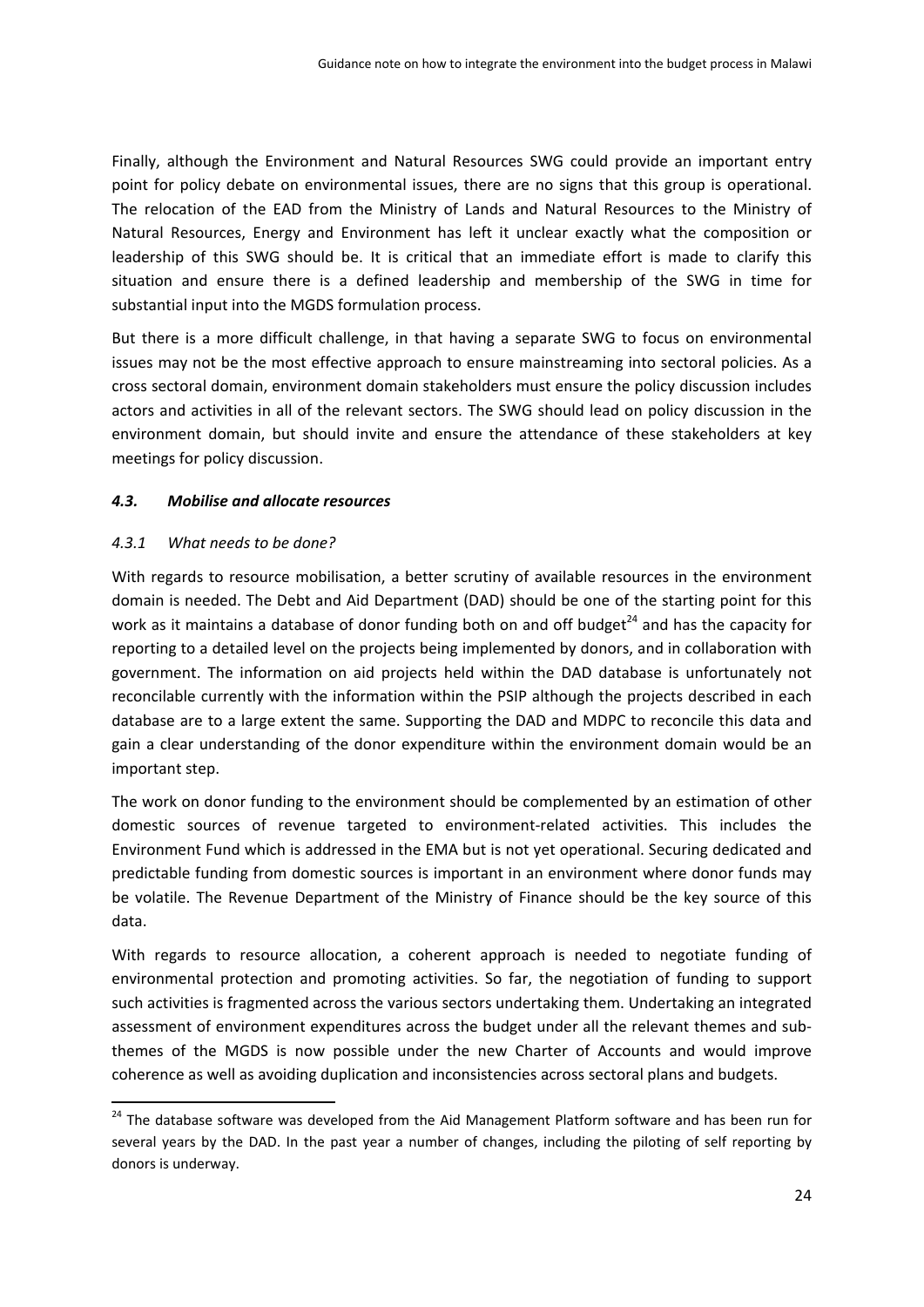#### *4.3.2 What are the entry points?*

With regards to resource mobilisation, the DAD database of donor funding is an important entry point to explore. The DAD has a wealth of information that can be used to better analyse the aid projects and development partners engaged in the environment domain and as such is an important entry point for environment stakeholders. Domestic revenues earmarked for the environment domain could be secured through the Environment Fund which exists but does not receive funding. An increased effort to identify innovative sources to provided resources for this fund, or other mechanisms for earmarking funds for the environment domain are worthwhile pursuing.

As concerns resource allocation, the budget hearings, conducted by the Ministry of Finance (in March‐April each year), and the equivalent project appraisals, run by MDPC as part of the PSIP process, are yet other entry points. The budget hearings relate to the allocation of funds to cover operational costs (recurrent budgets) whereas the project appraisals concern public investments.

SWGs could provide the platform for devising a coherent expenditure proposal for the environment domain. Engagement of all relevant sectoral ministries is key and the EAD has a central role to play in ensuring cross‐sectoral coordination.

In order to have an influence in the recurrent and investment budgets, a close liaison with the Ministry responsible for environment and natural resources, the Parliamentary Committee on Agriculture and Natural Resources and the Cabinet Committee on Natural Resources and the Environment is important. It is critical that these stakeholders are provided with timely information on policy, budgets and financing gaps by the EAD primarily, but also the relevant sectors, well in advance of the final budget approval process in Parliament.

## *4.3.3 What are the challenges?*

SWGs are a possible avenue for gaining a more coherent discussion during the budget hearing, but, while the structure of the SWGs has been designed<sup>25</sup>, in practice, most sectors do not have functioning SWGs. Currently, only sectors with particular presidential or donor involvement have functioning SWGs. These are Health, Education and to some extent Agriculture. Additionally, the sector definitions and, as a result, the SWGs, are strictly defined by the Votes of which they are comprised. Recent changes in institutional structure have led the EAD to be relocated to a different Vote, and in theory this entails a shift of the 'environment sub‐sector' to another sector, although this is not clear. Most importantly for the environment domain is that the environment objectives and activities within the EMA and the NEP have an impact on a number of sectors and certainly beyond the mandate of the Natural Resource, Energy and Environment SWG. If the structure of the SWGs serves to enhance policy coordination amongst votes within the sector, but exclude votes external to the sector then stakeholders within the environment domain may have difficulty in bringing some of the aspects of the cross‐cutting environment policy into other SWG discussions.

<sup>&</sup>lt;sup>25</sup> Ministry of Finance and Ministry of Economic Planning and Development (2008).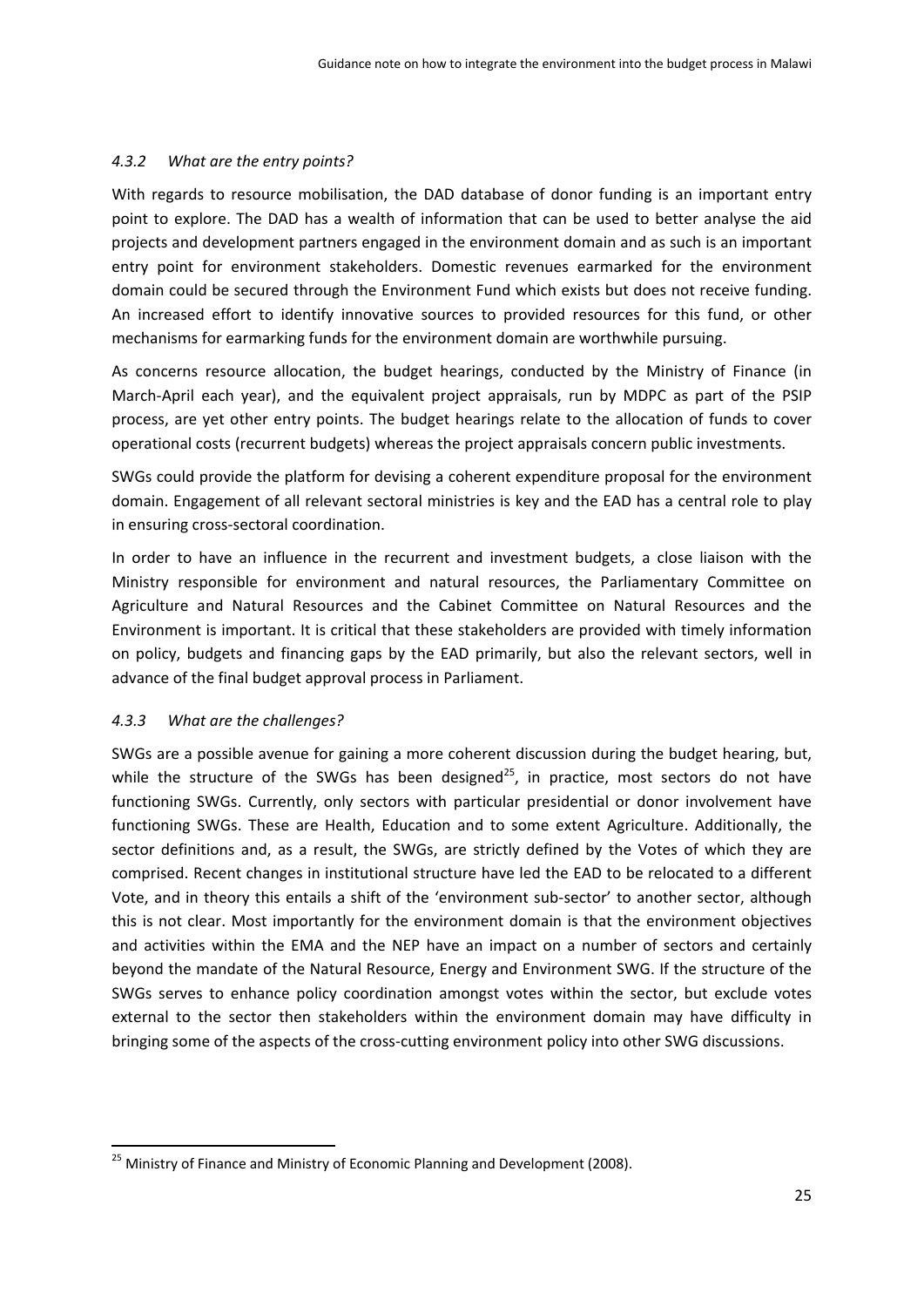A key underlying challenge is the gap between policy, planning and budgeting. The recurrent budget allocation process at the macro level takes a significant amount of the budget preparation calendar, leaving limited space for meaningful policy discussion around within‐sector and within‐vote allocations. This condensed policy dialogue on recurrent expenditure generally means step changes in budget allocations are few, and usually driven by donor or presidential initiatives.

#### *4.4. Implement planned activities*

#### *4.4.1 What needs to be done?*

The first priority for environment stakeholders in this phase of the budget cycle is to ensure resources are made available to carry out budgeted activities in the environment domain. Additionally, the EAD has a mandate to assess the environmental impact of investment projects within the PSIP, although most of the projects assessed with EIAs are private sector projects.

A number of actors within the Ministry of Finance are responsible for ensuring that funds are made available and released in a timely manner to the ministries for implementing activities. Support to the MoF in enhancing cash management is already a priority of the GoM and several donors and reform programs are under way. With particular respect to the environment domain, it is vital that the consolidated quarterly expenditure reports are made available shortly after the close of each quarter which state the planned, released and actual expenditure financial figures for the ministries within the environment domain

The EAD must be enabled and supported to issue and enforce environment protection orders to temporarily halt any investments that are potentially threatening to the environment until the corrective measures are put in place. Crucially, there is a conflict of interest when investments screened for projects within the same ministry. A critical barrier is that while the EAD is able to issue environment protection orders, the department is not always able to act independently as it is subject to the approval of the ministry in which it sits. Both the principal secretary and the minister have a controlling say on the decisions of the EAD which can slow the process down.

## *4.4.2 What are the entry points?*

The Ministry of Finance needs to be requested to make fully available the consolidated quarterly expenditure reports, ideally by posting these documents on its website. This will enable budget implementation to be examined clearly. Environmental Impact Assessments are important tools for ensuring planned activities adhere to environmental policies. Supporting these assessments will ensure that all activities that could have an impact on the environment are fully screened for any negative effects, and are fully harmonised with environmental objectives. In the coming year, EIAs of irrigation and related projects falling under the Greenbelt Initiative is particularly important.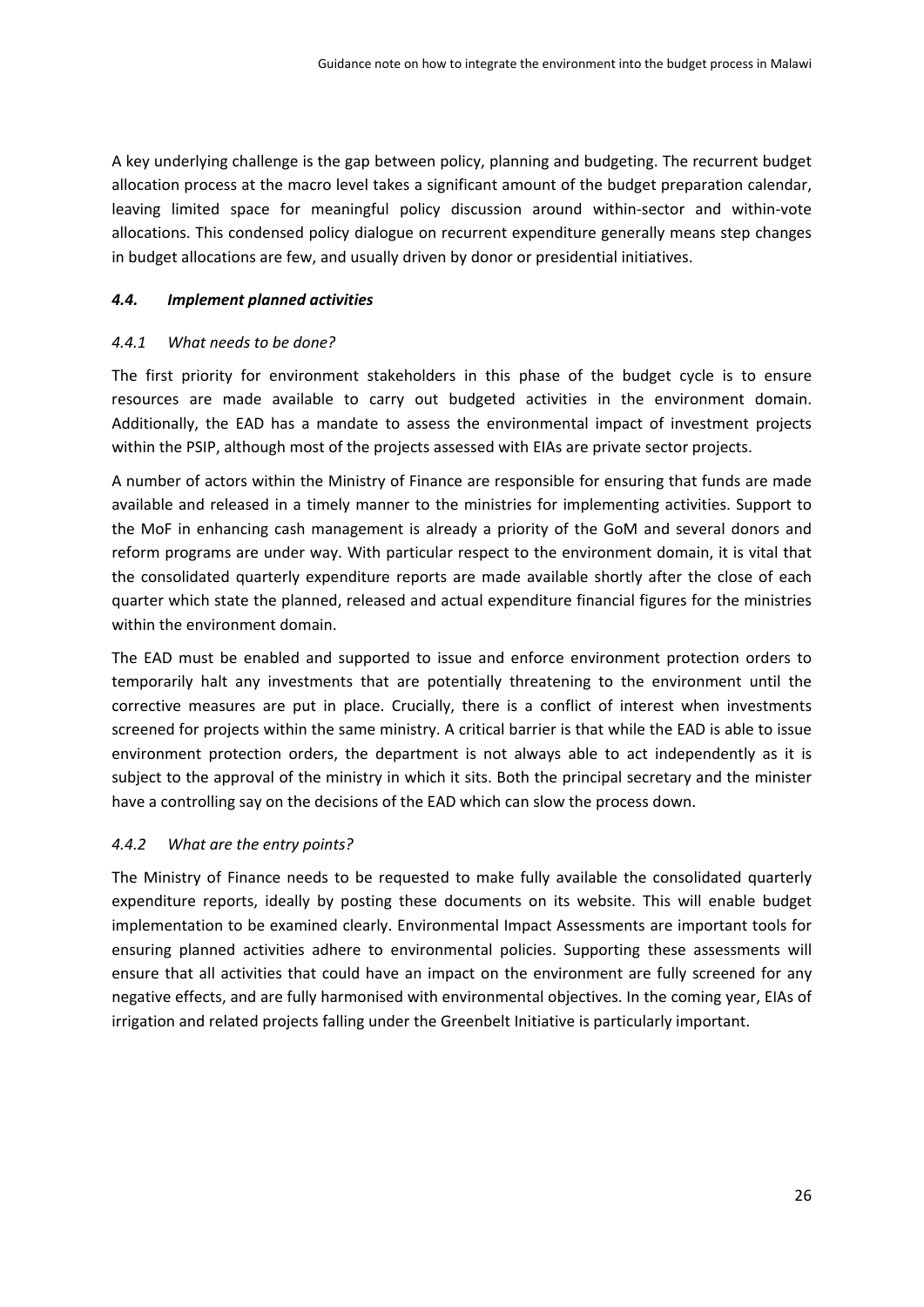## *4.4.3 What are the challenges?*

The revised EMA has been in draft form for six years at this point. As a legal document that is cross cutting by nature it must fully harmonise with, and to a large extent govern, the legislation and policies of the sector that falls under its domain. Many of the activities, institutions and undertakings described in the Act are already active despite the lack of parliamentary approval, nevertheless full approval is important to grant the EAD and other institutions power to implement some of their activities, particularly the environment protection order. It is not immediately clear why the passing of this Act has been delayed for such an extended period, but to a large extent political will and strong leadership at the ministerial level to push this legislation through parliament to gain approval is needed.

Commitment to more accurate medium term predictions of the resource envelope, improving tax revenue performance<sup>26</sup>, and the finalisation of reforms within the accounting and treasury systems are challenges that remain at a system wide level. Reforms within the cash management system, and more broadly across public expenditure management are underway at a government wide level and are progressing at varying paces. To a large extent the environment stakeholders are subject to the successful implementation of these reforms for gaining efficiency in resource availability.

# **4.5. Monitor activities and account for expenditure**

## *4.5.1 What needs to be done?*

The new M&E framework for environment and natural resources has recently been completed and represents an important cross‐cutting approach to monitoring. In order to gain operational strength, however, the framework now needs to be integrated into the M&E frameworks of the various relevant sectors.

Support to the relevant sectoral ministries within the environment domain, in enhancing the quality and timeliness of information in the quarterly activity reports submitted to MDPC and the monthly expenditure reports to the Ministry of Finance, would greatly improve the overall monitoring of activities within the environment domain. Such support should include the integration of information on activities related to environmental protection and promotion and their outcomes. Ensuring that these two sets of reports, on activities and expenditures, are fully accessible by both ministries, and ideally linked or even merged would greatly enhance the ability to monitor outputs of any expenditure related to the environment domain.

Furthermore, clear identification of environment-related expenditures is required. The implementation of the NEP spreads across various ministries and agencies and, while it is not explicitly identified in their functional classification of expenditures, the segment of the new Chart of Accounts that classifies the themes and sub themes of the MGDS is useful for identifying and tracking the cross‐sectoral activities and expenditures in the environment domain.

 <sup>26</sup> Oduro, Quist and Steen (2008).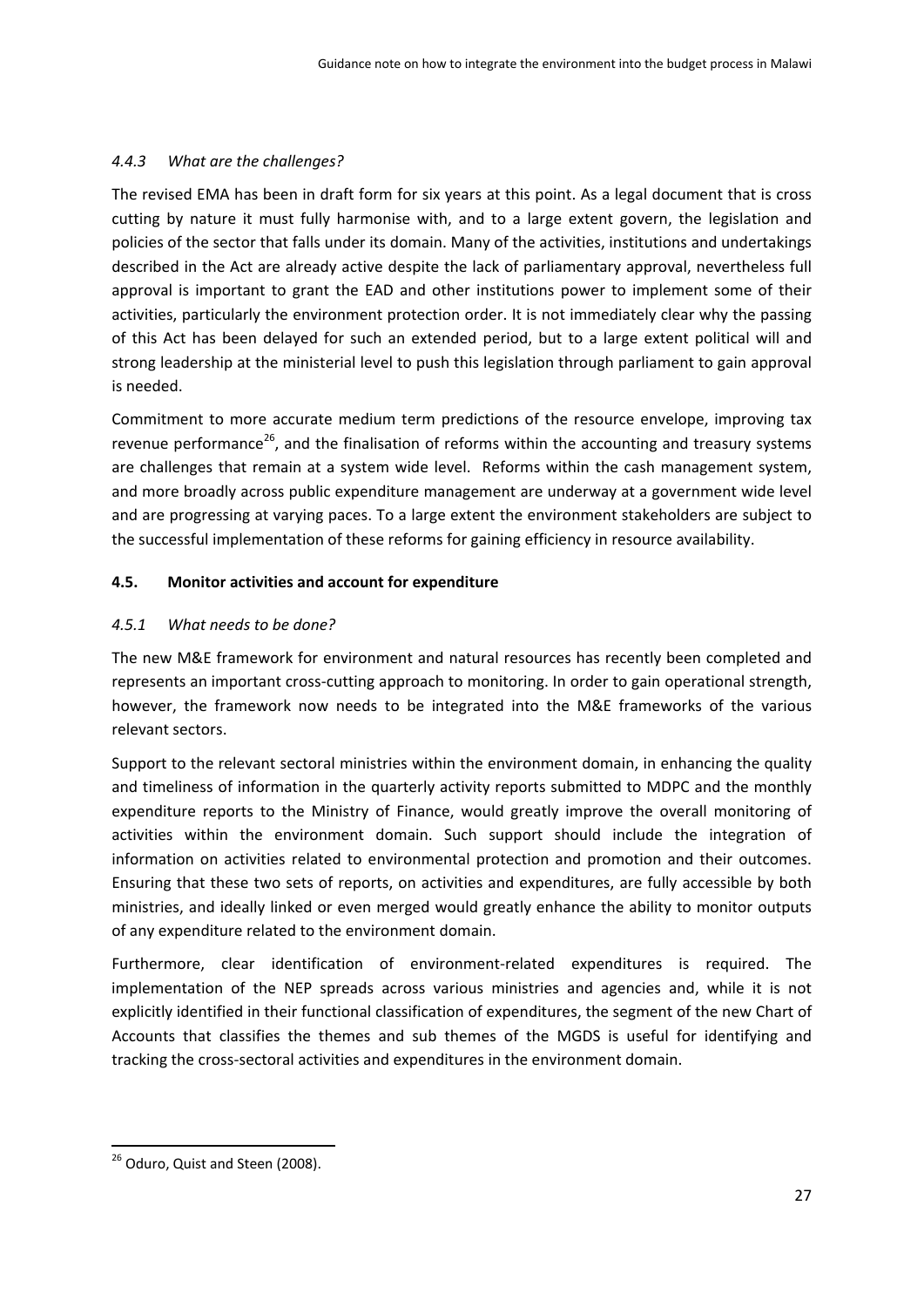#### *4.5.2 What are the entry points?*

The MGDS provides a valuable avenue for integrating the environment and natural resources M&E framework and implementing it in a cross‐cutting manner. The upcoming formulation of a successor to the MGDS provides a key entry point for integrating the new environment and natural resources M&E framework into national policy, broadening ownership and embedding the implementation of the framework.

Reform of the chart of accounts is finalised with implementation of the reform currently scheduled for next financial year starting July  $1<sup>st</sup>$  2010. This provides an opportunity for environment stakeholders to engage in the reform process and investigate options for introduction of a programme classification that easily allows expenditure within the environment domain to be identified.

#### *4.5.3 What are the challenges?*

The successful operationalisation of the environment and natural resources M&E framework depends on the ability to harmonise it with other M&E frameworks and the capacity of government agencies to perform an M&E function, including having the required human and financial resources to support data collection, processing and analysis.

The national M&E Master Plan, led by MDPC, is ambitious but does not provide comprehensive guidelines for sector specific M&E frameworks, leading to weak compatibility between sector frameworks. This negatively affects cross-cutting frameworks that expect to influence multiple sectors such as the environment one. Additionally, the Master Plan suffers from limited buy-in from sector ministries. As Krause writes in 2007, "the MEPD is seen as the owner of the MPRS and other Government actors are not automatically committed to the designs the Ministry promotes... The most advanced sector ministries have other incentives to develop their own M&E capacity. In the health sector, for instance, there is strong donor support for monitoring the implementation and impact of the Health SWAp" (Krause 2007).

The monitoring function is considerably fragmented with almost every government institution interviewed claiming a role and some funding for conducting monitoring activities. This fragmentation, as well as the incentives surrounding the monitoring function, has led to considerable incoherence within monitoring role of government. Additionally, there are a number of disjointed M&E frameworks, pertaining to different sectors, policies and projects. The MDPC holds the monitoring function for the MGDS, but it also is responsible for developing and implementing the MGDS and, as such, it does not benefit from cross‐government ownership of this process. Additional incentives, including significant donor engagement in several sectors, have led the various government agencies to develop their own M&E frameworks.

Yet, there is not enough commitment by sector ministries to carry out the monitoring function effectively. Participation in policy and expenditure review processes is weak and suffers from delays. According to Jere (2007), "in some cases, the non‐reporting or non‐complying sectors have been reported to OPC for enforcement and they end up complying upon the intervention of OPC".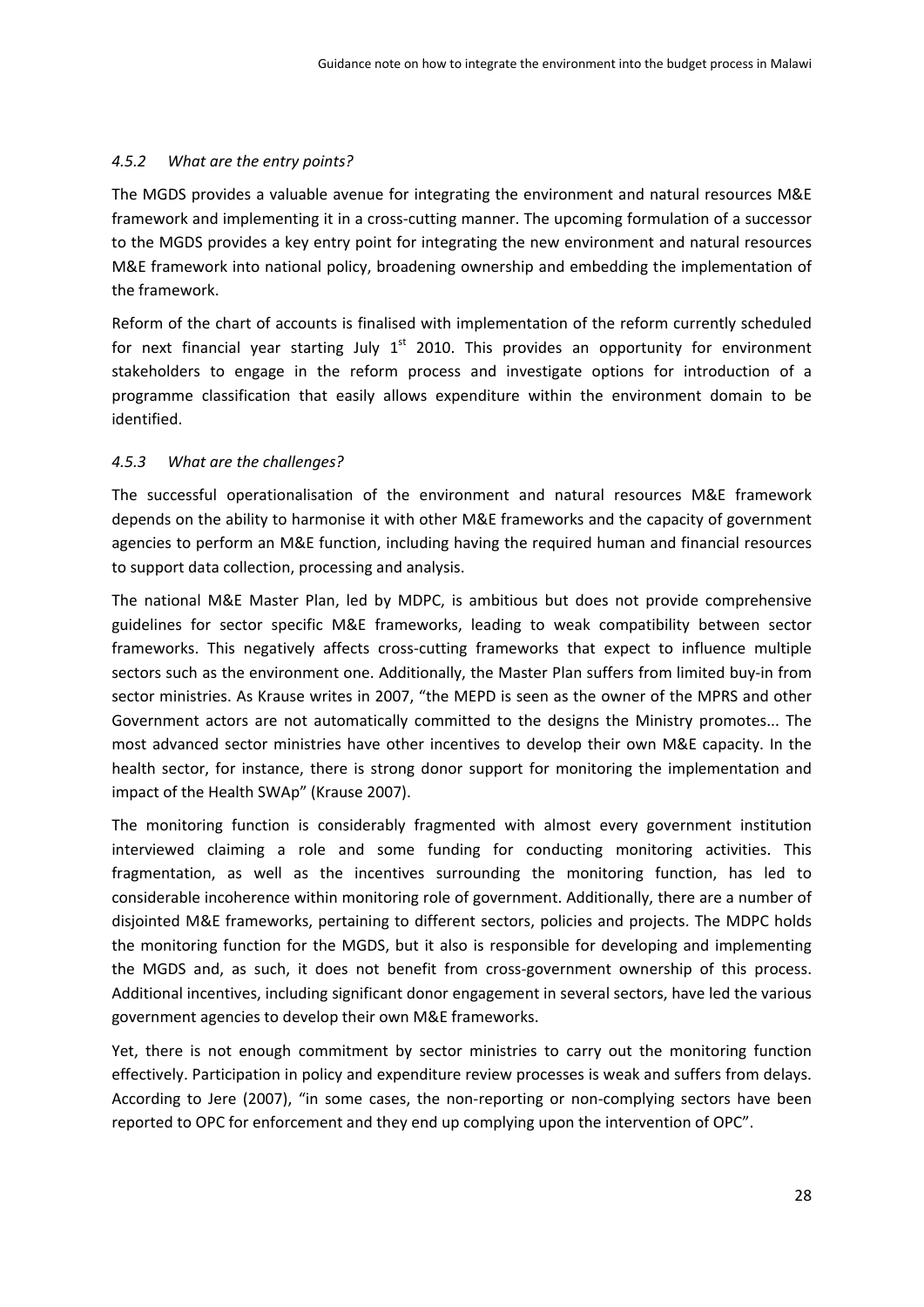On a more general level, an overall strengthening and coordination of the M&E activities within Government is necessary to enable regular, accurate and valuable monitoring reports. Also, regular reports need to be made available and the MDPC and budget departments must be supported in compiling the half year output reports and the quarterly expenditure reports. A better integration between these reports is also important. Jere (2007) notes a number of additional challenges that relate to the institutional framework, collection and use of monitoring data, including the following:

- Lack of standardisation and guidelines in data collection processes making it difficult to compare data across sectors and times;
- Inadequate human and financial resources for data collection, processing and analysis;
- Poor coordination among stakeholders, such as data collection agencies, data users and districts; and
- Lack of a clear policy and legal framework on statistics to support the M&E system.

# *4.6. Evaluate and audit*

## *4.6.1 What needs to be done?*

The regular production of evaluation reports containing empirical evidence and analysis on the environment domain is essential to support the policy review and implementation. Such reports need to be available in a timely and accessible manner for stakeholders in the budget planning process. They should include both broad strategic reviews on the environment as well as more targeted assessments, focusing on specific policies which are critical to environmental management, such as the fertiliser subsidy programme. They should also include policy recommendations to feed directly into the policy review process.

Some important evaluation tools are already being produced, such as the national and district SOER, but there is scope for improving their policy orientation and timing in order to enhance their operational use.

# *4.6.2 What are the entry points?*

As noted, one of the main instruments for this type of information and analysis should the biennial national and district State of the Environment Reports. These reports have not been updated for some years and are likely to be replaced by the Environment Outlook Report.

EIAs are another important instrument. These are currently undertaken on a case by case basis, under the mandate of the EMA, for specific projects and investments that may have an impact on elements of the environment. While these are critical for a deeper understanding of the impact of particular budget items, they do not provide any strategic recommendations on a broader scope.

Targeted Public Expenditure Reviews (PERs) are implemented on a near annual basis by the Economic Affairs Department of the Ministry of Finance, with collaboration from Budget Department and usually significant input from relevant actors. For example the ongoing PER on the fertiliser subsidy has representatives from the Ministry of Agriculture and Food Security working with the Ministry of Finance officials to undertake the analysis. A Public Environmental Expenditure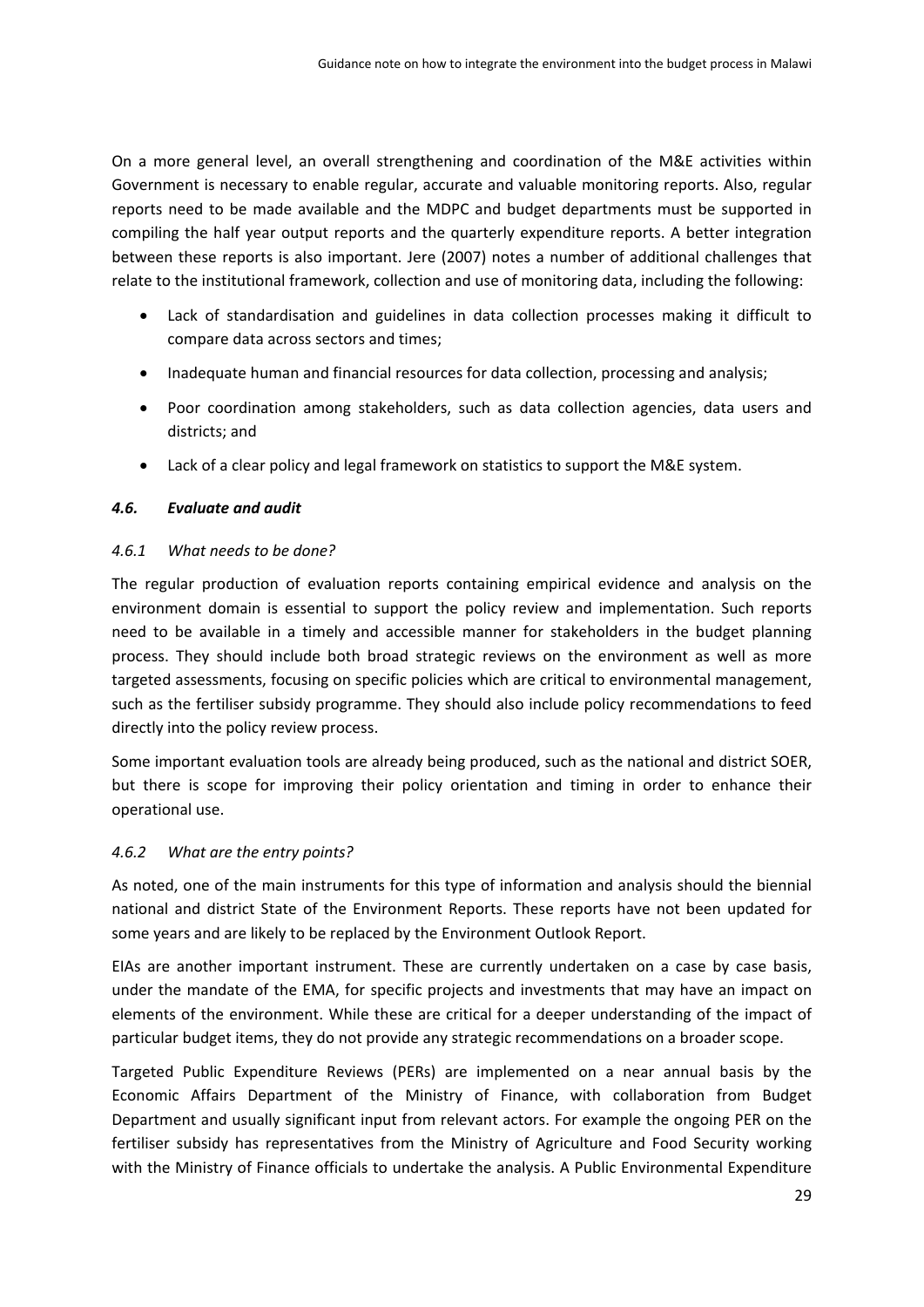Review (PEER) would be valuable in examining policy and funding of the environment sector. It would also be a useful way of promoting cross sectoral engagement with environmental issues. However, while it can be supported and engaged in by a number of environment sector stakeholders, it is important that a PEER is led by the Government of Malawi and ideally implemented within the existing process for PERs undertaken by the Ministry of Finance. This means that a PEER should be scheduled as soon as possible, but in reality may not be implemented for a year or more. A PEER could be undertaken external to this process, but in this event must still comprehensively engage all stakeholders, particularly the Ministry of Finance, and be led by government.

Annual reports on MGDS implementation, mentioned in the previous Section, provide monitoring data from sectors and constitute an important source of information for evaluators. The comprehensive review of the MPRS in 2005 conducted at the end of the 5 year cycle utilised the various surveys conducted by the NSO to complement the administrative data used in the APRs. The analysis had its weaknesses, but nevertheless provided valuable arguments for new priorities in the subsequent MGDS.<sup>27</sup> Therefore, engagement by the EAD and other actors influential in the environment sector, including the relevant Parliamentary Committee and Cabinet Committee as well as CSOs, in the comprehensive review of the current MGDS is important to build in concrete recommendations for the integration of environment policy into the forthcoming MGDS, as well as critically review progress in implementation of the environment policy.

## *4.6.3 What are the challenges?*

Currently the SOER is stalled and has not been published since 2003. This report would provide a strong technical contribution into policy review and planning. This observation is by no means new<sup>28</sup>, but nevertheless needs to be specifically highlighted again in this guidance note. The reasons given for the failure to produce this report have been lack of funding within the EAD. Indeed it is a major document and requires significant funding, especially given its large district level component. Fortunately, the Environment Outlook Report is nearing completion meaning that the MGDS comprehensive review and the formulation of the subsequent MGDS will benefit from the inputs of this report.

While a PEER would be a strong evaluative tool that would provide critical evidence to environment sector policy as well as broader policies where the environment may be relevant, a certain amount of caution must be taken on the priority afforded to the environment by the Ministry of Finance. Analytical capacity with the Ministry of Finance restricts the implementation of PERs to at most one per year. Undertaking a PEER with limited commitment or engagement from the key stakeholders, including the Ministry of Finance and MDPC, would dilute the policy impact and would likely lessen the quality of the report.

<sup>27</sup> Krause (2007).

<sup>28</sup> Jere (2007).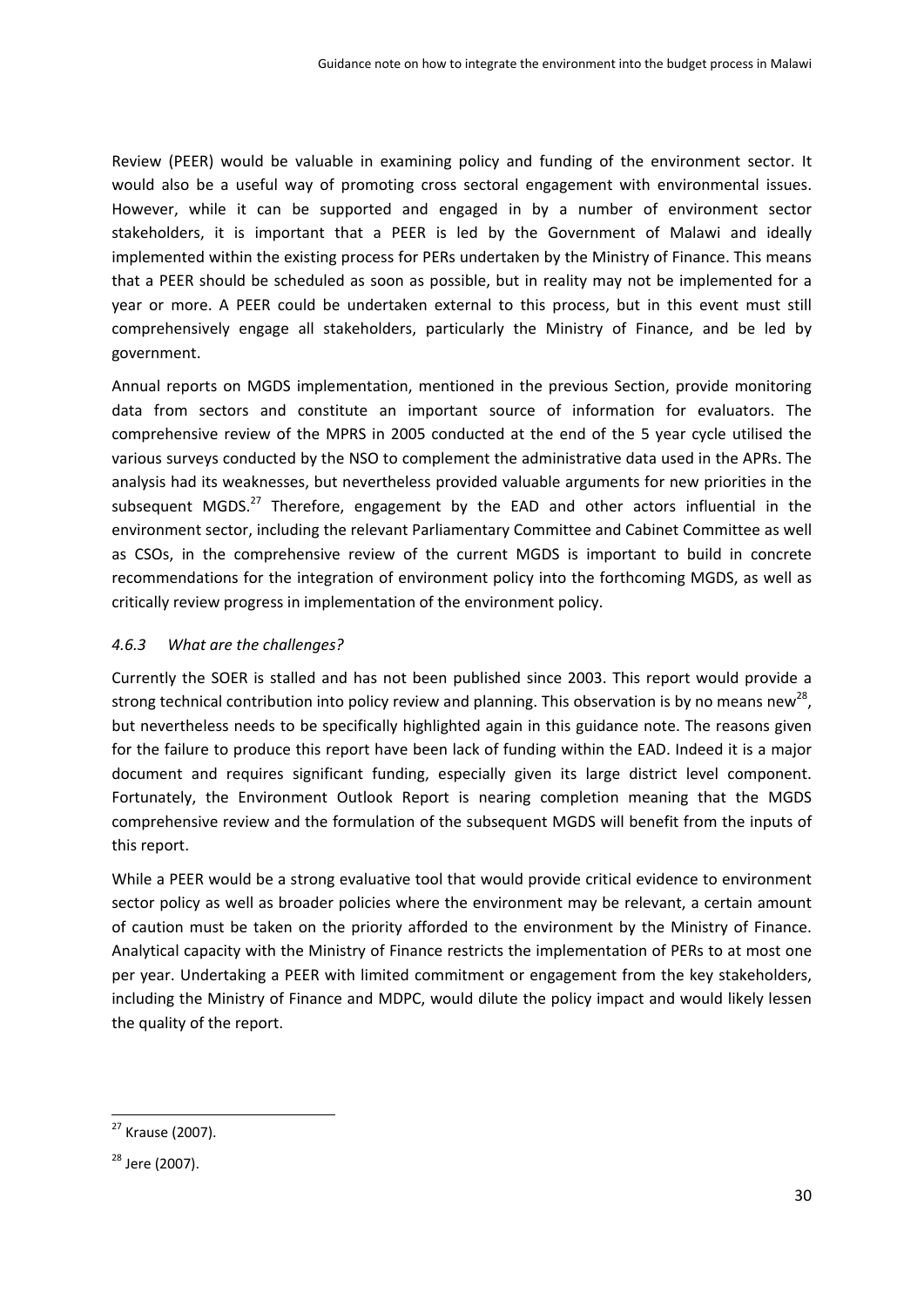## **5. Recommended action and conclusion**

This note provided guidance on how to integrate the environment into the budget process in Malawi. For each stage of the budget process, the guidance note identified what needs to be done, what are the key entry points and main challenges faced. These are summarised in Table 1. The table also includes nine recommended actions across budget stages which focus intentionally on a restricted number of issues, to ensure they are operationally feasible in the short-term.

#### Recommended action includes:

#### *Review policy*:

1. Undertake a Strategic Environment Assessments for emerging policies, programs and plans as a step towards bridging the gap between policy and analysis on environmental management, informing policy reviews and influencing key policy processes such as the formulation of the MGDS' successor.

#### *Set policy and undertake planning activity*:

2. Support the operationalisation of the Environment and Natural Resources Sector Working Group by review experiences with sector working groups in cross‐sectoral domains to identify the most suitable approach to mainstreaming the environment into policy debates and planning processes.

#### *Mobilise and allocate resources*:

- 3. Conduct, through a collaborative effort between EAD, MDPC and DAD, a survey on donor funding to environmental-related investments and activities, which be used to identify resource gaps constraining the pursuit of environmental objectives.
- 4. Examine options for securing domestic revenue for the environment domain, including the operationalisation of the Environment Fund.

#### *Implement planned activities***:**

5. Use the financial monitoring and activity quarterly reports and cross reference with the environment domain activities described in the theme and sub‐theme classifications in the budget, to ensure that planned activities are being fully funded in a timely manner.

#### *Account for expenditure*:

6. Utilise the theme and sub theme segments in the budget classifications to track environment‐related revenue, expenditure and activities.

#### *Monitor activities*:

7. Ensure the new Environment Outlook Report is undertaken to replace and improve upon the earlier State of the Environment Report, as this is a key environment M&E tool which urgently needs to be revived. Ensure that the EOR is widely disseminated.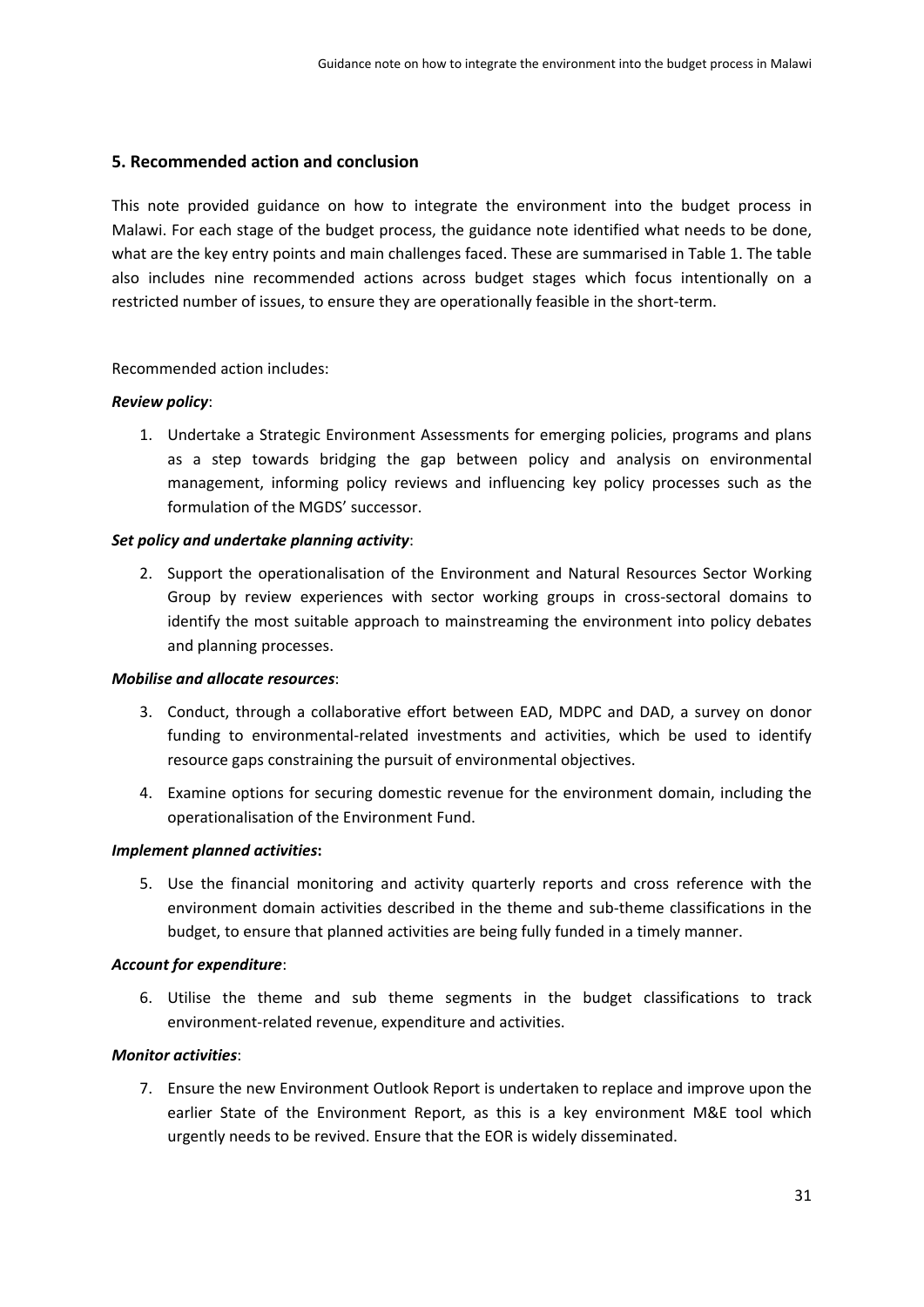8. Enhance accessibility and understanding of EIAs by including the key points and recommendations made in these assessments in regular and broader evaluation reports on the environment which can be used by analysts and policy‐makers, such as the State of the Environment Report/Environment Outlook Report. Improve compliance and enforcement role

#### *Evaluate and audit*:

9. Conduct a detailed public environmental expenditure review, which collates available information on environmental policy, financing and expenditure and analyses relevance and coherence of plans and budgets and cost‐effectiveness of expenditure in the environmental domain. Government leadership and engagement of all relevant sectors would be essential to ensure quality of the analysis and make it policy relevant. Such reviews should be updated on a regular basis.

To conclude, it should be stressed that important institutional and political challenges remain to be addressed in order to ensure effective integration of the environment into the budget process. Chief amongst these is the insufficient political and institutional weight of the environment coordination agency in Malawi to mobilise and coordinate stakeholders from an intricate institutional milieu and address critical policy coherence challenges. It is, however, beyond the scope of this guidance to recommend action in these complex domains. And finally, success in bringing environmental policy into the budget process is, as with any sectoral policies, heavily dependent on the success of broader reforms within and between policy and budgeting. Important among these is the effective integration of the MGDS into the national budget process, i.e. coherence between policy objectives and targets and the distribution and use of public resources.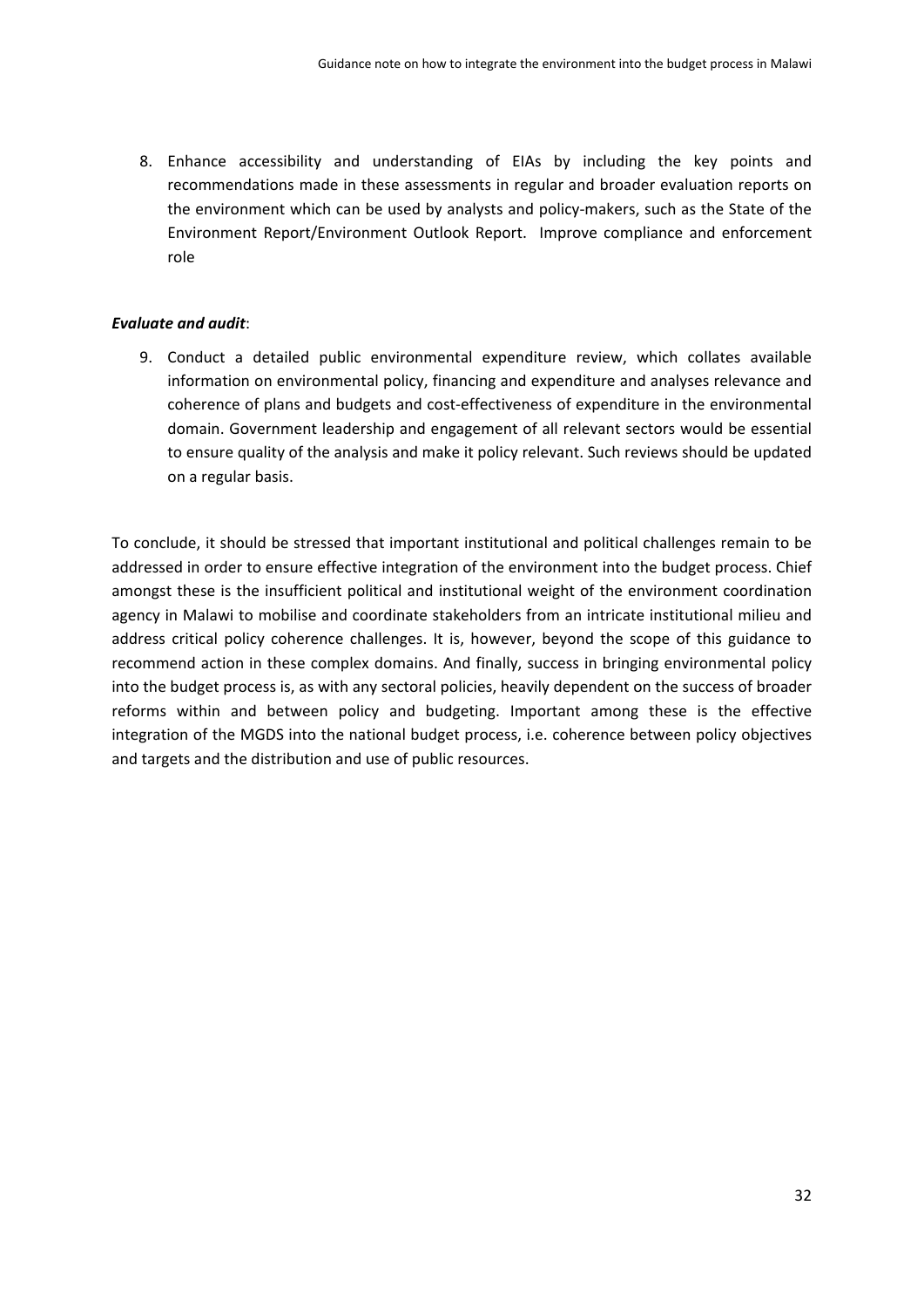#### **References**

- Jere, P. (2008) 'Institutional Mapping for Malawi', final draft report. Lilongwe: UNDP‐UNEP Poverty and Environment Initiative.
- Krause, P. (2007) 'Strengthening Domestic Accountability in Malawi by Integrating the Poverty Reduction Strategy and the Budget', Eschborn, Germany: Deutsche Gesellschaft fur Technische Zusammenarbeit.
- Oduro, K., R. Quist, and G. Steen (2008) 'Public Finance Management Assessment for Malawi Based on PEFA, Final PEFA Report', Lilongwe: European Union.
- Petkova (ed.) (2009) 'Environment Working Paper no.7: Integrating Public Environmental Expenditure Within Multi-Year Budgetary Frameworks'. Available: www.oecd.org/env/workingpapers, Paris: OECD.
- World Bank (2007) 'Minding the Gaps: Integrating Poverty Reduction Strategies and Budgets for Domestic Accountability', Washington DC: World Bank.
- OECD (2006) 'Applying Strategic Environmental Assessment. Good Practice Guidance for Development Co-operation', DAC Guidelines and Reference Series, Paris: Organisation for Economic Cooperation and Development.
- Pretorius, C. and I. Rothmann (2005) 'Public Financial Management Assessment Malawi: Based on the Public Expenditure Financial Accountability Framework' Final Report, July. Rotterndam, Netherlands: ECORYS‐NEI.
- Radev, D., S. Pattanayak, and F. Kuteesa (2007) 'Strengthening the Policy Context and Technical Framework of Budget Preparation', Washington DC: Fiscal Affairs Department, International Monetary Fund. Regional Strategic Analysis Knowledge Support System (2008) Internet. Available: www.resakss.org. Accessed August 2010.

Republic of Malawi, (mimeo), 'Budget Calendar' Lilongwe: Ministry of Finance.

- Republic of Malawi (1994) Constitution of the Republic of Malawi
- Republic of Malawi (1996) 'Environment Management Act', Available: http://www.sdnp.org.mw/enviro/act/contents.html. Lilongwe: EAD, Ministry of Natural Resources and Environmental Affairs.
- Republic of Malawi (2002) 'State of Environment Report 2002', Lilongwe: EAD, Ministry of Natural Resources and Environmental Affairs.
- Republic of Malawi (2004) 'National Environmental Policy (Revised)', EAD, Lilongwe: Ministry of Natural Resources and Environmental Affairs.
- Republic of Malawi (2009) 'Institutionalizing Sector Working Groups (SWGs) to Strengthen the Implementation of the Malawi Growth and Development Strategy', Lilongwe: Ministry of Finance.
- Republic of Malawi (2009) 'Guidelines for the Preparation of the Draft Estimates of Expenditure on Recurrent and Capital Accounts and Estimates of Revenue for the 2009/2010 Financial Year', Lilongwe: Ministry of Finance.
- Republic of Malawi (2010) 'Mid‐Year Review of the 2009‐2010 Budget', Lilongwe: Ministry of Finance.
- Tavakoli, H. and E. Hedger (2009) 'Public Expenditure in Malawi: Trends and Performance', London: Overseas Development Institute.

World Bank (1998) 'Public Expenditure Management Handbook', Washington D.C.: World Bank.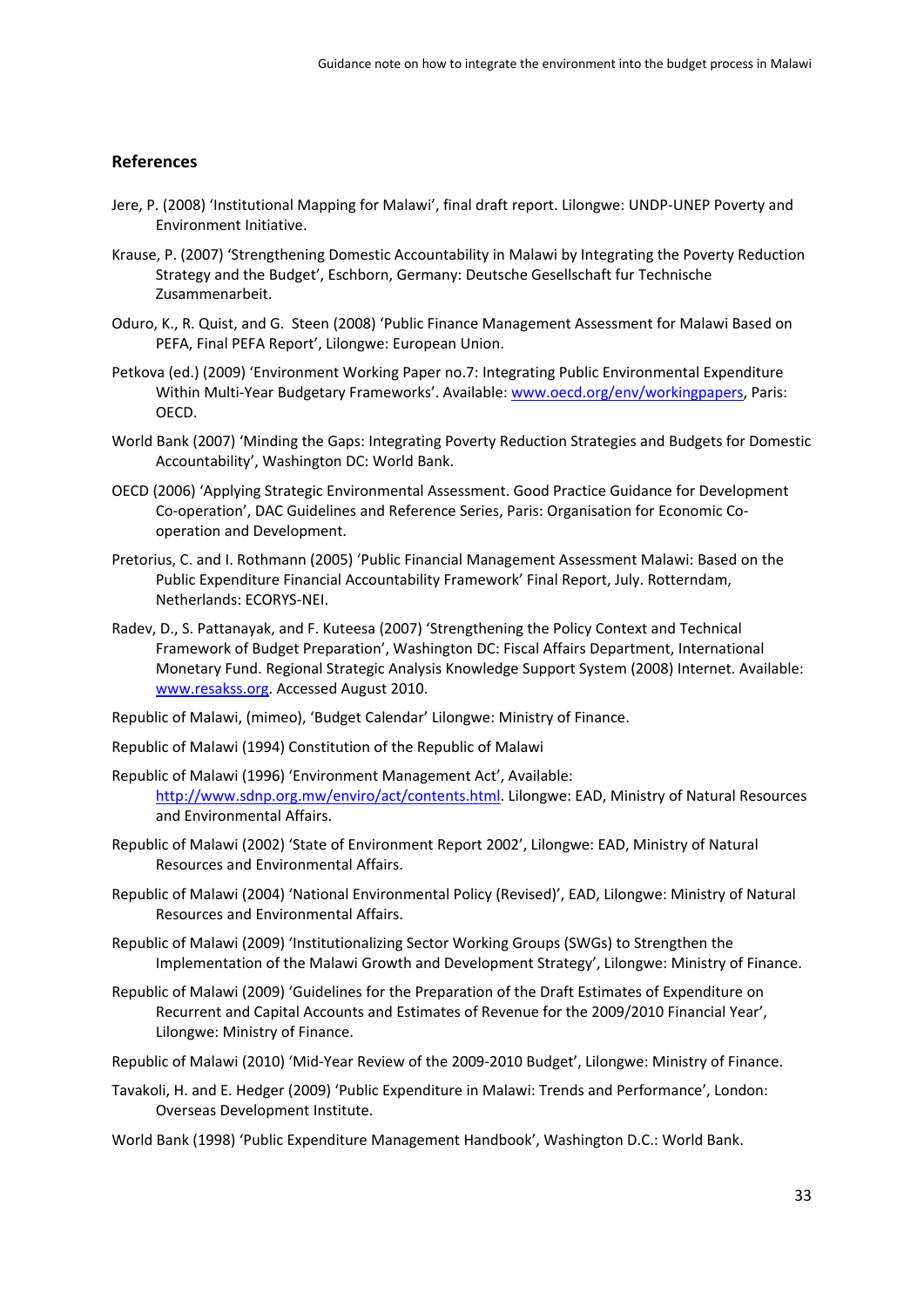## **Annexes**

## *Annex 1 Presentation on purpose and scope of the work*

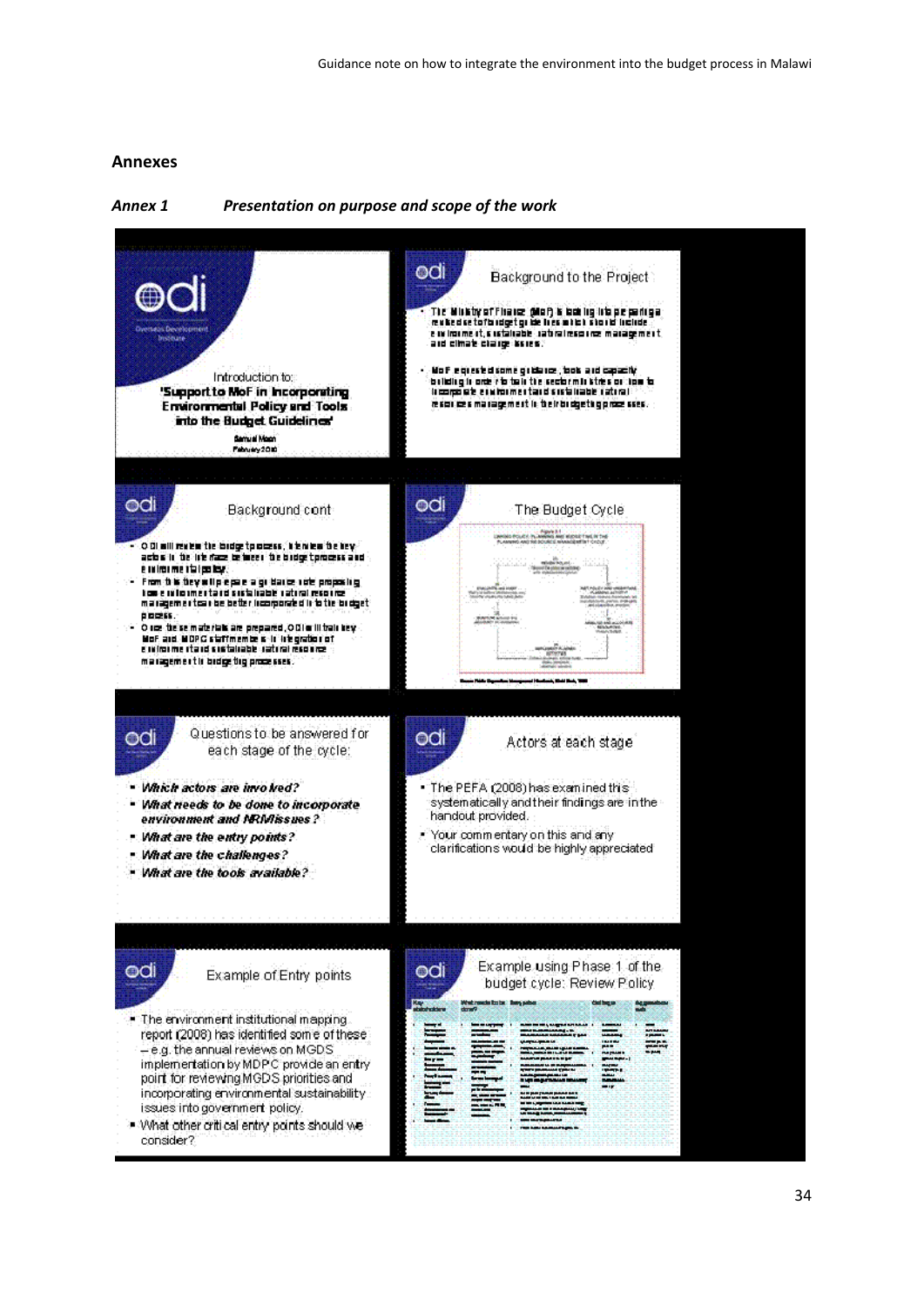# *Annex 2 Summary of policies and acts implemented after 1994 relating to the environment and natural resources management in Malawi*

| S# | Policies/Laws                                               | <b>Year of Enactment</b> |
|----|-------------------------------------------------------------|--------------------------|
| Α  | <b>Environmental Management</b>                             |                          |
| 1  | <b>Environmental Management Act</b>                         | 1996                     |
| 2  | The National Environmental Policy                           | 1996                     |
| B  | <b>Decentralization and Natural Resources Management</b>    |                          |
| 3  | The Local Government Act                                    | 1998                     |
| 4  | The National Decentralisation Policy                        | 1998                     |
| C  | <b>Land Use and Management</b>                              |                          |
| 5  | National Land Resources Management Policy and Strategy      | 1998                     |
| 6  | <b>Land Policy</b>                                          | 2002                     |
| D  | <b>Water and Irrigation</b>                                 |                          |
| 7  | The Water Works Act                                         | 1995                     |
| 8  | The Irrigation Act                                          | 1998                     |
| 9  | The Water Resources Act (draft)                             | 1999                     |
| 10 | Water Resources Management Policy and Strategies            | 1994                     |
| 11 | Water Resources Management Policy and Strategies (draft)    | 1999                     |
| 12 | National Irrigation Policy and Development Strategy (draft) | 1998                     |
| E  | Forestry                                                    |                          |
| 13 | The Forestry Act                                            | 1997                     |
| 14 | The National Forest Policy of Malawi                        | 1996                     |
| F  | <b>Fisheries</b>                                            |                          |
| 15 | The Fisheries Conservation and Management Act               | 1997                     |
| 16 | National Fisheries and Aquaculture Policy                   | 1999                     |
| G  | <b>National Parks and Wildlife</b>                          |                          |
| 17 | The National Parks and Wildlife Act                         | 1992                     |
| 18 | The National Parks and Wildlife (Amendment) Act draft       | 1999                     |
| 19 | The National Wildlife Policy                                | 1998                     |
| Η  | <b>Population</b>                                           |                          |
| 20 | <b>National Population Policy</b>                           | 1994                     |
|    | <b>Energy Policy</b>                                        | 2002                     |
| U  | <b>Waste Management and Sanitation</b>                      | No principle statute     |
| Κ  | Air and Noise pollution                                     | No principle statute     |
|    | <b>Toxic substances and chemicals</b>                       | No principle statute     |
| M  | <b>Transboundary Water Resources</b>                        | No principle statute     |

*Source*: National Environment Action Plan (2002).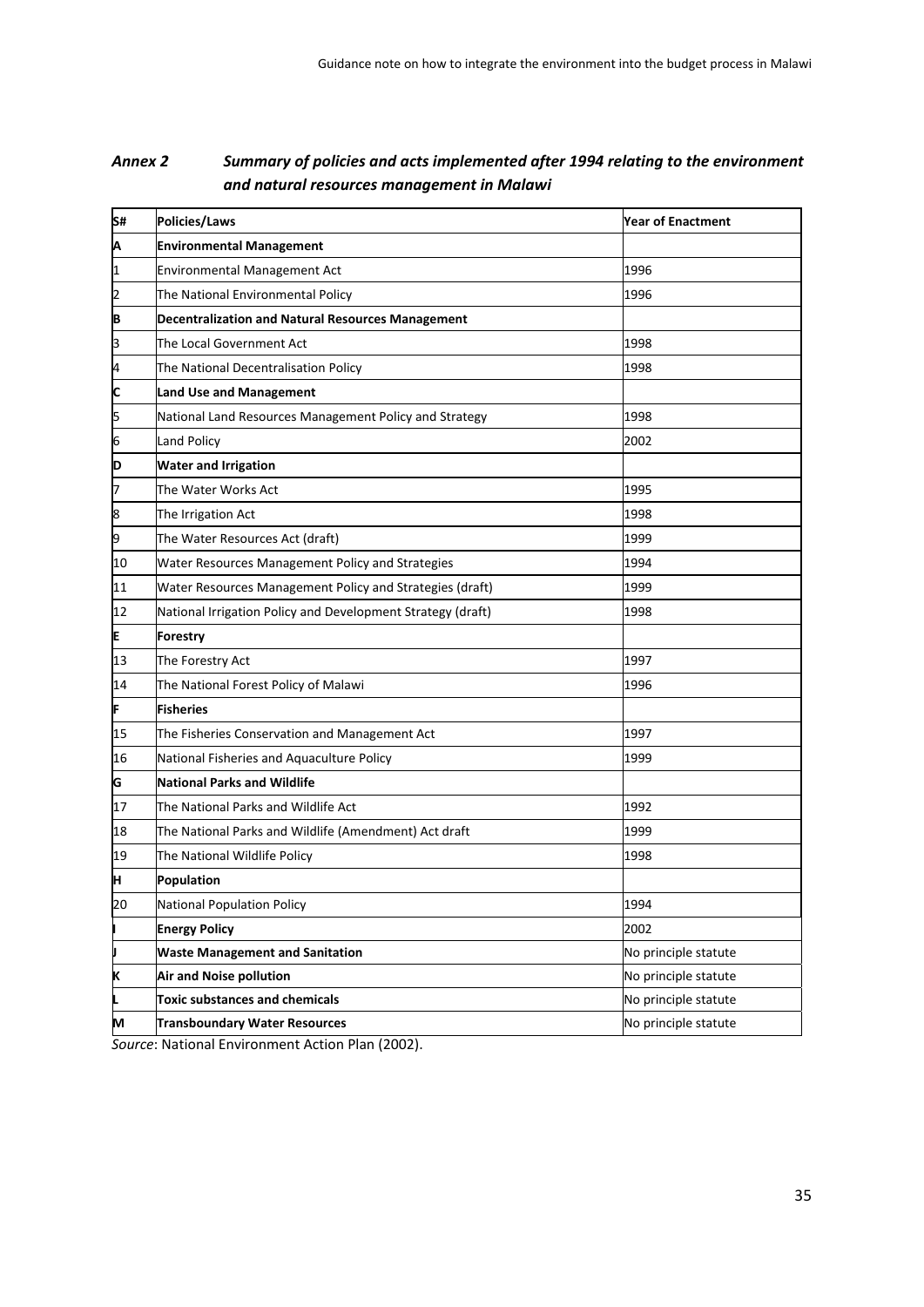

*Annex 3 Process map for Environmental Policy in Malawi*

*Source*: Environmental Affairs Dept (2001 and 2002) [SOER and NEAP].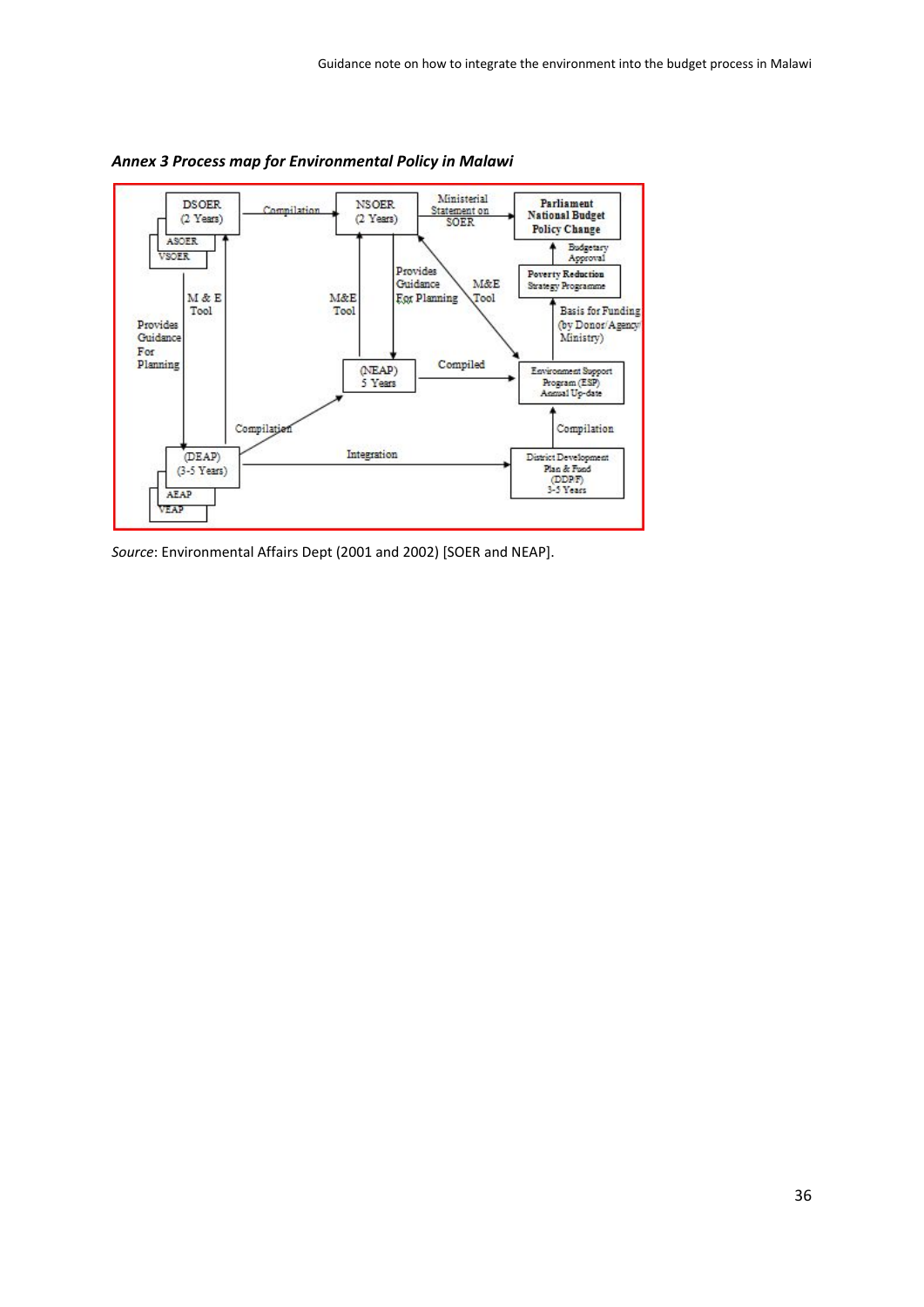| PROGRAMME FOR PEI WORKSHOP |                                                                                   |                                             |  |  |  |  |
|----------------------------|-----------------------------------------------------------------------------------|---------------------------------------------|--|--|--|--|
| <b>TIME</b>                | <b>TOPIC OF DISCUSSION</b>                                                        | <b>PRESENTER</b>                            |  |  |  |  |
| 08:30                      | Registration                                                                      | PEI/MOF                                     |  |  |  |  |
| 9:00 AM-9:15am             | <b>Opening Remarks</b>                                                            |                                             |  |  |  |  |
| $9:15 - 9:30$ AM           | Introduction to workshop, ODI, participants and program                           | Mr. M. M'mangisa                            |  |  |  |  |
| 09:30 to 10:00 AM          | Overview of the Guidance Note                                                     | Samuel Moon                                 |  |  |  |  |
| 10:30-11:00                | <b>Break</b>                                                                      |                                             |  |  |  |  |
| 11:00-12:00                | Emerging Recommendations and discussion                                           | Samuel Moon                                 |  |  |  |  |
| 12:00-12:30                | The MGDS Planning Process and the role of the<br>environmental policy in the MGDS | <b>MDPC</b>                                 |  |  |  |  |
| $12:30 - 13:30$            | <b>Lunch</b>                                                                      |                                             |  |  |  |  |
| $13:30-14:00$              | MGDS linkage in the budget and reporting for the<br>environmental sector          | <b>Budget Division</b>                      |  |  |  |  |
| 14:00-15:00                | Environment Outlook report                                                        | EAD-Mr. B Yassin                            |  |  |  |  |
| $15:00 - 15:30$            | <b>Tea break</b>                                                                  |                                             |  |  |  |  |
| 15:30-16:00                | Applying the Guidance Note - Group Discussion Sessions                            | Samuel Moon                                 |  |  |  |  |
|                            | <b>Discussion Groups</b>                                                          | Samuel Moon/<br>M'mangisa                   |  |  |  |  |
| 16:30-16:45                | <b>WRAP UP</b>                                                                    | Director Budget -<br><b>Budget Division</b> |  |  |  |  |
| 16:45-17:00                | Closing Remarks and way forward                                                   |                                             |  |  |  |  |
|                            |                                                                                   |                                             |  |  |  |  |

#### *Annex 4 Dissemination Workshop Program and summary*

The workshop was structured with a presentation of the guidance note and discussion of each of the recommendations one by one as a group in the morning. The afternoon session saw a set of presentations from stakeholders on specific aspects of the policy-budget issues in the environment domain. After these presentations, the workshop broke into group sessions to provide a number of edits and comments to the guidance note and deepening of the guidance on each of the specific recommendations. Finally the day was wrapped up by the Budget Director.

The workshop yielded a good set of comments, feedback and discussion. Key among these were:

- 1. **Edits to the Guidance Note** were requested to ensure that the document accuracy and content includes all comments from GoM departments that had not previously had an opportunity to provide commentary. This enabled the production of a document that was fully a government document rather than a PEI product submitted by the consultant. Some of the break‐out sessions of the workshop went through and completed edits to the document. These edits were fully integrated into the final document.
- 2. After discussing the **recommendations** in detail as a group, another breakout session went through the recommendations and applied a number of questions to each recommendation (each slightly revised based on earlier discussion). The fine‐tuned recommendations are now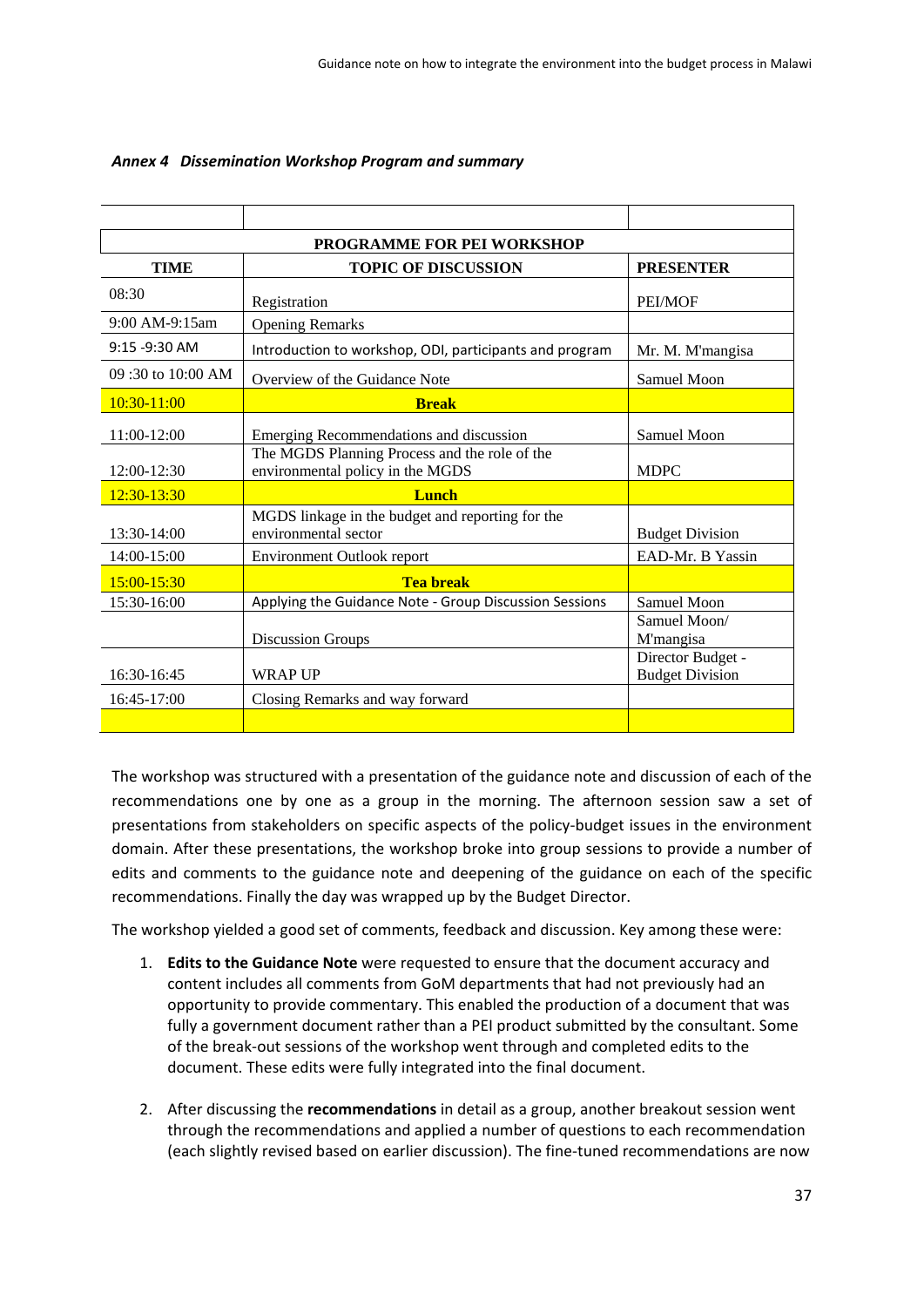accompanied by a set of milestones, key institutions and training needs and are included in Annex 5 of this report.

- 3. The recommendations were also **ranked in order of priority** by the group (also seen in Annex 5). The PEER delivery was considered by the group as the highest priority activity, with issues around securing domestic revenue (and rendering the Environment Fund operational) in second priority. This was followed by the resourcing, training and implementation of policy-specific SEAs and the dissemination of the Environment Outlook Report. Operationalising the SWG, undertaking an assessment of funding gaps and donor funding and the two recommendations relating to using the CoA MGDS theme segment were lower priority. The latter will, however, be an integral part of undertaking an PEER, the proposed highest priority of the recommendations.
- 4. **Budget Allocations for the Environment Domain** arose as a key issue. Lack of core funding for the oversight and coordination roles (EAD) was an issue, but more broadly the knowledge and systematic analysis of resources and execution of funding across the Environment Domain was unclear but vital. Utilising the MGDS Theme segment is a method of achieving this, but perhaps most importantly the undertaking of a PEER is important for establishing a baseline for the domain, and also for defining exactly the extent of the Environment domain, as opposed to the Environment Sector.
- 5. Related to this latter point, the **new Environment Management Act** is key to establishing the institutional arrangements – particularly for granting the EAD a role of Agency so it can have more predictable funding and independent authority to undertake EPOs. The reasons for exactly why this bill had not been enacted were unclear, but the workshop members resolved to follow up with the ministry of justice to understand why the delay and what were the necessary steps to progress on the bill.
- 6. The **profile of the sector** domestically, and amongst international actors was seen as poor and in need of greater promotion. Members agreed that documents such as the EOR will go a long way towards raising the profile of the environment. However, there is probably not enough emphasis on dissemination and broad access planned for the EOR and more generally across the sector promotion of activities, including the accessibility to EIAs is relatively weak, although members did disagree on this point to some extent. Greater emphasis on this element and securing resources to improve the access to information about the domain were recommended, and were integrated into the milestones for several of the key recommendations.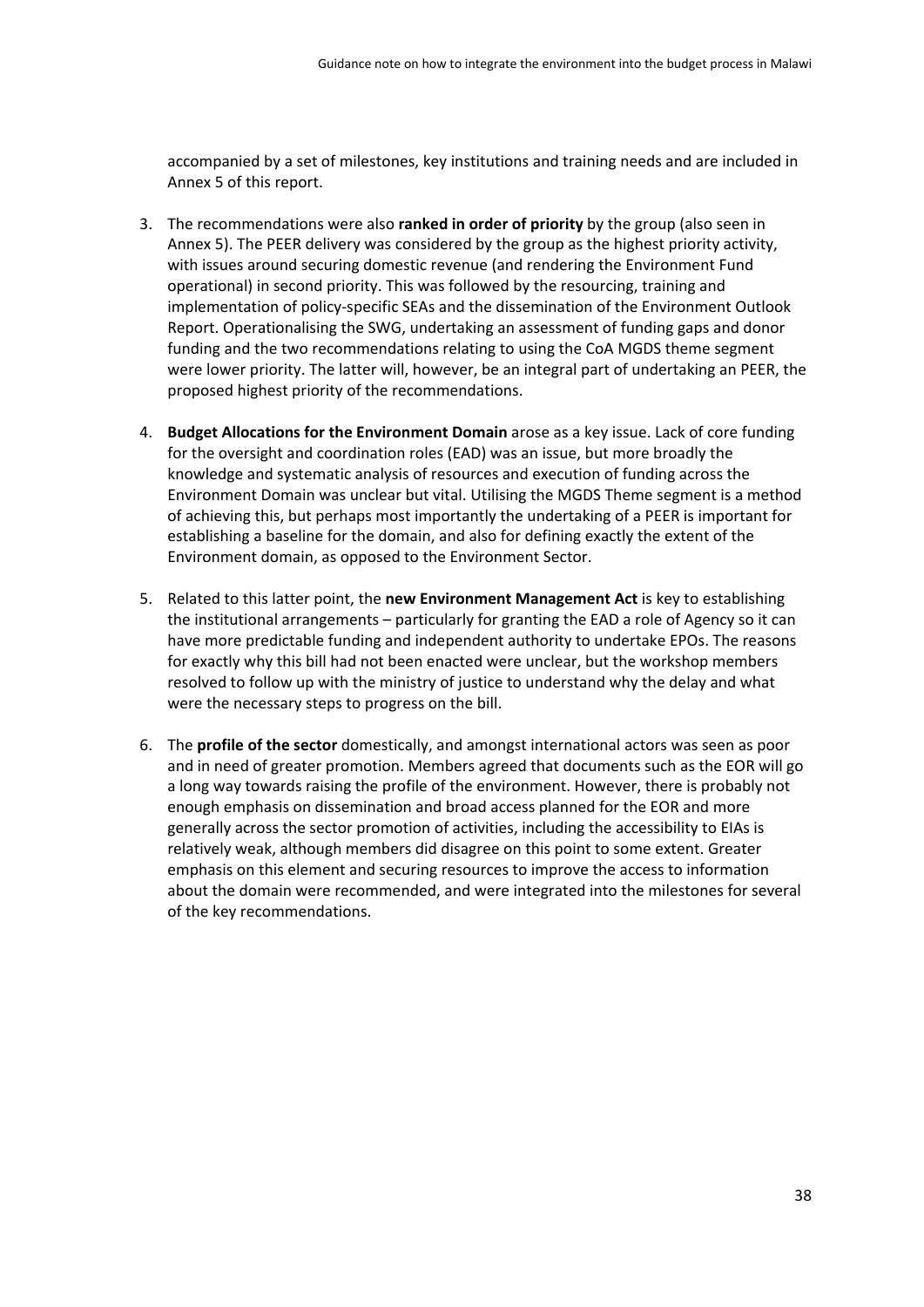#### *Annex 5 Detailed Recommendations*

#### **Recommendation 9: (Priority A)**

**Conduct a detailed public environmental expenditure review, which collates available information on environmental policy, financing and expenditure and analyses relevance and coherence of plans and budgets and cost‐effectiveness of expenditure in the environmental domain. Government leadership and engagement of all relevant sectors would be essential to ensure quality of the analysis and make it policy relevant. Such reviews should be updated on a regular basis.**

## **Comments:**

*The process should be undertaken as soon as possible now that the thematic segment of the MGDS is online and can be used to track expenditure in the environment domain. It should be targeted to* undertake the PEER around every 3 years ideally, but if this is not possible, then it is recommended that a single module or chapter on the environment is included every 3 years as a cross-cutting issue.

| Who needs to be involved?                        | Ministry of Finance (Economic Affairs Department), MDPC, Ministry<br>of NR, E, E (incl. EAD), MDPC, World Bank, OPC, Economic Affairs<br>Department,                                                                                                                                                         |
|--------------------------------------------------|--------------------------------------------------------------------------------------------------------------------------------------------------------------------------------------------------------------------------------------------------------------------------------------------------------------|
| <b>Key milestones or hurdles?</b>                | Engage with the Ministry of Finance to secure a PEER<br>Momentum on the implementation of the assessment when there<br>are many offices required to be engaged.<br>Cost, human capacity, effective collaboration and communication<br>Dependence on the World Bank – don't have own capacity to<br>undertake |
| How to overcome these?                           | Secure financial resources at the ministry (MoNR, E, E) level to<br>support.<br>Training to develop domestic capacity to deliver to avoid<br>dependence on World Bank for analysis                                                                                                                           |
| <b>What Training or support is</b><br>necessary? | Training on benefit incidence analysis<br>Delivery of PEER specifically                                                                                                                                                                                                                                      |
| <b>Prioritise</b>                                | A                                                                                                                                                                                                                                                                                                            |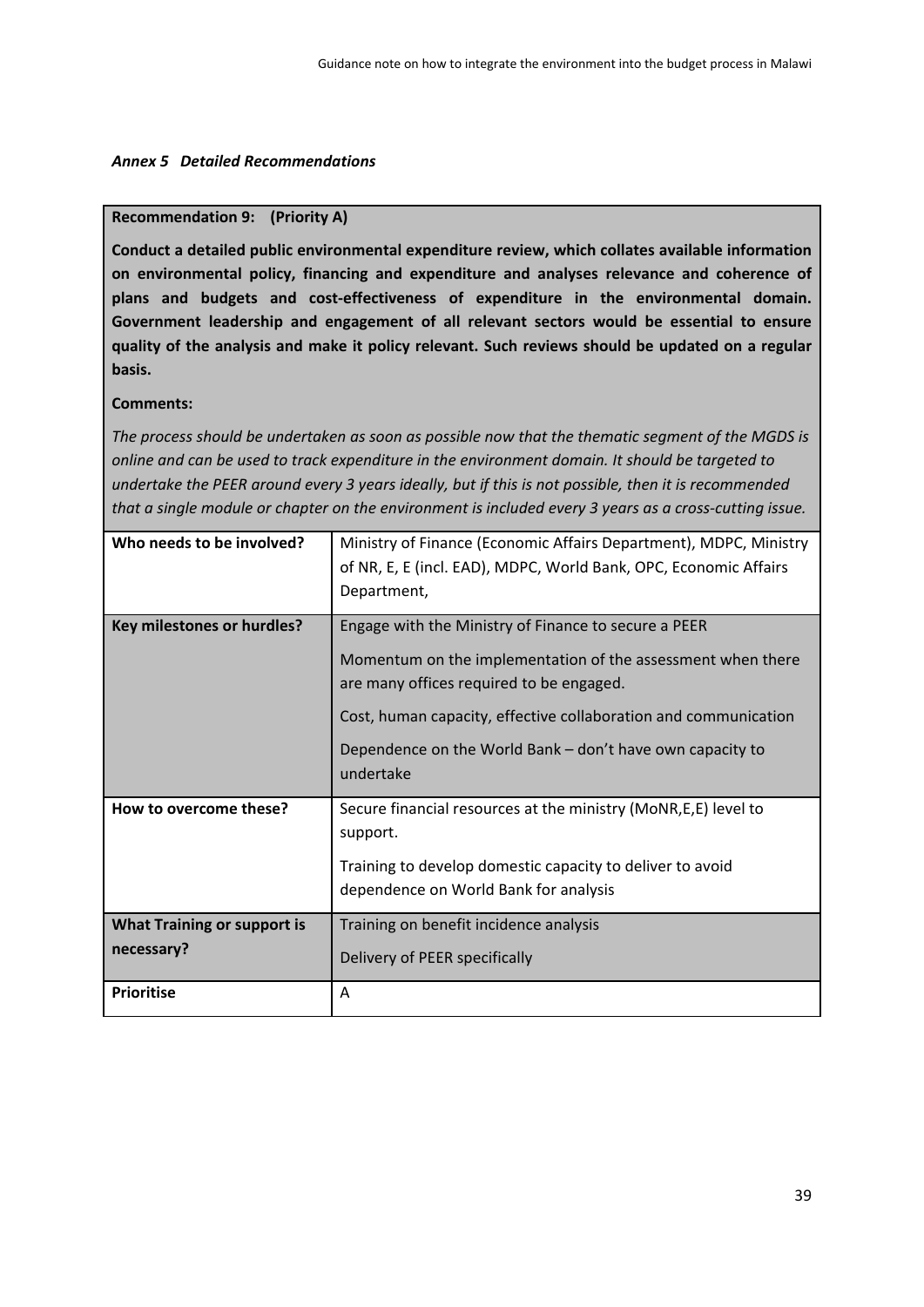## **Recommendation 4: (Priority B)**

**Examine Options for securing domestic revenue for the Environment Domain, including the Operationalisation of the Environment Fund**

#### **Comments:**

*On the revenue side it will be an uphill battle to establish an Environment Fund as the pressure centrally is to route all funding through the central account – MG1. Establishing a separate fund is discouraged unless there is a very strong argument. The justification is that ring‐fencing funding is less efficient and moves backwards in terms of streamlining the budget.*

A suggestion on this issue is to increase the retention of existing non tax revenues to contribute to *cover environmental expenditures.*

| Who needs to be involved?                     | Local Government, Ministry of Finance (Budget<br>and Financing), MoNREE (incl. EAD), MDPC,<br>Ministry of Tourism, Wildlife and Culture,<br>Fisheries Department, Forestry Department.                                             |
|-----------------------------------------------|------------------------------------------------------------------------------------------------------------------------------------------------------------------------------------------------------------------------------------|
| <b>Key milestones or hurdles?</b>             | Guidelines for the Environment fund were made,<br>but Regulations for sustainable financing<br>mechanisms are not in place – there is already<br>an account and a fund (environment fund) but<br>this is not regularly filled      |
| How to overcome these?                        | Regulations need to be put in place.<br>Collection of the funds is the next step.<br>Strong lobby with the MoF revenue department,<br>but really it is needed above - ST or the minister<br>(these are the final decision makers). |
| <b>What Training or support is necessary?</b> | Support for development of the regulations.<br>Support for effective collection                                                                                                                                                    |
| <b>Prioritise</b>                             | B                                                                                                                                                                                                                                  |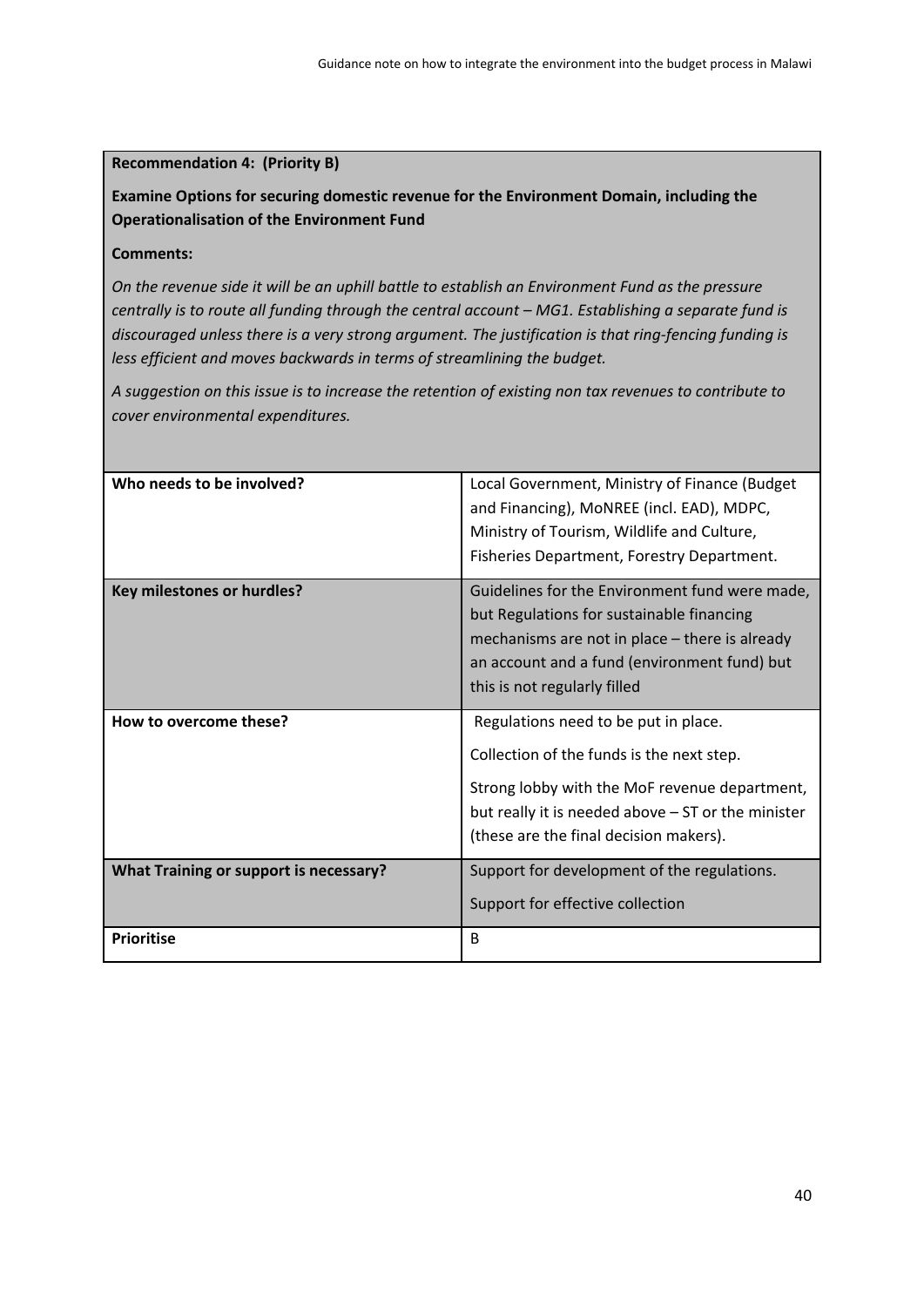# **Recommendation 1: (Priority C)**

**Undertake Strategic Environment Assessment for specific issues, sectors and policies as a step towards bridging the gap between policy and analysis on environmental management, informing policy reviews and influencing key policy processes such as the formulation of the MGDS' successor.**

| Who needs to be involved?                     | MDPC, Ministry of Justice, OPC, Ministry of<br>Natural Resources, Energy and Environment<br>(incl. EAD), Ministry of Finance, Parliamentary<br>Committee on Agriculture and Natural Resources                                                                      |
|-----------------------------------------------|--------------------------------------------------------------------------------------------------------------------------------------------------------------------------------------------------------------------------------------------------------------------|
| <b>Key milestones or hurdles?</b>             | Guidelines are required for SEA.<br>Human Capacity must be developed to<br>undertake an SEA.<br>Enactment of the EMA Bill.<br>Raising the Profile of the Environment Domain.<br>Limited funding                                                                    |
| How to overcome these?                        | Follow up the EMA with Ministry of Justice<br>Develop Human Resource Capacity, see below.<br>Institutional and public awareness. Broad<br>dissemination of EOR                                                                                                     |
| <b>What Training or support is necessary?</b> | Develop human resource capacity - specific<br>assistance on the development of the guidelines;<br>training on how to do an SEA; with an output of<br>a completed SEA.<br>Support to integrate findings of SEA into Policy<br>(this step is particularly difficult) |
| <b>Prioritise</b>                             | $\mathsf{C}$                                                                                                                                                                                                                                                       |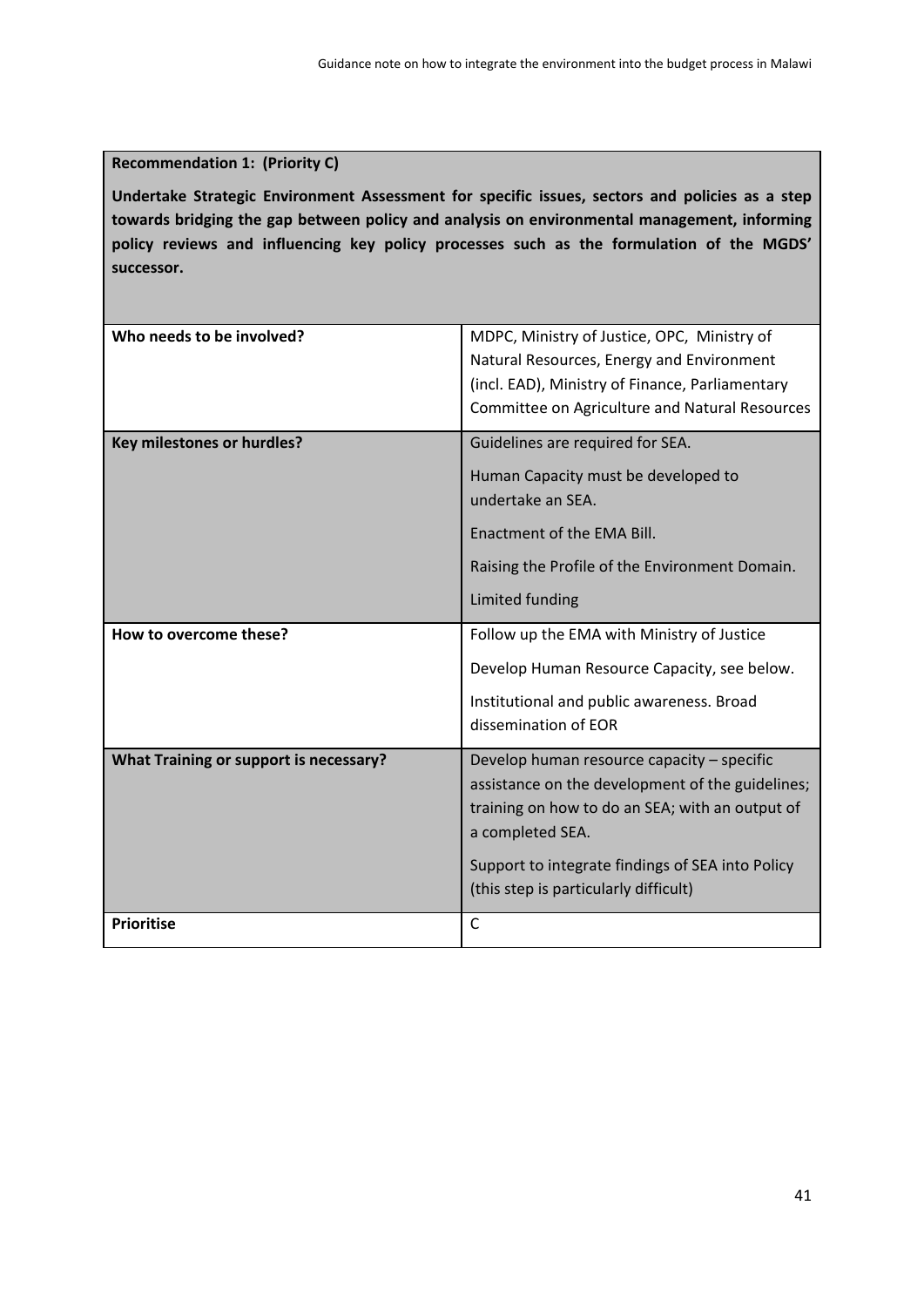# **Recommendation 7: (Priority D)**

**Ensure the new Environment Outlook Report is regularly as this is a key environment M&E tool. Special attention to the effective dissemination of this report is imperative to ensure the recommendations are integrated into the policies of other sectors.** 

| Who needs to be involved?                        | Civil Society, Advocacy Groups, MDPC, MoF, EAD, Forestry,<br>Fisheries, Tourism, Media, Parliamentarians(PCANR), Cabinet<br>Committee (CCNRM)                                                                                                                                    |
|--------------------------------------------------|----------------------------------------------------------------------------------------------------------------------------------------------------------------------------------------------------------------------------------------------------------------------------------|
| Key milestones or hurdles?                       | Achieving wide dissemination<br>Timely availability of the report.                                                                                                                                                                                                               |
| How to overcome these?                           | Packaging the content of the report for different target groups.<br>User Friendly Language.<br>Training and resources for wider dissemination (printing,<br>translation, citizens guide etc)<br>Build the process into the domestic resource budget to ensure<br>sustainability. |
| <b>What Training or support is</b><br>necessary? | Training in Environmental Economics<br>Training in the methodology for the EOR (already undertaken)<br>Resources for wider dissemination                                                                                                                                         |
| <b>Priority</b>                                  | D                                                                                                                                                                                                                                                                                |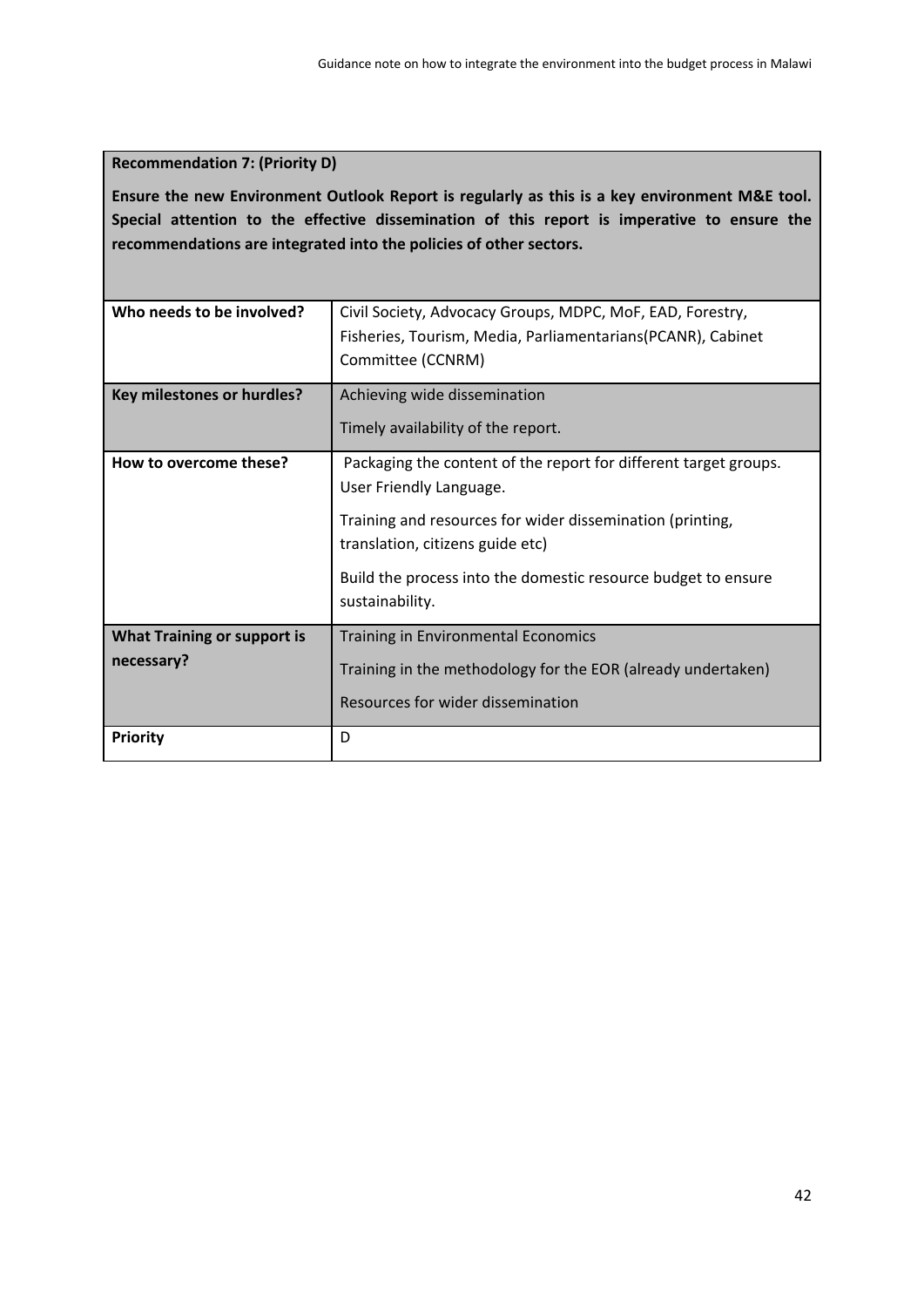# **Recommendation 2: (Priority E)**

**Support the effective operationalisation of the Environment and Natural Resources Sector Working Group by review experiences with sector working groups in cross‐sectoral domains to identify the most suitable approach to mainstreaming the environment into policy debates and planning processes.**

| Who needs to be involved?                     | MDPC, NRM sectors, MoF, Internal Security,<br>Department of Disaster Management Affairs                                                                                                                                                                    |
|-----------------------------------------------|------------------------------------------------------------------------------------------------------------------------------------------------------------------------------------------------------------------------------------------------------------|
| <b>Key milestones or hurdles?</b>             | Definition of the Sector $-$ it's not clear who is<br>responsible for being involved in the SWG.<br>The mandate of the group is not clear.<br>It is not clear who is to lead.<br>An SWG with so many varied institutions needs<br>resources to coordinate. |
| How to overcome these?                        | Define lead institution (MDPC role to assign)<br>1.<br>2.<br>Clarify the mandate for the SWG                                                                                                                                                               |
| <b>What Training or support is necessary?</b> | Resources for enabling the coordination due to<br>the variety of institutions.                                                                                                                                                                             |
| <b>Prioritise</b>                             | E                                                                                                                                                                                                                                                          |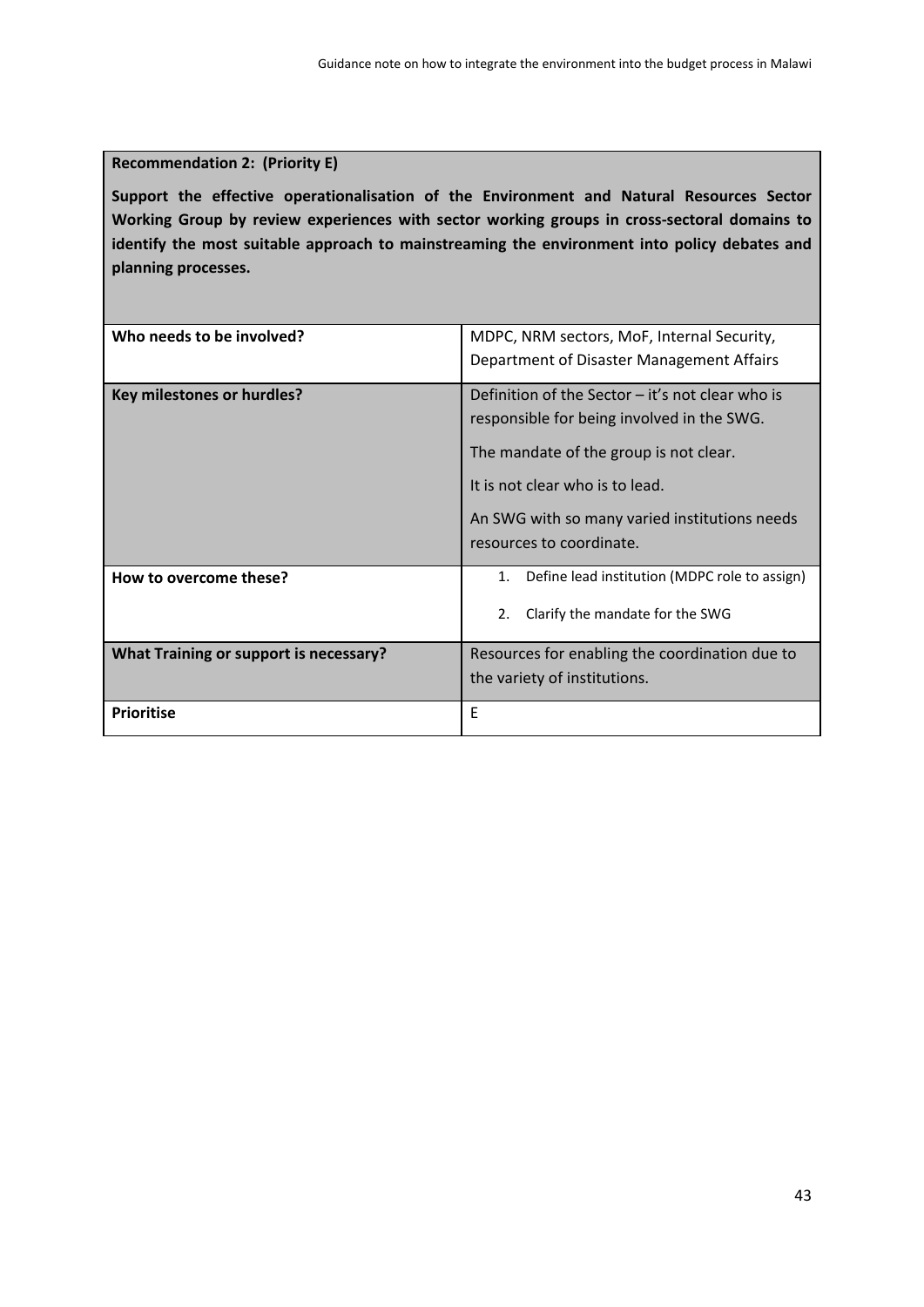# **Recommendation 3: (Priority F)**

**Conduct, through a collaborative effort between EAD, MDPC and DAD, a survey on donor funding to environmental‐related investments and activities, to identify funding gaps across all institutions and sectors that constrain the pursuit of environmental objectives.** 

## **Comments:**

This activity would be linked to the process of the PEER for greater analysis.

| Who needs to be involved?              | Debt and Aid Department, MoF; Ministry of<br>Finance; EAD, MoNREE,                                                                                                                                                                                                                                                                 |
|----------------------------------------|------------------------------------------------------------------------------------------------------------------------------------------------------------------------------------------------------------------------------------------------------------------------------------------------------------------------------------|
| <b>Key milestones or hurdles?</b>      | The debt and aid department collects donor<br>information on activities both on and off budget<br>within the environment theme of the MGDS. The<br>budget department captures all ORT spending<br>within the theme. Utilising this information is<br>important and this can be done in the most<br>comprehensive manner in a PEER. |
| How to overcome these?                 | Access the reports produced by DAD and review<br>the information within the IFMIS                                                                                                                                                                                                                                                  |
| What Training or support is necessary? | Training on accessing and using IFMIS data for<br>analytical staff.                                                                                                                                                                                                                                                                |
| <b>Prioritise</b>                      | F                                                                                                                                                                                                                                                                                                                                  |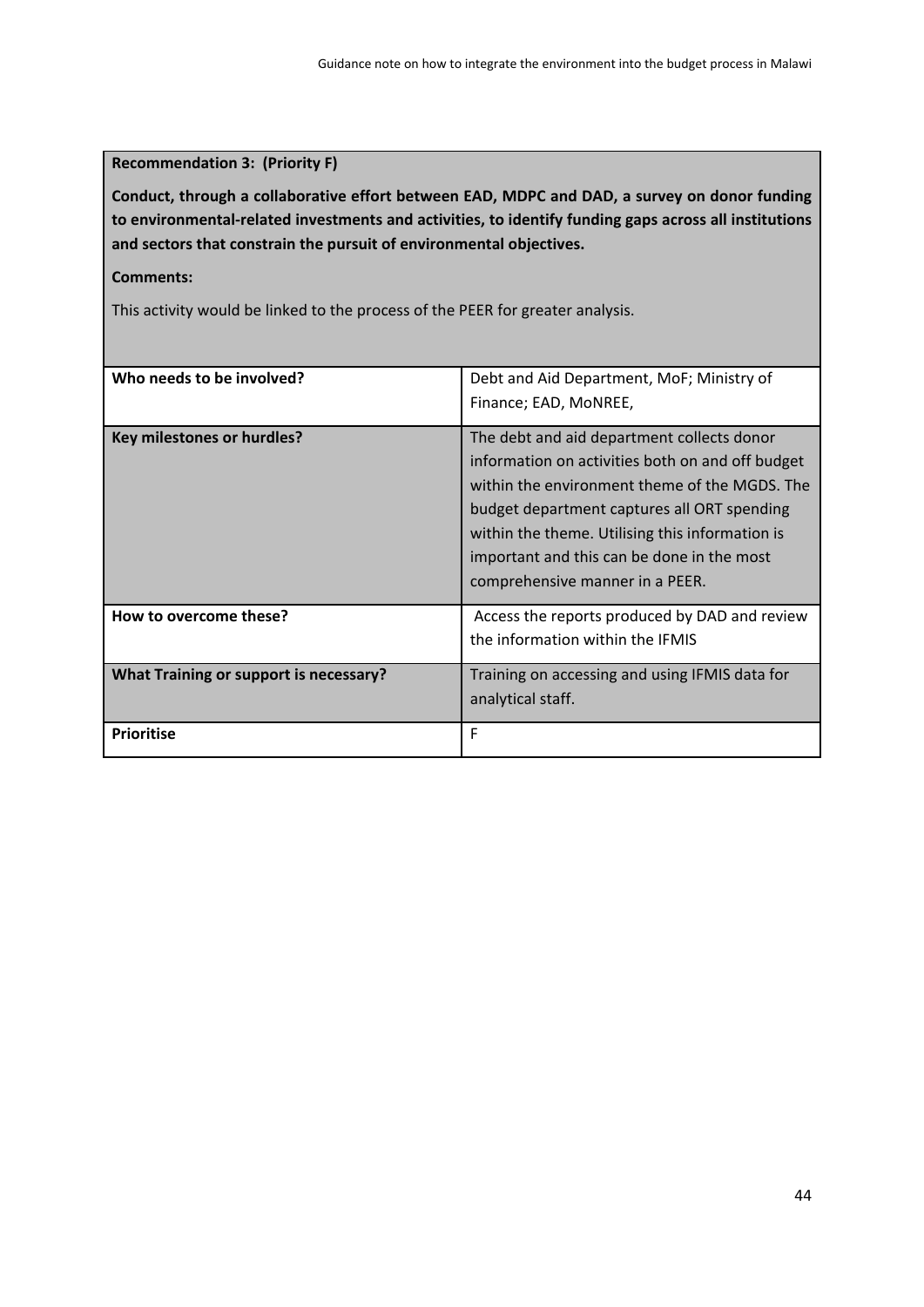**Recommendation 8: (Priority G)**

**Enhance the implementation of EIAs for public sector projects and ensure resources are available for implementation of mitigation measures.**

*Firstly the priority is the timely availability of the EIA reports and continued availability (electronically or in other ways) to inform existing projects before they are already undertaken, and future ones if there are lessons to be learned for the future.* 

*Secondly, it is compliance with the recommendations of the EIA for public sector projects have been weak in the past and must be enhanced. Enforcement role of EAD is very limited.*

| Who needs to be involved?              | MDPC, EAD                                                                                                                                                                                                                                                                                                            |
|----------------------------------------|----------------------------------------------------------------------------------------------------------------------------------------------------------------------------------------------------------------------------------------------------------------------------------------------------------------------|
| Key milestones or hurdles?             | The summaries are publicly available and<br>publicly reviewed. Strengthening MDPCs<br>involvement is important to ensure EIAs are<br>carried out for all relevant public sector projects.<br>Adherence to the recommendations of the EIAs<br>and funding for mitigation are often not factored<br>into PSIP projects |
| How to overcome these?                 | When projects are planned within the PSIP,<br>funds for the EIA must be factored in.<br>Independence of the EAD would enhance this<br>authority to require and undertake EIAs for<br>public sector projects.                                                                                                         |
| What Training or support is necessary? | none                                                                                                                                                                                                                                                                                                                 |
| <b>Prioritise</b>                      | G                                                                                                                                                                                                                                                                                                                    |